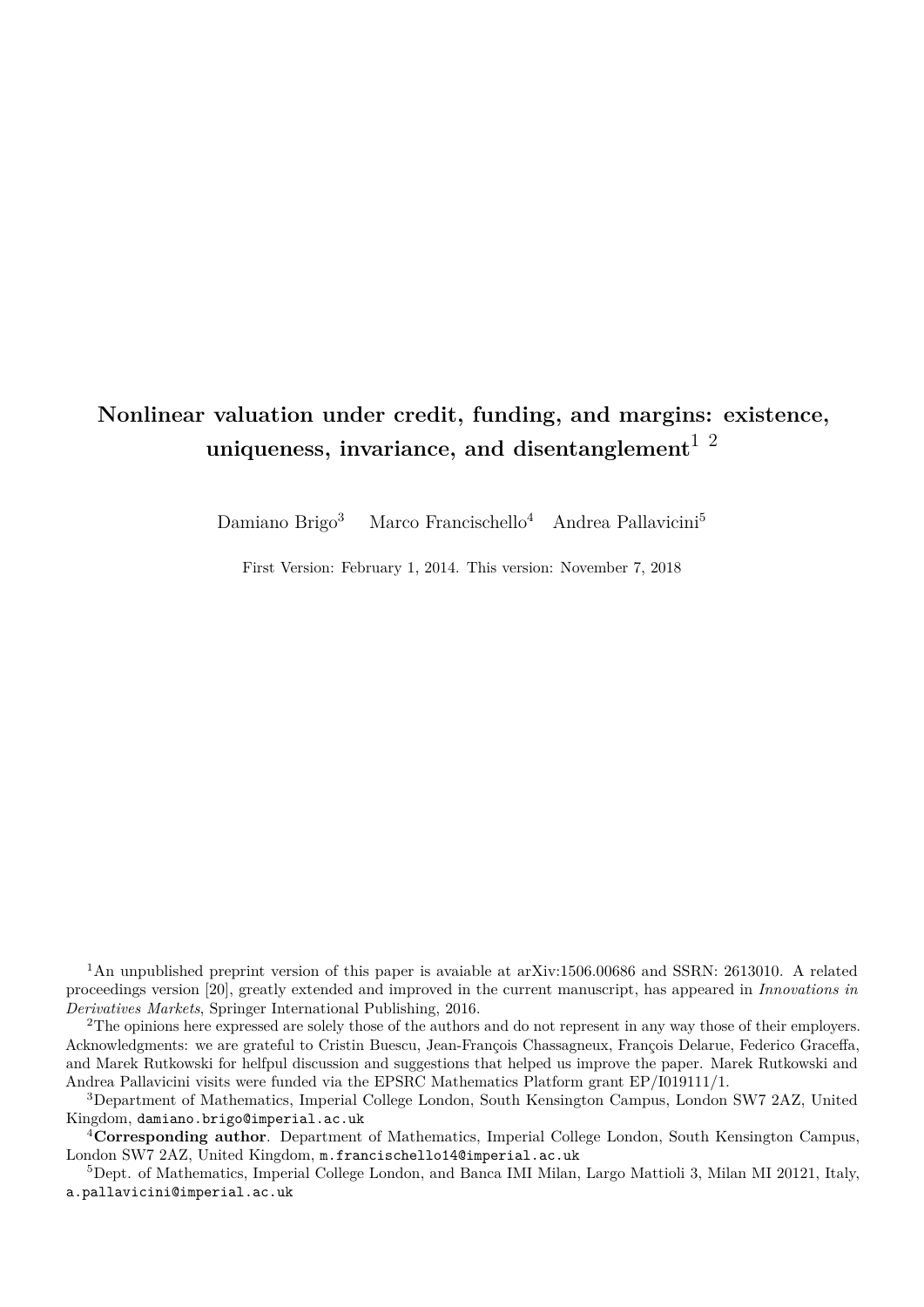#### **Abstract**

Since the 2008 global financial crisis, the banking industry has been using valuation adjustments to account for default risk and funding costs. These adjustments are computed separately and added together by practitioners as if the valuation equations were linear. This assumption is too strong and does not allow to model market features such as different borrowing and lending rates and replacement default closeout. Hence we argue that the full valuation equations are nonlinear, and this paper is devoted to studying the nonlinear valuation equations introduced in Pallavicini et al (2011).

We illustrate all the cash flows exchanged by the parties involved in a derivative contract, in presence of default risk, collateralisation with re-hypothecation and funding costs. Then we show how to obtain semi-linear PDEs or Forward Backward Stochastic Differential Equations (FBSDEs) from present-valuing said cash flows in an arbitrage-free setup, and we study the well-posedness of these PDEs and FBSDEs in a viscosity and classical sense.

Moreover, from a financial perspective, we discuss cases where classical valuation adjustments (XVA) can be disentangled. We show how funding costs are offset by treasury valuation adjustments when one takes a whole–bank perspective in the valuation, while the same costs are not offset by such adjustments when taking a shareholder perspective. We show that although we use a risk-neutral valuation framework based on a locally risk-free bank account, our final valuation equations do not depend on the risk-free rate. Finally, we show how to consistently derive a netting set valuation from a portfolio level one.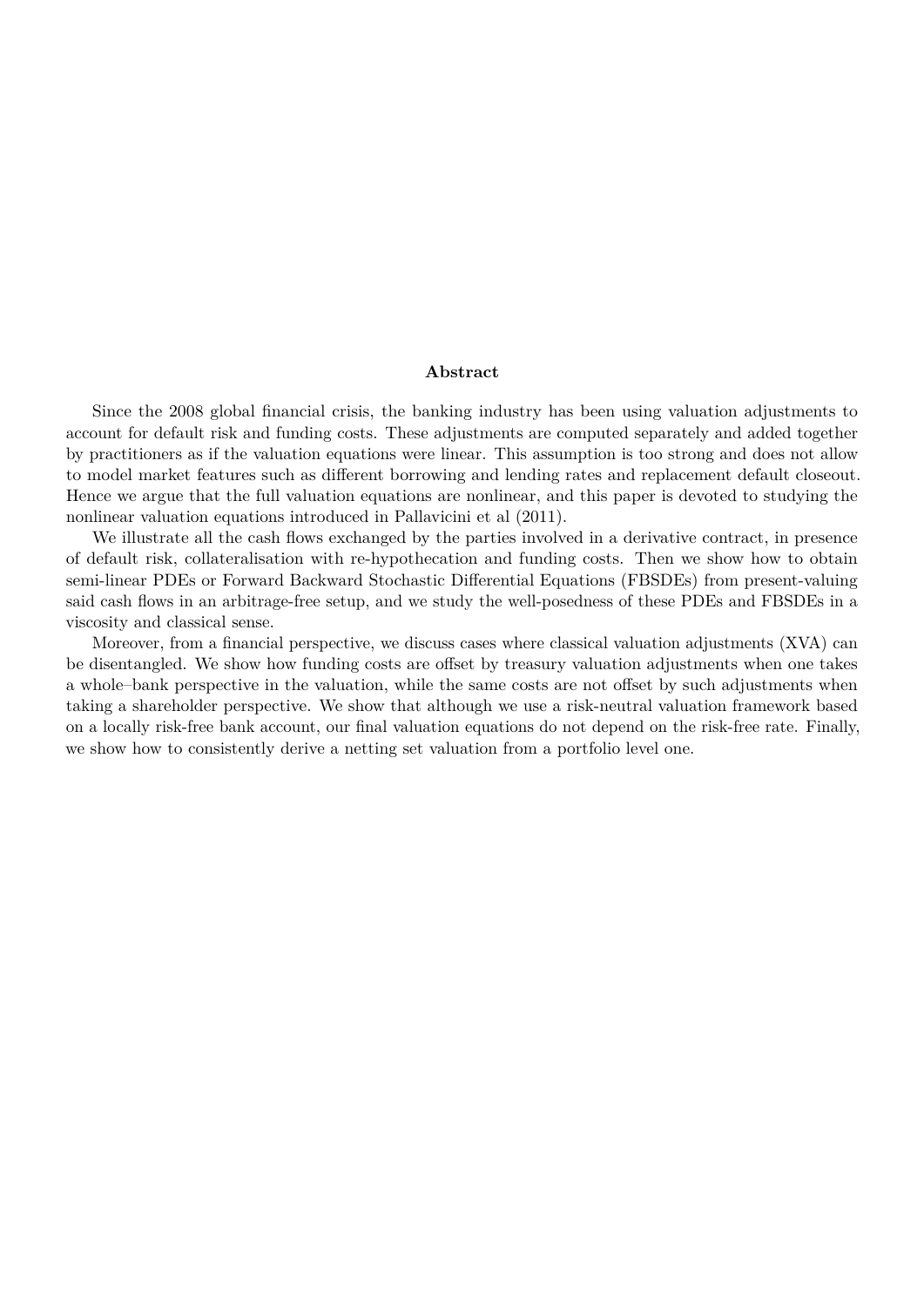**AMS Classification Codes**: 35K58, 60H30, 91B70

**JEL Classification Codes**: G12, G13

**Keywords**: Pricing; Valuation Adjustments; Backward Stochastic Differential Equations; Funding Costs; Nonlinear valuation.

## **1 Introduction**

Before the financial crisis of 2007-2008, the credit risk of counterparties with a high rating was not rigorously accounted for in the valuation of over-the-counter (OTC) derivatives. The credit events on Fannie Mae, Freddie Mac, Lehman Brothers, Washington Mutual, Landsbanki, Glitnir, and Kaupthing were definitely a hint that things would have needed to change. Another event that modified the financial landscape was the abrupt rise in the difference between the rate implied by overnight indexed swaps (OISs) and the LIBOR rate. The increment of this basis was a sign of the sudden realisation by market participants of the credit and liquidity risk present in the interbank market. These risks lead the dealers to reconsider the valuation of OTC claims and amend the book value of their deals by various adjustments. After the financial crisis the size of OTC markets has shrank but still remains important. For example the market value of outstanding OTC derivative contracts was reported to be \$24.7 trillion end of 2012, with \$632.6 trillion in notional value (BIS2013).

## <span id="page-2-0"></span>**1.1 A Concise Introduction to Valuation Adjustments**

In the classical theory of derivative pricing, one usually evaluates a financial contract (for example an option or an interest rate swap) without taking into account the default risk of the contracting parties. Hence, the value of a contract can be in general determined by taking a conditional expectation, under a risk-neutral measure, of the discounted promised cash flows. As we have illustrated above, after the financial crisis of 2007-2008 the exposition towards counterparty risk for OTC contracts became of first importance. This is not to say that credit or counterparty risk were ignored before (see for example the reviews of the field [\[10,](#page-30-0) [32\]](#page-31-1), or the early work [\[22\]](#page-31-2)), but after the financial crisis it became definitely a major topic in both practitioners and academic literature. More specifically, a particular way to account for default and credit risk gained a lot of traction, leading to the so called *Valuation Adjustments*. In particular banks already had a big infrastructure of pricing libraries to compute the value of contracts without accounting for default risks (the so called *default-free* value). Hence, it made a lot of sense to define *adjustments* to be added to the default-free price in order to recover the actual value of the contract being examined. The literature on valuation adjustments is very vast and has many contributions both from practitioners and academics. For a broad introduction to the topic, we suggest the monographs [\[23\]](#page-31-3) and [\[37\]](#page-32-0). Here we just highlight the aspects of the problem which are closer to this work.

The first valuation adjustment to consider is the so called credit valuation adjustment (CVA), which adjusts the value of a deal to take into account the possible losses due to the default of the counterparty in the considered contract. More precisely, CVA is a positive quantity, subtracted from the default-free price that is increasing with respect to the counterparty default probability. Clearly, in order to suffer a loss due to the default of a counterparty, the deal should generate a positive exposure towards said counterparty. For example if a bank sells a call option to a client, the bank is not exposed to the client default and hence this position does not need a CVA. On the other hand if the bank buys a call option from a client, then if the client defaults the bank might suffer losses due to the inability of the client of delivering the option's payoff. CVA is very intuitive, in fact we are simply saying that the value of an option bought from a risky party is lower than one traded with a default free one. CVA is a well known adjustment, and market players account for it since a while and is well established in the literature (see for example [\[22\]](#page-31-2)).

As we said CVA is the adjustment due to the default risk of our counterparty. On the other hand there are cases (e.g. we sell an option) where our counterparty is at risk because of our default. From our counterparty's perspective, the price should be adjusted by a CVA. This adjustment, due to *our* default risk is commonly referred to as debit valuation adjustment (DVA). It can be also seen as the CVA seen from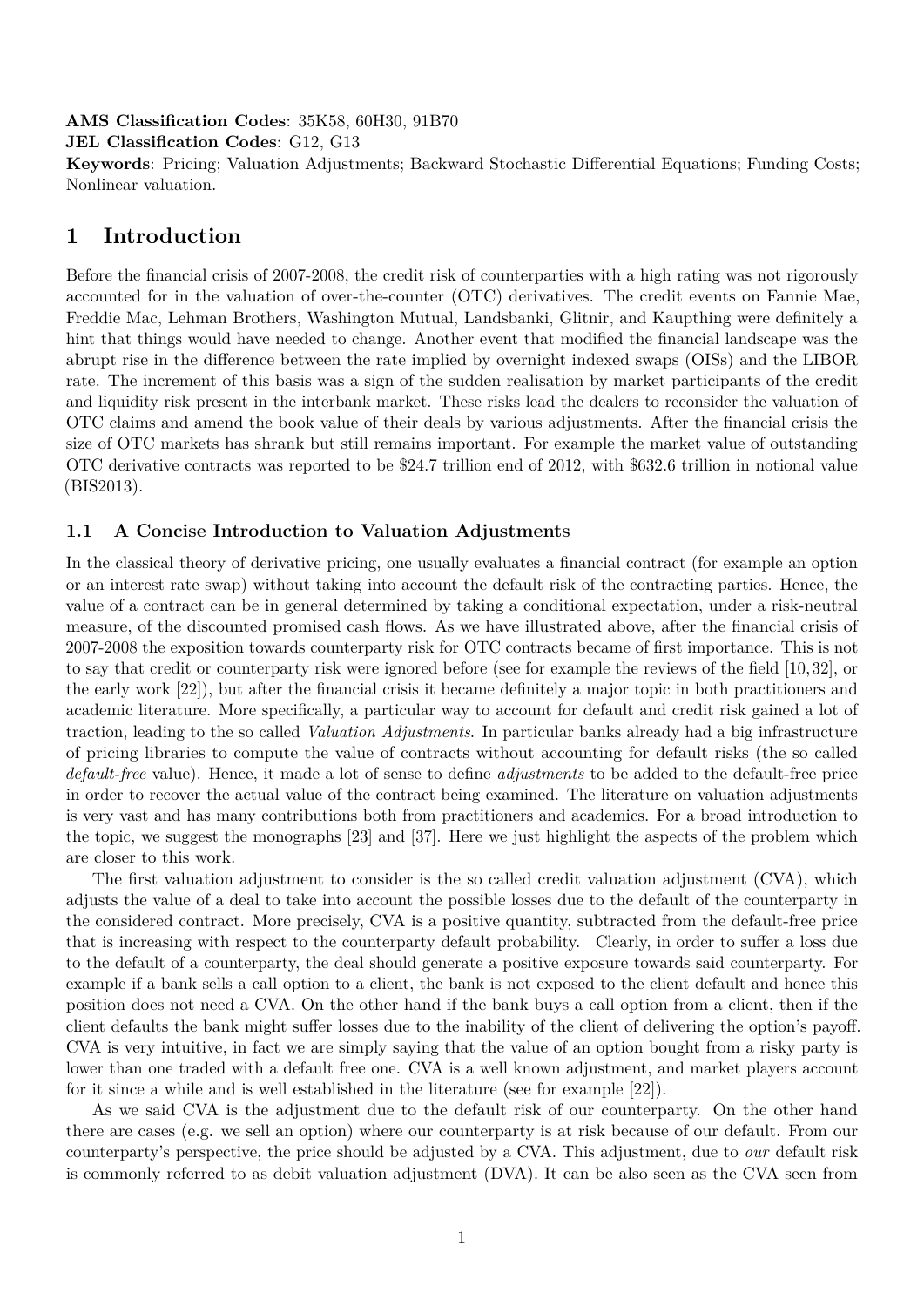the eyes of the other party. Building on the previous call option example, a very natural thing to do is to consider contracts that have a bilateral exposure, for example forward rate agreements (FRAs). In this case the contract exposes *both* parties to default risk.

This kind of contracts present both a CVA and a DVA. While DVA has the merit of keeping valuation bilateral (our CVA is the counterparty DVA, and our DVA is the counterparty CVA), this adjustment has some counterintuitive consequences: for example, a dealer could book a profit as a consequence of a decrease of her credit quality. This is not just a theoretical possibility: for example Citigroup reported in a press release on the first quarter revenues of 2009 that "Revenues also included [...] a net 2.5\$ billion positive CVA on derivative positions, excluding monolines, mainly due to the widening of Citi's CDS spreads". Accounting standards by the FASB accept DVA while the Basel Committee does not recognise it in the context of regulatory capital accounting. Another aspect of DVA is the difficulty of hedging it. In fact, one cannot sell protection on itself, and hence banks are left just with proxy hedging in order to cover changes in their own default intensity, leaving jump to default uncovered. See again [\[23\]](#page-31-3) for a discussion. Valuation adjustments such as CVA and DVA aim at pricing default risk, on the other hand, one could adopt a more conservative approach and compute the economic capital relative to default risk. Clearly, this has to be done taking into account the dependence structure of market and credit risk, with the intrinsic computational burden that this implies, see for example [\[38\]](#page-32-1). Since default risk became a prominent risk factor, the market and regulators have tried to implement ways to reduce it. In particular, the use of collateralisation is now widespread in order to mitigate the exposure at default. In practice, the parties involved in a contract are usually required to post some assets every day as a guarantee in case they default (see Section [2.1](#page-5-0) for a more detailed explanation). Collateralisation is definitely effective in reducing counterparty risk, and regulators such as the European Market Infrastructure Regulation (EMIR) are pushing for a high level of collateralisation in the market, enforcing stricter collateral rules for over the counter contracts. Another way to reduce the impact of default risk are netting agreements. Such an agreement between two parties allows them to net the exposures resulting from trades in the netting agreement. This is beneficial because it reduces outstanding exposures and avoids double counting. The last tools against default risk that we will mention are Central Counterparties (CCP). A central counterparty is a well capitalised financial institution that provides clearing and settlement services for derivatives. In particular CCPs act as intermediaries between two trading parties taking the risk of the counterparty default and ensuring that the payments are performed even in case of a default. To achieve this CCPs use both netting across clients and high margining standards. For more details on CCPs see [\[27,](#page-31-4) [33\]](#page-31-5) while for valuation of CCP cleared contracts we refer the reader to [\[24\]](#page-31-6). Clearly collateralisation plays a role in reducing default risk and consequently CVA and DVA charges. On the other hand, contagion and gap risk effects may lead to residual CVA and DVA, as was shown for the case of credit default swap trades in [\[17\]](#page-31-7). More general contagion at a more systemic level has been investigated for example in [\[5\]](#page-30-1). Another important aspect, investigated in the literature, is the analysis of the so called wrong-way risk, i.e. when the exposure to a counterparty is negatively correlated with the credit quality of the counterparty itself. Analyses of the dependence structure between exposure and default risk are treated for example in [\[6\]](#page-30-2), while [\[12\]](#page-30-3) and [\[17,](#page-31-7) [18\]](#page-31-8) specialise the problem to particular products: Longevity Swaps and Credit Default Swaps respectively.

In more recent years, the funding valuation adjustment (FVA) was introduced. This adjustment takes into account the cost of funding the deal. Traders hedge the deal with a client on the market, maintaining a portfolio of positions in the underlying asset and cash. To maintain these positions, and to feed the collateral account that is usually attached to an OTC trade, the trader needs funds from the treasury of the bank, which in turn needs to raise this money from external funders. All the interest charges on these borrowing and lending activities contribute to the valuation of the deal, and this is precisely what the FVA accounts for. This adjustment can be quite sizable, for example Michael Rapoport reported in the Wall Street Journal, on Jan 14, 2014, that funding valuation adjustments costed J.P. Morgan Chase \$1.5 billion in the fourth quarter results. The rise of this valuation adjustment is probably due to the fact that the spread between secured rates and unsecured ones has widened due to the perceived increase in the riskiness of the banking sector. This has risen the costs associated with the carrying of a derivative position. The literature that analyses the valuation of derivatives, accounting for funding and default risk is vast: [\[45,](#page-32-2) [46\]](#page-32-3) have a derivation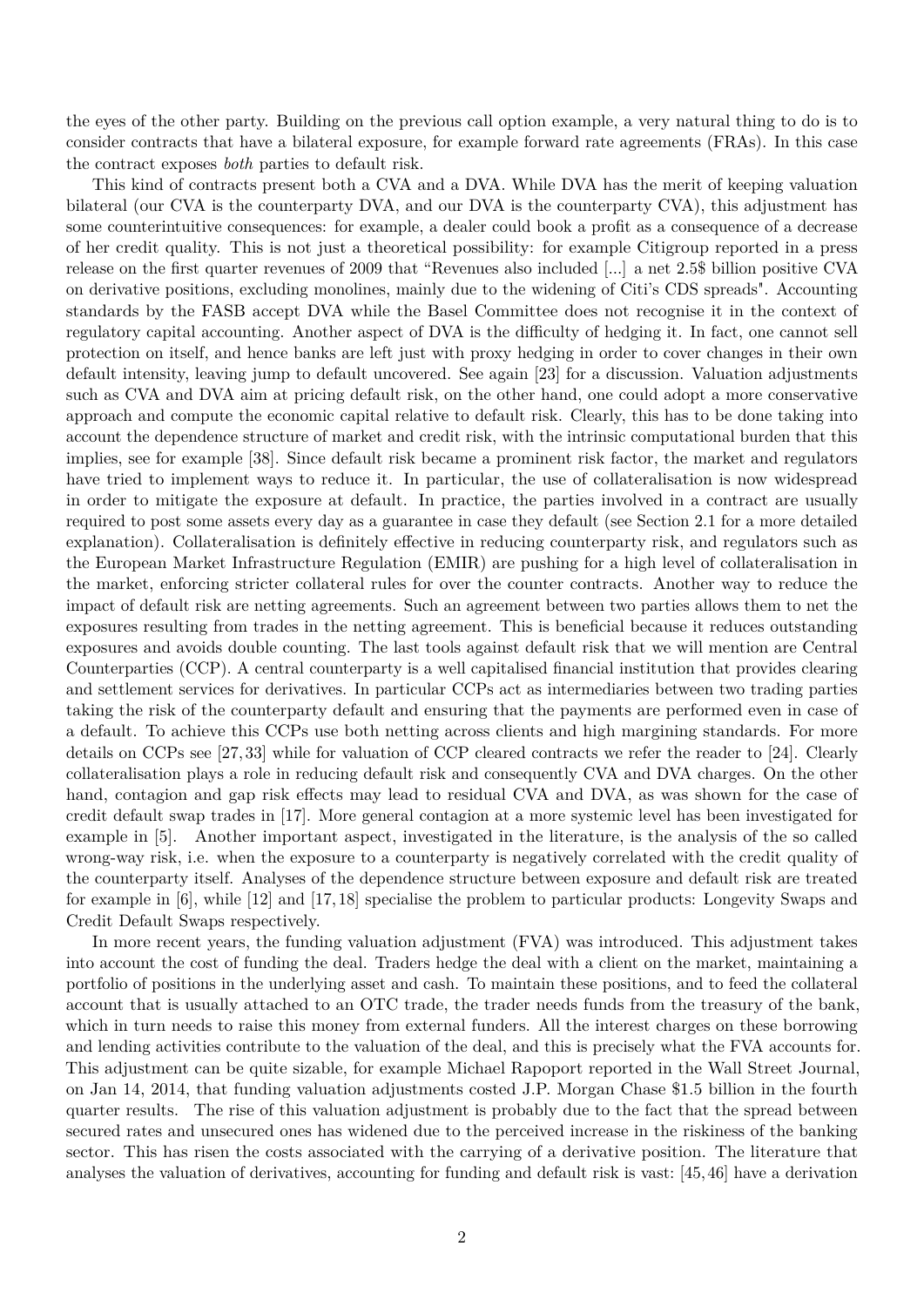of the valuation equations, [\[21\]](#page-31-9) analyses the nonlinearity in said equations, while [\[13\]](#page-30-4) deals with multicurve modeling (for a credit risk model in a multi-curve setup see for example [\[35\]](#page-32-4)). From the practitioners side we have [\[25,](#page-31-10) [50\]](#page-32-5) that frame the valuation problem into a PDE setting. For a backward stochastic differential equation approach, see instead [\[28\]](#page-31-11) and [\[43\]](#page-32-6). Another interesting aspect treated in the literature is how to reconcile the perspective of different agents related to the bank for what concerns funding and default costs. In particular see [\[4,](#page-30-5) [39\]](#page-32-7) for an analysis of the shareholder/bondholder problem in assessing the costs of financing (this aspect is treated in Section [5.1\)](#page-17-0) and [\[1,](#page-30-6) [26\]](#page-31-12) for a preliminary analysis of how to deal with netting sets (this subject will be treated in Section [5.2\)](#page-18-0). Finally, for what concerns the numerical aspects of the problem see for example [\[42\]](#page-32-8).

More recently, a capital valuation adjustment (KVA) is being discussed to account for the regulatory capital absorbed by the considered trade, see for example [\[36\]](#page-32-9). We will not treat KVA here since the industry didn't reach a consensus on its definition yet.

Valuation adjustments are a useful instrument to partially assess the risk of a position but they might lead to think that the above mentioned risks and costs of a trading position are linear. The design of a framework for valuing trades in presence of all these market imperfections can easily become quite challenging. For example, even the simple fact that borrowing and lending do not happen at the same rate, or the use of replacement closeout upon first default, leads to nonlinear equations and hence to the sophisticated mathematical tools needed to handle them (the market features leading to these nonlinearities will be analysed in Section [2.1\)](#page-5-0).

#### **1.2 Our Contribution and Structure of the Paper**

This paper builds on the valuation equations first introduced in Pallavicini et al (2011) [\[45\]](#page-32-2) extending their scope and showing for the first time well posedness results for said equations. The valuation equations of [\[45\]](#page-32-2) are the first to highlight the fixed point nature of the valuation in presence of funding costs and default risk. They represent also the first approach that allows to use both a risk-free or replacement closeout model (compare with [\[50\]](#page-32-5) and [\[25\]](#page-31-10)). More specifically, we illustrate all the cash flows exchanged by the parties involved in a derivative contract, in presence of default risk, collateralisation with re-hypothecation and funding costs. Then, we show how to obtain a partial differential equaiton (PDE) and a forward backward differential equation (FBSDE) from present-valuing said cash flows in an arbitrage-free setup, and we study the well-posedness of these equations in a viscosity and classical sense. We highlight that our paper is the first work to treat both the PDE and the FBSDE of the valuation problem at a great detail level. The PDE perspective is useful since it highlights the links between our valuation problem and standard PDE based valuation techniques. On the other hand, the FBSDE formalism provides a connection with valuation via risk neutral expectations, powerful theorems for the regularity of the price (important for hedging), and alternative computational methods that can be used in high dimensions. We also show an interesting invariance result: while our starting point to derive our pricing equations is a classical risk-neutral valuation based on a locally risk-free rate, said rate does not appear in the final pricing equations that we obtain. This result frees us from having to infer the risk-free rate from market rates. In fact, if we choose as our hedging strategy a natural generalisation of the Black-Scholes delta hedging, our final PDEs and FBSDEs depend only on market quantities and contractual quantities. From a financial point of view we analyse the funding component of the value of a contract and deduce that it is offset by the funding benefits the bank faces in servicing trades when taking a whole-bank perspective. When these are negated, as in the case where one takes a shareholder perspective, funding costs remain. The whole bank versus shareholders debate was first brought to the general attention of the public in a basic setup in [\[39\]](#page-32-7), and here we rigorously show under which assumptions it can be actually proven. Lastly, we also tackle the problem of how our pricing framework can be used in presence of multiple netting sets. This is a very realistic case of practical importance, and it is often neglected in the literature. In this work we show that, if we suppose that the bank is always net borrower on the market (banks usually are very leveraged companies), we can attribute a funding cost to each netting set and we can then carry on the valuation of the whole bank's portfolio. This result is a rigorous improvement of the ones in [\[1,](#page-30-6) [26\]](#page-31-12).

The rest of the paper is structured as follows. In Section [2](#page-5-1) we introduce the financial problem that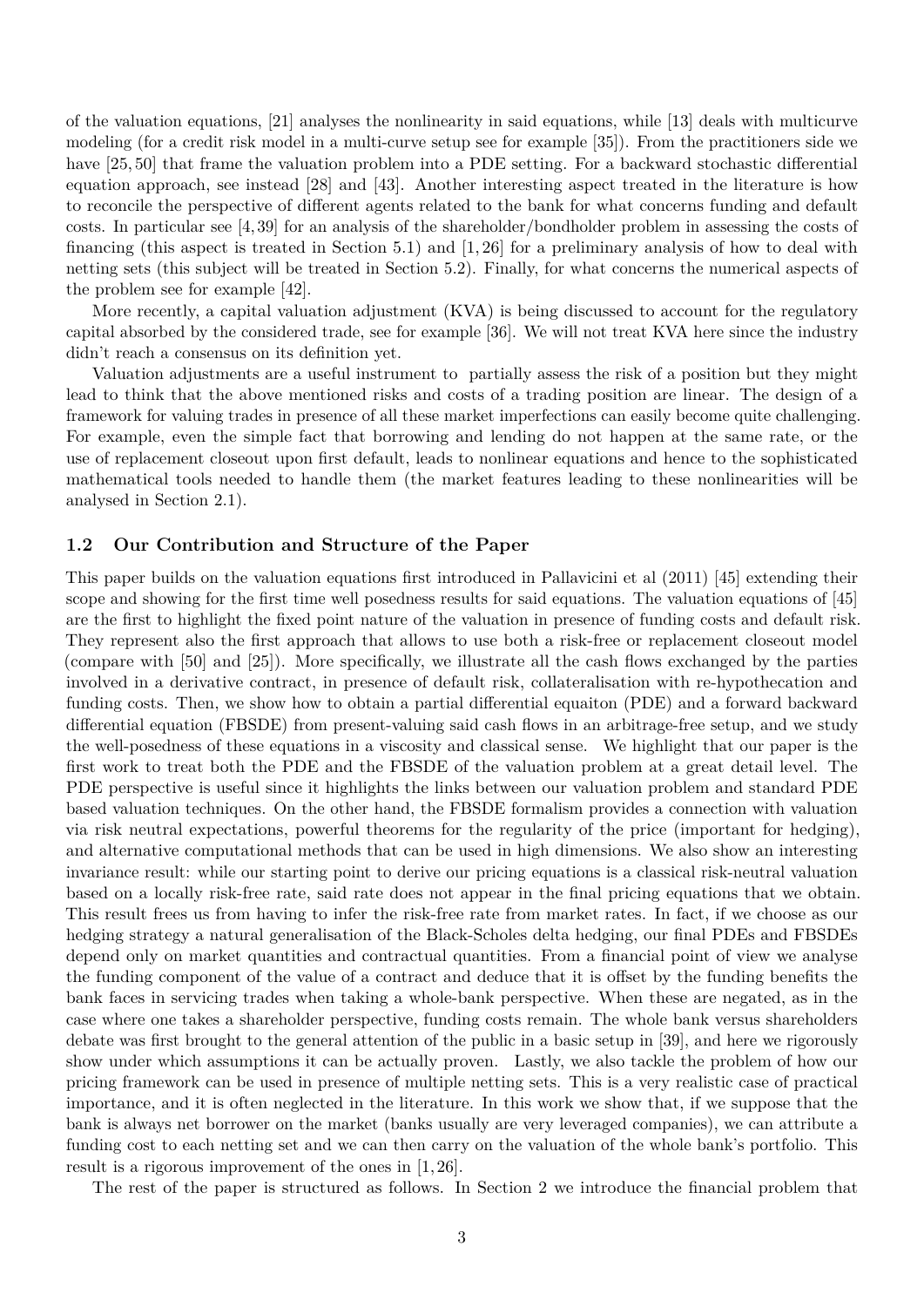we aim to solve: the pricing of a derivative contract subject to counterparty risk, collateralisation and funding. We describe the mathematical setup, and we derive a first valuation equation based on conditional expectations. In Section [3,](#page-9-0) we start by showing how, with a change of filtration technique, we derive a pricing equation for the pre-default value process of our derivative. Furthermore we show how this pricing equation leads naturally to a Markovian FBSDE. Finally we derive a semi-linear PDE by assuming regularity of the BSDE solution. In Section [4,](#page-13-0) we study conditions for well-posedness of the nonlinear valuation FBSDE and the associated PDE. We then present our invariance result: under a delta-hedging assumption, the solution does not depend on the risk-free rate. In Section [5,](#page-16-0) we analyse the Funding Valuation Adjustment, disentangling the different contribution and highlighting the cancellation between the funding term and the DVA on the funding strategy. Furthermore we reconcile the whole bank view with the netting sets one. In Section [6](#page-21-0) we show how our theoretical contributions can be applied in a numerical example to concrete derivatives such as options or forwards. Lastly in Section [7](#page-24-0) we summarise our contributions and illustrate future research directions. A number of longer proofs, an example of how funding cash flows originate, and a brief introduction to BSDEs are found in appendices.

## <span id="page-5-1"></span>**2 Cash Flows Analysis and First Valuation Equation**

In this section we explain in detail what is the financial problem that we will solve in the next sections. We take the perspective of a bank that enters an OTC derivative contract with a counterparty, for example an interest rate swap or an option.

## <span id="page-5-0"></span>**2.1 The Cash Flows**

The objective of the bank is to compute the value of the above mentioned contract, taking into account all the cash flows that the derivative position generates from inception to maturity:

- The first cash flows to take into account are the ones promised by the contract: for example in a typical interest rate swap the two parties will exchange over time floating rate payments for fixed rate ones, while in a European call option the payment will only happen at the maturity of the contract. Being interested in derivatives, we suppose that the payments promised by our contract depend on the value  $S_t$  of an underlying asset, and we allow both for a dividend process  $\pi(S_t, t)$  and a payment at maturity  $\Phi(S_T)$  that depend deterministically on time and the value of the underlying asset. This specification clearly includes many derivatives of practical interest such as European vanilla options, interest rate swaps or basis swaps.
- The second type of cash flows generated by a derivative position are the ones related to default risk. These include both on default cash flows and the ones relative to the collateralisation procedure being implemented to mitigate the default risk itself. Let us start from the collateralisation procedure: every day the two parties compute an estimate of the value of the contract and compare it to the estimate they had the day before. The party whose perspective shows that the contract has depreciated will have to post cash or assets for a value equal to the magnitude of the depreciation. On the other hand, the party which is receiving the collateral will have to remunerate it at a certain interest rate agreed by both parties. The collateralisation procedure ensures that the party which is positively exposed to the other one has some assets of the other party as a guarantee in case of default. In many practical cases the assets received as collateral can be *re-hypotecated*, i.e. traded on the market, and do not have to be kept segregated. In scenarios of mark to market inversion re-hypothecation can exacerbate default risk, since collateral may be not fully recovered. However, re-hypothecation has also benefits since in general receiving collateral is a source of funding for the bank. There are many details of the collateralisation procedure that we are omitting here (such as the presence of minimum transfer thresholds, haircuts and so on) because we want to focus only on the features that are essentials to our framework. In practice we will model the collateral procedure as a continuous stream of cash flows *C<sup>t</sup>* that will be positive if the bank is receiving collateral and negative otherwise. We furthermore assume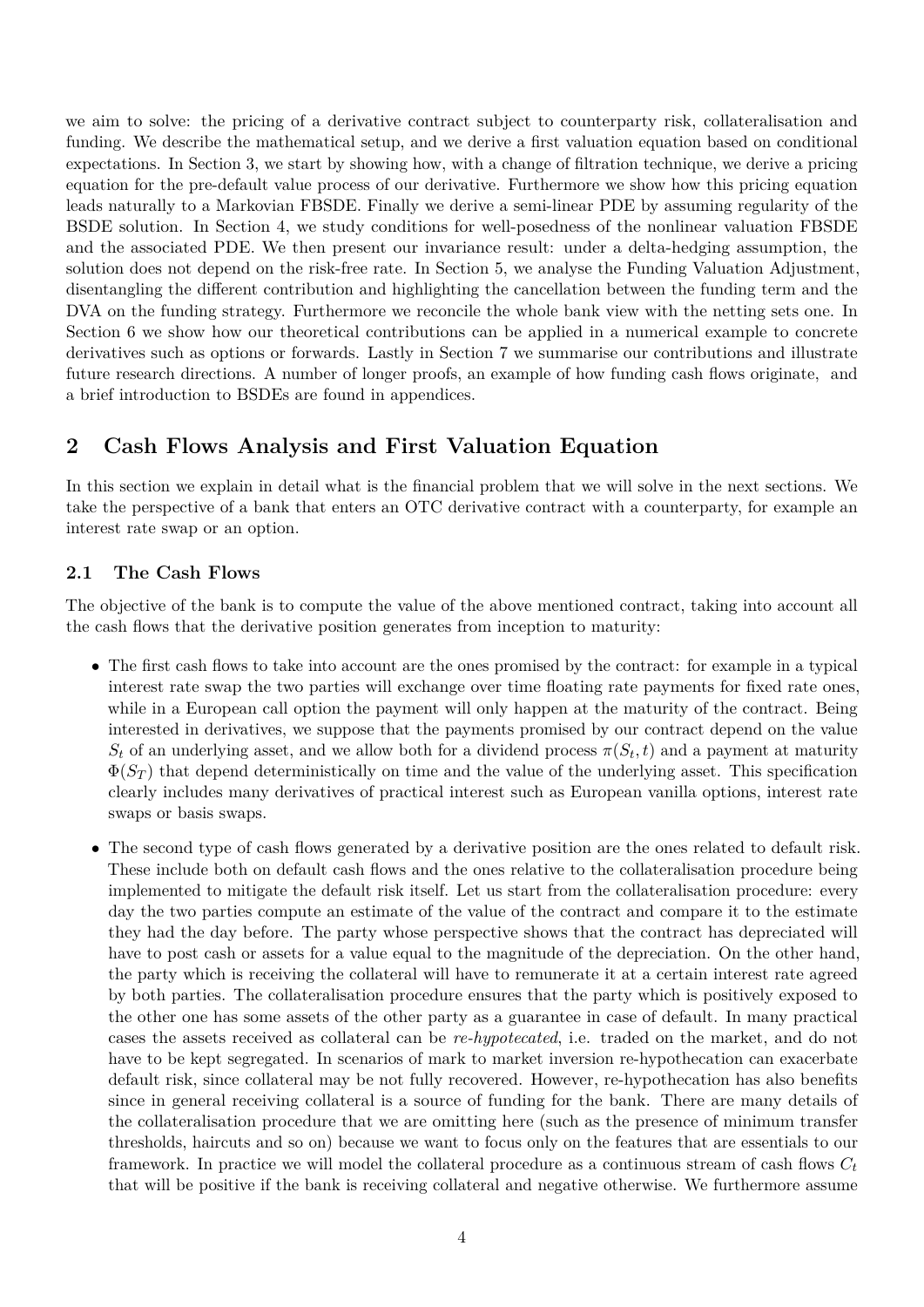that collateral is paid in cash, and is remunerated at a rate *c<sup>t</sup>* . We do not assume a specific rate such as LIBOR or OIS for *c<sup>t</sup>* since our model does not depend on such a choice at this stage, but we will discuss possible implications in the numerical experiment of Section [6.](#page-21-0)

• The second type of cash flows due to default risk are the ones due to the default of one of the two parties. The exchanges of cash flows between the two parties continue up to the first default time, i.e. up to  $\tau$ . At the default of one of the two parties the close-out value  $\varepsilon_{\tau}$ , representing the residual value of the claim at  $\tau$ , is computed. Moreover the parties also compute the quantity  $\varepsilon_{\tau} - C_{\tau}$ , i.e. the net exposure at the moment of default. If we exclude the possibility of simultaneous defaults (more details on this can be found in Section [2.2\)](#page-7-0), then either the bank defaulted before the counterparty  $(\tau_I < \tau_C)$  or the counterparty defaulted before the bank  $(\tau_C < \tau_I)$ . Suppose first that we are in the case  $\tau_C < \tau_I$ , then if  $\varepsilon_{\tau} - C_{\tau} \leq 0$  the bank is net debtor and will have to repay the whole  $\varepsilon_{\tau}$  to the counterparty. If on the other hand  $\varepsilon_{\tau} - C_{\tau} > 0$ , the bank is net creditor and will recover just a fraction *REC<sub>C</sub>* of its credits, namely the corresponding cash flow will be equal to  $C_{\tau} + REC_C(\varepsilon_{\tau} - C_{\tau})$ . It is often more practical to write formulae where the loss given default, defined as  $LGD_X := 1 - REC_X$ , appears instead of the recovery.

The case in which the bank defaults before the counterparty is symmetrical. We assume for simplicity that the recovery fractions are deterministic exogenous quantities, this is a common practice in the literature and it considerably simplifies the exposition. The present value of these cash flows will give origin to *CV A* and *DV A* adjustments as stated in Section [1.1.](#page-2-0) Notice, however, that if the cash flow on default of the counterparty will always be paid or received by the shareholders of the bank, the same cannot be said for the cash flow on the bank's own default. In fact, in case of default shareholders are wiped out, and all the cash flows are distributed to creditors. A stream of literature on valuation adjustments, see for example [\[4\]](#page-30-5), emphasizes that the valuation done by shareholders is different from the valuation done by bondholders. However, note that taking the whole bank perspective makes the valuation symmetric at closeout cash-flows level: if we charge something to our counterparty due to her default event, the counterparty will charge us something for our own default event, see for example the discussion in [\[23\]](#page-31-3). From a trader perspective, then the point of shareholders versus bondholder may appear to be a moot point if she needs to agree on a bilateral price. If instead, the valuation is carried out to take into account profitability analysis, fund transfer pricing or internal allocation exercises, then distinguishing different perspectives can be very helpful.

- Other cash flows come from the hedging of the derivative. We suppose that the bank enters repurchase agreements (repo) to hedge its exposure. A repo is a contract between two parties where one party lends out (usually on an overnight basis) some assets in exchange for cash. When the contract terminates the asset is returned to the owner which will have to pay an interest rate (repo rate) over the sum he received. This lending mechanism can be used to gain exposure to the underlying of the contract to hedge against the price movements of the derivative. We call  $H_t$  the value of the risky asset position that the bank has via the repo,  $C_t^H$  the cash received or posted in the repo and  $h_t$  the repo rate. We assume that the banks continuously rolls over repo contracts and that at each point in time  $H_t + C_t^H = 0$ , meaning that the bank receives in the repo the exact value of the assets it is lending. On the other hand the gain of the repo position will be given by the growth of the assets that are being repoed minus  $h_t C_t^H = -h_t H_t$ , i.e. the repo rate times the amount of cash received. This argument can be made symmetric since the bank can enter a repo contract both by lending out assets or by lending out cash depending on the sign of the exposure needed for hedging.
- The last bit of cash flows is due to the funding activity of the bank. Namely to pay the derivative cash flows, or to hedge it the bank needs cash. Exactly as in the Black-Scholes model the bank had access to an account to finance its expenses or to invest in a *risk free* way. Similarly we suppose that the bank can borrow or lend money at two different rates, respectively  $f_t^-$  and  $f_t^+$ . For a concrete specification of the two funding rates see Section [5.](#page-16-0) We indicate  $F_t$  the amount that the bank is borrowing  $(F_t > 0)$ or investing  $(F_t < 0)$  at each time *t*.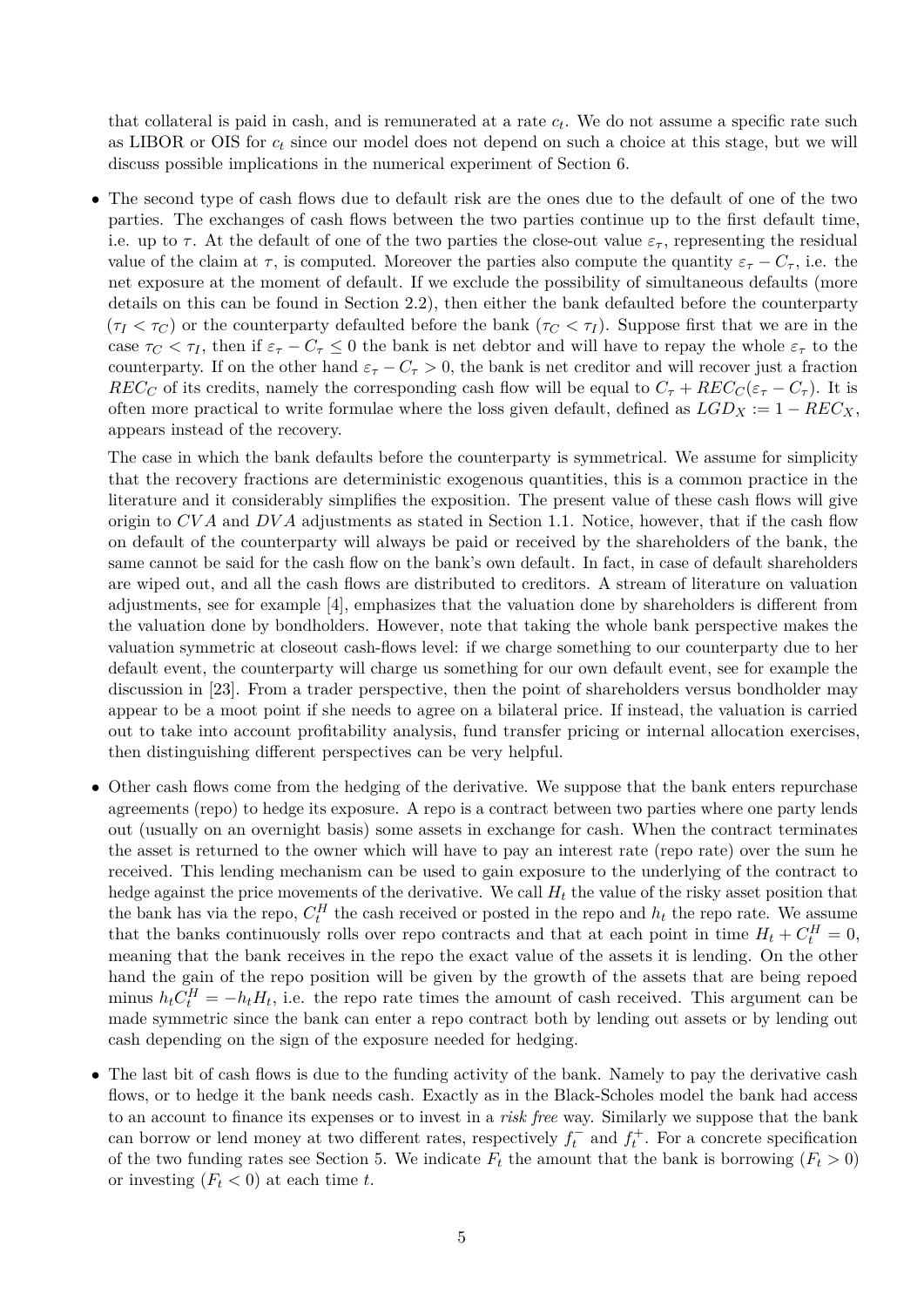Finally (refining the reasoning of [\[46\]](#page-32-3)) we consider also the on default cash flow on the funding strategy. We consider only the bank's default on the funding strategy since we assume that if the bank has a cash surplus, it will invest it into very safe assets. This is a reasonable model and does not introduce the complication of having to model several default times for the bank's funders. The present value of this cash flow will be denoted as  $\text{DVA}_F$ , "DVA of the funding operation", in analogy with the usual DVA (see Section [5.1](#page-17-0) for more details). It is the so called DVA2 of [\[39\]](#page-32-7).

#### <span id="page-7-0"></span>**2.2 The Mathematical Formulation**

We consider a probability space  $(\Omega, \mathscr{A}, \mathbb{Q})$ , endowed with a filtration  $(\mathscr{G}_u)_{u\geq 0}$  that represents the time evolution of the available information on the market. We indicate  $\mathscr G$  the whole filtration  $(\mathscr G_u)_{u>0}$ . As we as we are working in continuous time we will assume that all filtrations satisfy the *usual conditions*, i.e. that they are complete and right-continuous. We want to price a generic derivative contract, with maturity *T*, between two financial entities, an investor *I* and a counterparty *C*. We will refer to *I* either as the investor or the bank since the kind of investor that we generally have in mind is an investment bank and we will call "the derivative" or "the contract" a generic derivative between I and C. We suppose that both *I* and *C* can default. In particular we introduce two  $\mathscr{G}$ -stopping times  $\tau_I, \tau_C$  to model *I* and *C* default times respectively. Furthermore, we suppose that the default-free information on the market is encoded in the Brownian filtration  $\mathscr{F} = (\mathscr{F}_u)_{u>0}$ . We assume that  $\tau_I, \tau_C$  are the first jump times of two Cox processes with stochastic  $\mathscr F$ -predictable intensities  $\lambda^I$  and  $\lambda^C$  (note that we are using a reduced form model for the credit spreads of both the bank and the counterparty and we are not considering macroeconomic factors, see for example [\[7\]](#page-30-7)). More precisely, we suppose that there exist  $\xi_I$  and  $\xi_C$ , two independent standard (mean 1) exponential random variables, and two  $\mathscr{F}\text{-predictable positive processes } \lambda_t^I$  and  $\lambda_t^C$ . Then we define

$$
\tau_i = \inf \left\{ t \ge 0 \mid \int_0^t \lambda_u^i du > \xi_i \right\} \quad i \in \{I, C\}.
$$

The so defined default times have many interesting properties (see for example the classic framework of Duffie and Huang [\[31\]](#page-31-13) and the *Canonical Construction* in Example 9.1.5 of [\[10\]](#page-30-0)) and we review the most important ones for our work in the following. First, the conditional survival probability associated to each default time has a bond-like expression given by

$$
\mathbb{E}\left[1_{\{\tau_i>t\}}\,|\,\mathscr{F}_s\right] = e^{-\int_0^t \lambda_u^i du} \quad \forall s \ge t, \, i \in \{I, C\}.
$$

Second, the two default times  $\tau_I$  and  $\tau_C$  are conditionally independent with respect to  $\mathscr{F}$ , meaning that

$$
\mathbb{E}\left[\mathbb{1}_{\{\tau_C>t_1\}}\mathbb{1}_{\{\tau_I>t_2\}}\,|\,\mathscr{F}_s\right]=\mathbb{E}\left[\mathbb{1}_{\{\tau_C>t_1\}}\,|\,\mathscr{F}_s\right]\mathbb{E}\left[\mathbb{1}_{\{\tau_I>t_2\}}\,|\,\mathscr{F}_s\right] \quad \forall t_1,t_2\in[0,s].
$$

This seemingly technical property basically says that once we know the intensities of default of the two times, they are independent, or in other words that their intensities encode all their dependence structure. A consequence of the conditional independence property is that for the first to default time  $\tau = \tau_I \wedge \tau_C$  we have

$$
\mathbb{E}\left[1_{\{\tau>t\}}\,|\,\mathscr{F}_s\right] = e^{-\int_0^t \lambda_u du} \quad \forall s \ge t,
$$

where  $\lambda = \lambda^I + \lambda^C$ . Lastly we have that the probability of simultaneous defaults is 0, i.e.

$$
\mathbb{Q}[\tau_I = \tau_C] = 0.
$$

For convenience of notation we indicate  $\overline{\tau} = \tau \wedge T$ . We further assume that for all *t* we have  $\mathscr{G}_t = \mathscr{F}_t \vee \mathscr{H}_t^I \vee \mathscr{H}_t^C$ where

$$
\mathcal{H}_t^I = \sigma(1_{\{\tau_I \le s\}}, \ s \le t),
$$
  

$$
\mathcal{H}_t^C = \sigma(1_{\{\tau_C \le s\}}, \ s \le t).
$$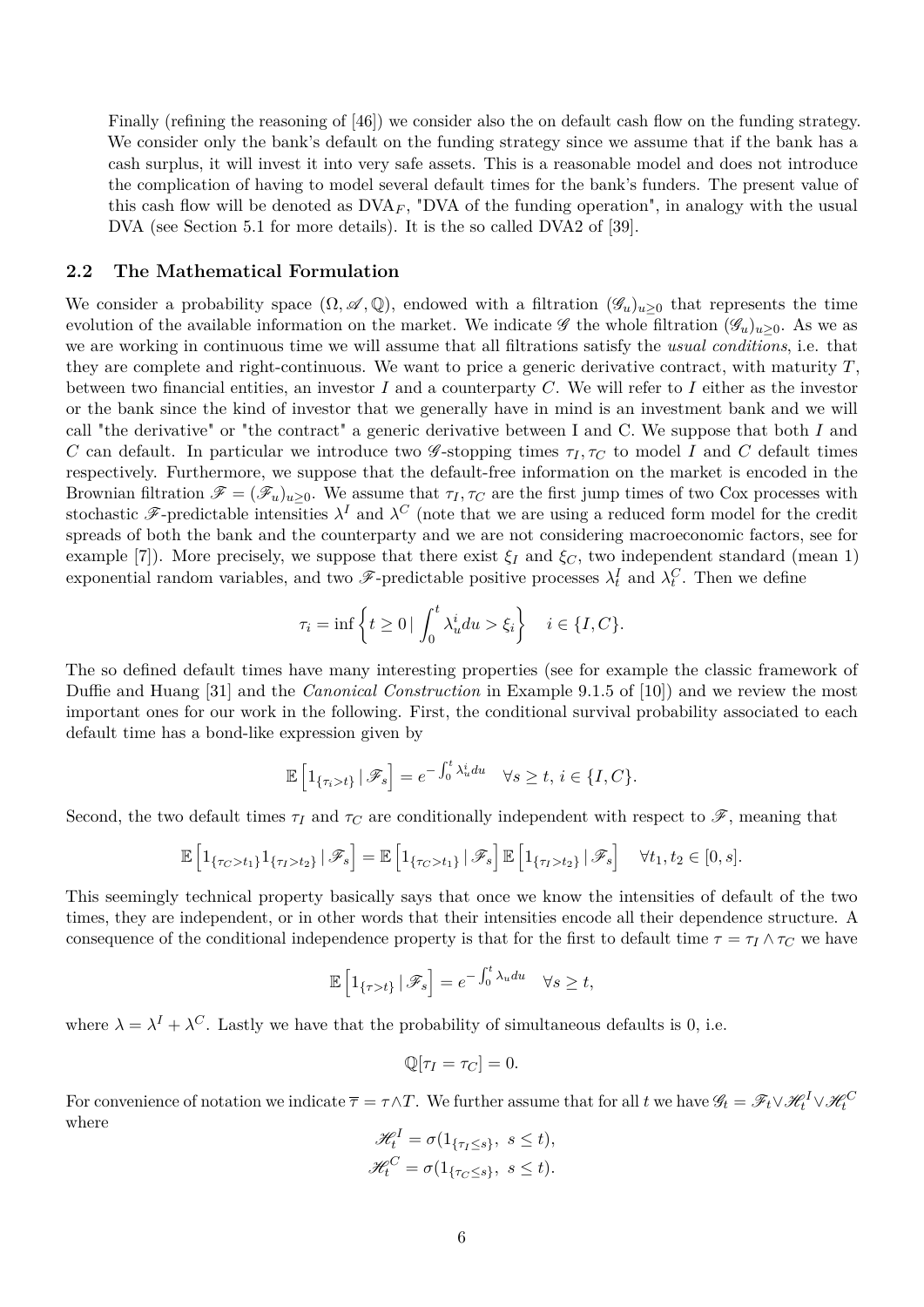We will write  $\mathbb{E}_{t}^{\mathscr{G}}[\cdot] \coloneqq \mathbb{E}[\cdot | \mathscr{G}_{t}]$  and similarly for  $\mathscr{F}$ . We further assume that there exists an  $\mathscr{F}$ -adapted process  $r_t$ , called *risk-free* rate, that represents the time value of money in the market and we denote  $B_t$  the process accruing at rate *r<sup>t</sup>* :

$$
dB_t = r_t B_t dt \quad B_0 = 1.
$$

Moreover we suppose that  $\mathbb Q$  is a martingale (or risk-neutral) measure associated with the deflator  $B_t$ , i.e. a probability measure under which the price processes of the non-dividend-paying traded assets discounted

at the risk-free rate are G martingales. For convenience of notation we indicate  $D(s,t,x) = e^{-\int_s^t x_u du}$  the discount factor associated to the rate  $x_u$  and in the case of the risk-free rate we define  $D(s,t) := D(s,t,r)$ . Lastly we introduce the  $\mathscr{F}\text{-adapted price process } S_t$  of the underlying of our derivative contract.

*Remark* 1. We notice that an  $\mathscr F$  adapted  $\mathscr G$ -martingale can be shown to be also an  $\mathscr F$ -martingale. On the other hand It is possible to show that square integrable  $\mathscr{F}\text{-martingale}$  are in this setup also  $\mathscr{G}\text{-martingale}$ (see for example Section 7.3 of [\[40\]](#page-32-10)).

#### **2.3 The Valuation Equation**

In Section [2.1](#page-5-0) we explained in detail the cash flows generated by entering a generic derivative contract in presence of funding costs, collateral and default risk. In Table [1](#page-8-0) we summarise these cash flows and our mathematical assumptions about them. Starting from these cash flows, here we derive a pricing equation for the value of the derivative we are pricing. A possible alternative to our approach is discussed for example in [\[11,](#page-30-8) [16\]](#page-31-14).

| Symbol              | Role                         | Assumptions                                                                                                                                                                |
|---------------------|------------------------------|----------------------------------------------------------------------------------------------------------------------------------------------------------------------------|
| $\Phi()$            | Payoff at maturity           | Lipschitz function of $S_T$                                                                                                                                                |
| $\pi$               | Contract dividends           | $\mathscr{F}\text{-predictable}$                                                                                                                                           |
| $\mathcal{C}$       | Collateral process           | $\mathscr{F}\text{-predictable}$                                                                                                                                           |
| Н                   | Hedging process              | $\mathscr{G}\text{-predictable}$                                                                                                                                           |
| $\varepsilon$       | Closeout amount              | $\mathscr{F}\text{-predictable}$                                                                                                                                           |
| $\mathfrak{c}$      | Collateral remuneration rate | $c_t = 1_{\{C_t > 0\}} c_t^+ + 1_{\{C_t \le 0\}} c_t^-, \mathscr{F}\text{-predictable}$                                                                                    |
| $\ell^+$ , $\ell^-$ | Liquidity basis              | Real numbers                                                                                                                                                               |
|                     | Funding rate                 |                                                                                                                                                                            |
| $\hbar$             | Hedging rate                 | $f_t = 1_{\{F_t \le 0\}} f_t^+ + 1_{\{F_t > 0\}} f_t^+, \mathscr{G}\text{-adapted}$<br>$h_t = 1_{\{H_t > 0\}} h_t^+ + 1_{\{H_t \le 0\}} h_t^-, \mathscr{G}\text{-adapted}$ |

<span id="page-8-0"></span>Table 1: Summary of cash flows and their mathematical modeling

*Remark* 2. We note that the assumption on the  $\mathscr F$  predictability of  $\varepsilon$  is not realistic for some credit derivatives, such as CDS, which could have a significant jump of value at the default of one of the parties. See for instance [\[17\]](#page-31-7).

We wish to analyse the deal both from the perspective of the bank's shareholders and the whole bank. From the shareholders' point of view we should not include any cash flow that does not benefit them. In particular, since shareholders are the most junior claimants to the bank's cash flows we suppose that if the bank defaults, they will receive no money at all while more senior creditors will receive a portion of their investment. It then makes sense to run our analysis including all cash flows and we will put the indicator  $1_{\{b\}}$  in front of the cash flows that do not benefit the shareholders. The aforementioned indicator has hence to be interpreted as equal to 1 if we are considering the whole bank's perspective, and 0 otherwise. Note that this is just a notation that we use, instead of writing the same formula twice. Hence the sign  $1_{\{b\}}$  doesn't play any role when checking regularity assumptions, it is there just to denote the cash flows that are received only by the bondholders.

We start by supposing that we can write the value process  $V_t$  of our derivative as the sum of the funding, collateral and hedging accounts:

$$
V_t = F_t + C_t + H_t + C_t^H.
$$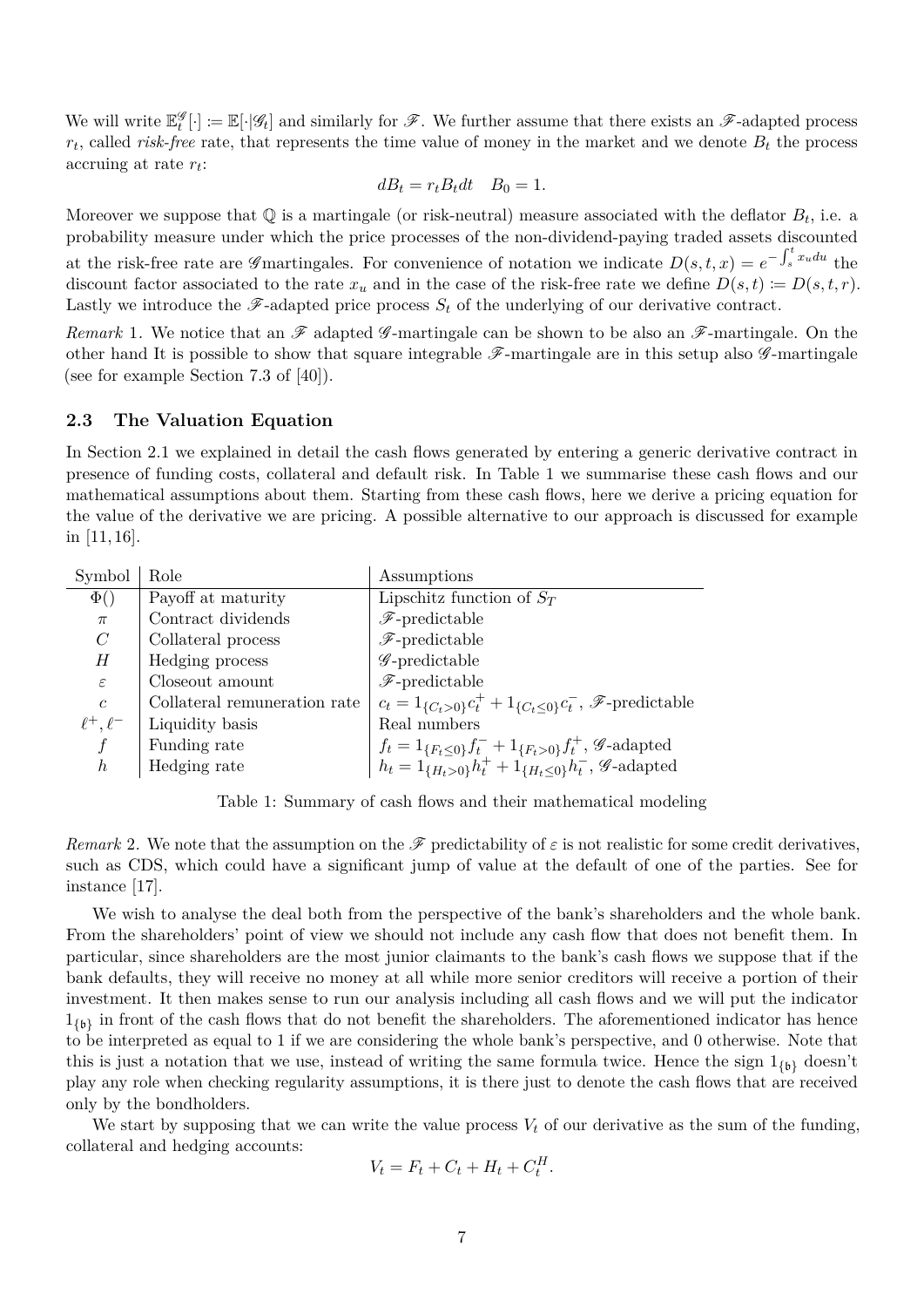Since we supposed the hedge to be perfectly collateralised we see that the amount that the bank needs to finance at each time is given by

$$
F_t = V_t - C_t.
$$

To find the value  $V_t$  we compute the conditional expectation under the measure  $\mathbb Q$  of the sum of all future cash flows discounted at the risk-free rate:

<span id="page-9-1"></span>
$$
V_t = \mathbb{E}_t^{\mathscr{G}} \left[ \underbrace{1_{\{\tau > T\}} D(t, T) \Phi(S_T) + \int_t^{\overline{\tau}} D(t, u) \pi_u du}_{\text{Contractual cash flows}} \right] - \mathbb{E}_t^{\mathscr{G}} \left[ \underbrace{\int_t^{\overline{\tau}} D(t, u)(c_u - r_u) C_u du}_{\text{Cost of carry of collateral account}} \right] - \mathbb{E}_t^{\mathscr{G}} \left[ \underbrace{\int_t^{\overline{\tau}} D(t, u)(c_u - r_u) C_u du}_{\text{Costs due to funding account}} \right] - \mathbb{E}_t^{\mathscr{G}} \left[ \underbrace{\int_t^{\overline{\tau}} D(t, u)(r_u - h_u) H_u du}_{\text{Costs due to hedging}} \right] \tag{1}
$$

where we have postulated the following form for the on default cash flow

$$
\theta_t = \varepsilon_t - 1_{\{\tau_C < \tau_I\}} LGD_C(\varepsilon_t - C_t)^+ + 1_{\{b\}} 1_{\{\tau_I < \tau_C\}} LGD_I(\varepsilon_t - C_t)^-,
$$

where we are assuming that the collateral account can be re-hypotecated as in [\[17\]](#page-31-7). For more details on the financial meaning of the cash flows appearing in Equation [\(1\)](#page-9-1) see Section [2.1.](#page-5-0)

*Remark* 3. We remark that the process  $\theta_t$  is not just a mathematical construct, but it represents what the on default cash flow would be if the first to default time would happen at time *t*. Along this line we can interpret  $\varepsilon_t$  as the residual value of the contract at time *t*.

*Remark* 4*.* We notice that, even if perfectly collateralised, the hedge still contributes to the gains of the position, as shown in Equation [\(1\)](#page-9-1). For a financial explanation see Section [2.1,](#page-5-0) while for a concrete example on a call option see Appendix [A.](#page-25-0)

*Remark* 5. Notice how [\(1\)](#page-9-1) is implicitly defined on  $\{\tau > t\}$ , since all the integrals appearing on the right hand side are defined on the stochastic interval  $(t, \overline{\tau})$ .

Equation [\(1\)](#page-9-1) will be the starting point of our analysis in the following sections and builds on the valuation equations found in [\[45,](#page-32-2)[46\]](#page-32-3). The equations in [\[45,](#page-32-2)[46\]](#page-32-3) are very interesting from a financial point of view because they cast a nonlinear, recursive valuation problem in a form that is very similar to what usual valuation formulae look like, i.e. a conditional expectation of discounted cash flows. Equation [\(1\)](#page-9-1) is a fixed point problem since the process *V* appears on both side of the equality. This kind of fixed point problem that arise from taking a conditional expectation of the future values of a process, are usually translated in the formalism of (forward) backward stochastic differential equations and this will be the aim of the following two sections. For a short introduction to (F)BSDEs see Appendix [C.](#page-28-0)

It should be mentioned that the terms due to contractual cash flows, cost of carry of the collateral and on default cash flow due to contract are well understood in the classical literature on default and credit risk (see for example [\[10\]](#page-30-0) and references therein). On the other hand the components due to funding, hedging and the on default cash flow of the funding strategy, are still discussed and debated in the literature and in the next sections we will try to analyse them both from a mathematical and a financial point of view.

## <span id="page-9-0"></span>**3 Pre-Default Value Process**

In this section we want to obtain a BSDE for the *pre-default* value of the contract we are considering. Financially, this means that we want to obtain a formula for the price up to default, since we are not really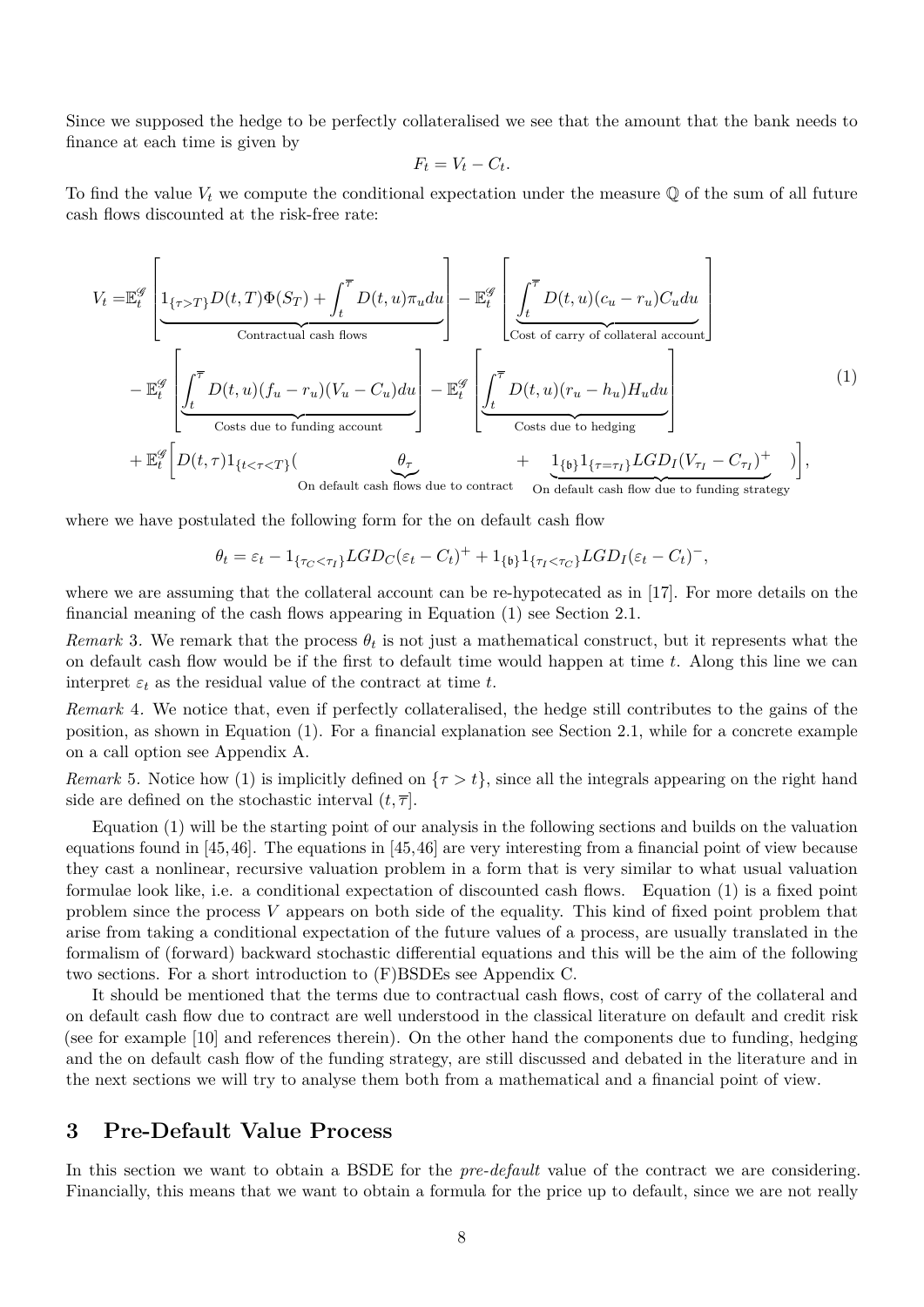interested in what happens after the default event. Mathematically, this means that we can simplify our problem. In fact saying that we are interested in the pre-default price means that we are interested in the quantity  $1_{\{t < \tau\}}V_t$ , and while  $V_t$  will in general be *G*-adapted, we know that there exists an *F*-measurable process  $V_t$  such that  $1_{\{t < \tau\}}V_t = 1_{\{t \le \tau\}}V_t$ . This is a considerable simplification since the  $\mathscr{G} = (\mathscr{G}_t)_{t \ge 0}$  filtration is a complicated object that entails the information relative to default times. Hence, in order to obtain a more tractable FBSDE, we are interested in switching from the complete filtration to the much simpler, Brownian, default free one. This will also allow us to substitute default times and default indicators in our formula with default intensities and discount factors.

#### <span id="page-10-2"></span>**3.1 Change of Filtration**

We now review the needed tools to achieve the above mentioned switch of filtration.

The following lemma, also known as *key lemma* in credit risk literature, (see for example [\[10\]](#page-30-0) Section 5*.*1) plays a big role in understanding how to switch from filtration  $\mathscr{F}$ .

<span id="page-10-3"></span>**Lemma 3.1** (Key Lemma). For any  $\mathscr A$ -measurable random variable X and any  $t \in \mathbb{R}_+$ , we have:

$$
\mathbb{E}_{t}^{\mathcal{G}}[1_{\{t < \tau \leq s\}} X] = 1_{\{\tau > t\}} \frac{\mathbb{E}_{t}^{\mathcal{F}}[1_{\{t < \tau \leq s\}} X]}{\mathbb{E}_{t}^{\mathcal{F}}[1_{\{\tau > t\}}]}.
$$
\n(2)

*In particular we have that for any* G*t-measurable random variable Y there exists an* F*t-measurable random variable Z such that*

$$
1_{\{\tau > t\}} Y = 1_{\{\tau > t\}} Z.
$$

The intuition behind the Lemma is the following: the only part of  $1_{\{t < \tau \le s\}} X$  that is measurable under  $\mathscr{G}_t$ but not  $\mathscr{F}_t$  is the indicator  $1_{\{t<\tau\}}$ . Hence if we want an expression involving only  $\mathscr{F}$  expectation to coincide with  $\mathbb{E}^{\mathscr{G}}_t[1_{\{t<\tau\leq s\}}X]$  we need to factor  $1_{\{t<\tau\}}$  out. The lemma tells us that the price that we have to pay to do this is dividing  $\mathbb{E}_{t}^{\mathscr{F}}[1_{\{t < \tau \leq s\}} X]$  by the "probability given  $\mathscr{F}_{t}$ " of the event  $\{\tau > t\}$ .

Now we will illustrate how we can apply the previous Lemma when there is a richer structure (e.g. a stochastic process) to exploit. In particular we want to perform the change of filtration in two main cases: the case of a stopped integral (i.e. of the form  $\mathbb{E}_{t}^{\mathscr{G}}\left[\int_{t}^{\overline{\tau}}\varphi_{u}du\right]$ ) treated in Lemma [3.2,](#page-10-0) or the case of a process valued at a default time (i.e. of the form  $\mathbb{E}_t^{\mathscr{G}}\left[1_{\{t < \tau < T\}}1_{\{\tau_I < \tau_C\}}\varphi_\tau\right]$ ), treated in Lemma [3.3.](#page-10-1)

<span id="page-10-0"></span>**Lemma 3.2.** *Suppose that*  $\varphi_u$  *is a* G-adapted process. We consider a default time  $\tau$  *with intensity*  $\lambda_u$ *. If we indicate*  $\overline{\tau} = \tau \wedge T$  *we have:* 

$$
\mathbb{E}_{t}^{\mathscr{G}}\left[\int_{t}^{\overline{\tau}}\varphi_{u}du\right]=1_{\{\tau>t\}}\mathbb{E}_{t}^{\mathscr{F}}\left[\int_{t}^{T}D(t,u,\lambda)\widetilde{\varphi_{u}}du\right]
$$

*where*  $\widetilde{\varphi_u}$  *is an*  $\mathscr{F}_u$  *measurable variable such that*  $1_{\{\tau > u\}}\widetilde{\varphi_u} = 1_{\{\tau > u\}}\varphi_u$ .

*Proof.* See Appendix [B.1.](#page-26-0)

A useful result in the same spirit as the previous one is the following (Lemma 3.8.1 in [\[9\]](#page-30-9))

<span id="page-10-1"></span>**Lemma 3.3.** *Suppose that*  $\varphi_u$  *is an* F-predictable process. We consider two conditionally independent default times  $\tau_I, \tau_C$  generated by Cox processes with  $\mathscr F$ -intensity rates  $\lambda_t^I, \lambda_t^C$ . If we indicate  $\tau = \tau_C \wedge \tau_I$  we *have:*

$$
\mathbb{E}_{t}^{\mathscr{G}}\left[1_{\{t<\taut\}}\mathbb{E}_{t}^{\mathscr{F}}\left[\int_{t}^{T}D(t,u,\lambda^{I}+\lambda^{C})\lambda_{u}^{I}\varphi_{u}du\right].
$$

9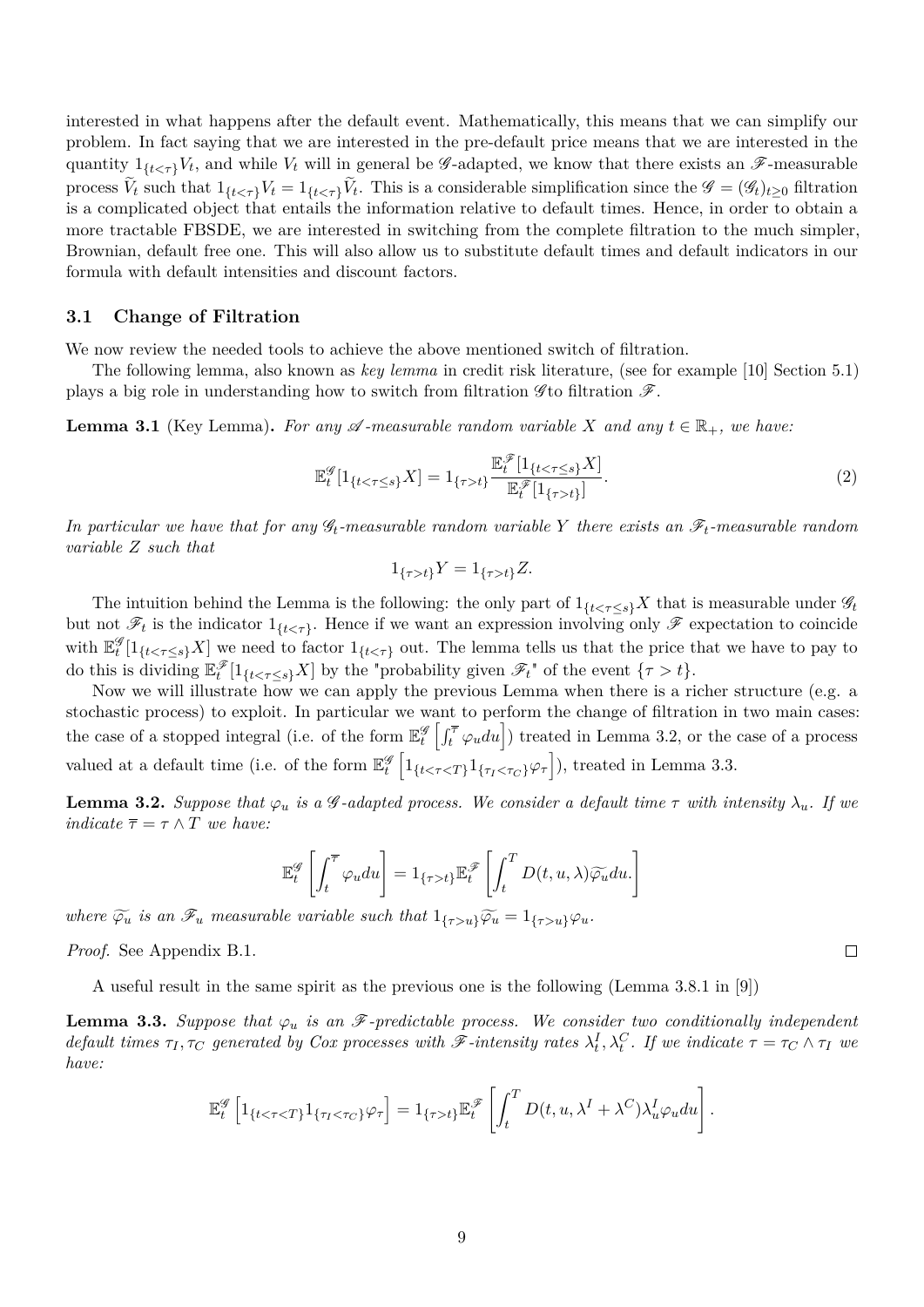Now we apply the previous lemmas to Equation [\(1\)](#page-9-1). More precisely we obtain the following expression for  $V_t$ :

<span id="page-11-0"></span>
$$
V_t = 1_{\{\tau > t\}} \mathbb{E}_t^{\mathscr{F}} \left[ D(t, T, r + \lambda) \Phi(S_T) + \int_t^T D(t, u, r + \lambda) (\pi_u - (c_u - r_u) C_u - (\tilde{f}_u - r_u)(\tilde{V}_u - C_u) - (r_u - \tilde{h}_u) \tilde{H}_u) du \right]
$$
  
+ 
$$
1_{\{\tau > t\}} \mathbb{E}_t^{\mathscr{F}} \left[ \int_t^T D(t, u, r + \lambda) (\tilde{\theta}_u + 1_{\{\mathfrak{b}\}} LGD_I \lambda_u^I (\tilde{V}_u - C_u)^+) du \right],
$$
  
(3)

where, we have (using Lemma [3.3\)](#page-10-1):

$$
\widetilde{\theta}_u = \varepsilon_u \lambda_u - LGD_C \lambda_u^C (\varepsilon_u - C_u)^+ + 1_{\{\mathfrak{b}\}} LGD_I \lambda_u^I (\varepsilon_u - C_u)^-. \tag{4}
$$

We are now able to see the financial consequences of the previous lemmas. In fact Equation [\(3\)](#page-11-0) shows that the value  $V_t$  up to default can be computed in the default free filtration  $\mathscr{F}$ , getting rid of all default indicators, but then we have to discount all cash flows by default intensity terms, lowering their value in absolute terms, or in other words we weight them by their probability of happening given  $\mathscr{F}_t$ .

*Remark* 6*.* We note that if a rate is of the form

$$
x_t = x^+ 1_{\{g(V_t, H_t, C_t) > 0\}} + x^- 1_{\{g(V_t, H_t, C_t) \le 0\}},
$$

for a linear function *g*, then on the set  $\{\tau > t\}$  it coincides with the rate

$$
\widetilde{x}_t = \widetilde{x}^+ 1_{\{g(\widetilde{V}_t, \widetilde{H}_t, C_t) > 0\}} + \widetilde{x}^- 1_{\{g(\widetilde{V}_t, \widetilde{H}_t, C_t) \le 0\}}.
$$

Equation [\(3\)](#page-11-0) says that  $V_t$  is zero on  $\{\tau \leq t\}$  and that on the set  $\{\tau > t\}$  it coincides with some  $\mathscr{F}_t$ measurable random variable, but we already know that  $V_t$  coincides with  $V_t$  on  $\{\tau > t\}$ . Hence we can write the following:

<span id="page-11-1"></span>
$$
\widetilde{V}_t = \mathbb{E}_t^{\mathscr{F}} \left[ D(t, T, r + \lambda) \Phi(S_T) + \int_t^T D(t, u, r + \lambda) (\pi_u - (c_u - r_u)C_u - (\widetilde{f}_u - r_u)(\widetilde{V}_u - C_u) - (r_u - \widetilde{h}_u) \widetilde{H}_u) du \right] \n+ \mathbb{E}_t^{\mathscr{F}} \left[ \int_t^T D(t, u, r + \lambda) (\widetilde{\theta}_u + 1_{\{b\}} LGD_I \lambda_u^I (\widetilde{V}_u - C_u)^+) du \right].
$$
\n(5)

Notice that now we have the process  $H_u$  instead of  $H_u$ , meaning that in this equation we are considering the predictable version of the hedging process. This can be interpreted as the part of the hedging strategy that hedge default-free risks.

#### <span id="page-11-4"></span>**3.2 Markovian FBSDE and PDE**

Now that we have an equation for  $V_t$ , we are ready to transform it in an equivalent BSDE. On one hand this has the benefit of letting us use powerful existence and uniqueness theorems to guarantee the well posedness of our problem. On the other hand from the BSDE we can derive a PDE that makes easy to compare our problem to the usual Black-Scholes PDE and get a deeper intuition of what is happening. Equation [\(5\)](#page-11-1) is a non-linear, implicit equation for  $\tilde{V}$  that we aim to translate into the BSDE formalism. For an introduction to BSDE and their use in finance see Section [C.](#page-28-0) In the next Proposition we show the BSDE satisfied by  $\tilde{V}$ .

<span id="page-11-3"></span>**Proposition 3.1.** *The value process*  $V_t$  *satisfies the following BSDE*:

<span id="page-11-2"></span>
$$
\widetilde{V}_t = \Phi(S_T) + \int_t^T \left[ \pi_u - (f_u + \lambda_u)\widetilde{V}_u + \widetilde{\theta}_u + (f_u - c_u)C_u - (r_u - \widetilde{h}_u)\widetilde{H}_u + 1_{\{\mathfrak{b}\}} LGD_I 1_{\{\widetilde{V}_u - C_u > 0\}} \lambda_u^I (\widetilde{V}_u - C_u) \right] du
$$

$$
- \int_t^T Z_u dW_u.
$$
\n(6)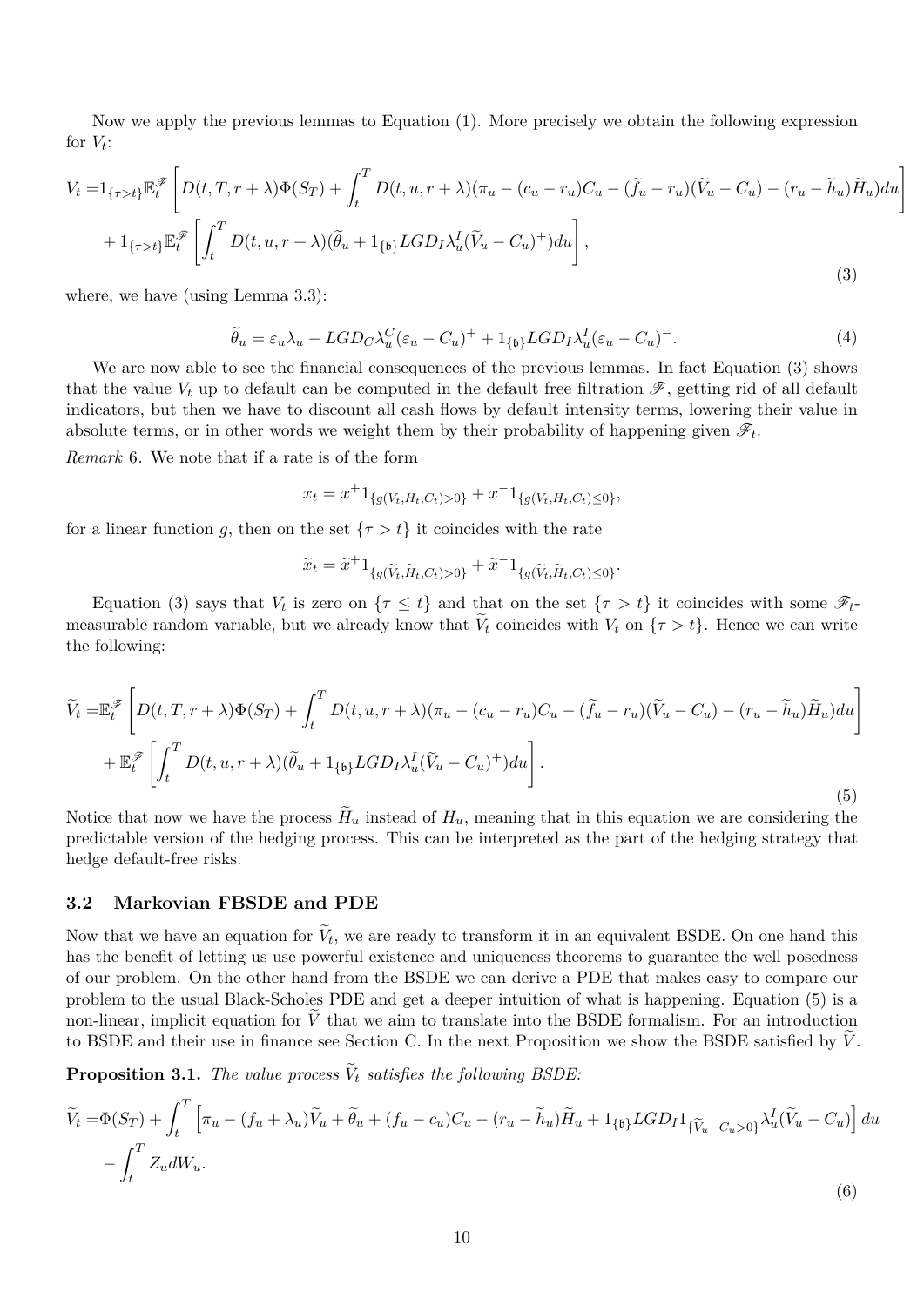*Proof.* See Appendix [B.2.](#page-27-0)

*Remark* 7*.* Another possible approach (without default risk) to BSDE modelling of funding costs is shown for example in [\[43\]](#page-32-6).

*Remark* 8. Notice that even if from Equation [\(6\)](#page-11-2) it looks like  $V_t$  depends on the future, it is just how the BSDE is formulated (see Section [C\)](#page-28-0). In the next section we will obtain an  $\mathscr{F}_t$ -adapted process as a solution to [\(6\)](#page-11-2).

Equation [\(6\)](#page-11-2) is too general for our purposes. Hence, in order to guarantee existence and uniqueness of a solution, we will make some simplifying assumptions. Since in this manuscript we are not focusing on path dependent derivatives, it makes sense to set our problem in a Markovian framework. More precisely we assume that:

- $\pi_u$  is a deterministic function  $\pi(u, S_u)$  of *u* and  $S_u$ , Lipschitz continuous in  $S_u$ . This means that coupons just depend on time and on the value of the underlying ate the time they are being paid;
- $r, f^{\pm}, c^{\pm}, \lambda^I, \lambda^C, h^{\pm}$  are deterministic bounded functions of time;
- $C_u = \alpha_u V_u$ , where  $0 \le \alpha_u \le 1$  is a deterministic function of time. This means that we assume that the collateral account is a fraction of the value process;
- the close-out value  $\varepsilon_t$  is equal to  $V_t$  (i.e. we are using a so called replacement closeout hypothesis that adds non-linearity with respect to a risk-free closeout, see for example [\[23\]](#page-31-3) and [\[21\]](#page-31-9));
- $H_u = H(u, S_u, V_u, Z_u)$ , where  $H(u, s, v, z)$  is a deterministic function, Lipschitz-continuous in  $v, z$ uniformly in *u*. Moreover we assume that  $H(u, s, 0, 0)$  is continuous in *s*. This means that we are postulating a particular form for the pre default hedging process (see Remark [11\)](#page-12-0);
- we suppose that  $S_t$  is a solution to the following SDE

$$
dS_t = r_t S_t dt + \sigma(t, S_t) dW_t,
$$

where  $\sigma(t, S_t)$  is Lipschitz continuous uniformly in time and in  $S_t$ .

<span id="page-12-1"></span>*Remark* 9*.* There are two main conditions that are needed to apply the well posedness theorems of Section [4.](#page-13-0) The first is some form of Lipschitz regularity in the coefficient of the BSDE and the second is that the BSDE should be Markovian, i.e. all the stochastic dependence should be on *S, V* or *Z*. In the light of this restrictions we picked some convenient assumptions that would allow us to apply said well posedness theorems and that would not burden the notation. An example of convenient choices are the deterministic and boundedness assumptions on the rates. We could have instead opted to introduce a multidimensional factor process instead of a one dimensional SDE for *S* and we could have made all the rated depend on it in a *regular* manner. This would of course have been more general, but would have partially hidden the parallel between Black-Scholes theory and our framework. A similar observation can be made for the collateral and the close-out value processes. In fact we could have chosen different specifications for them, for example  $\varepsilon = \varepsilon_t^{Death-free} = \mathbb{E}_t [D(t,T)\Phi(S_T) + \int_t^T D(t,u)\pi_u du]$  and  $C_t = \alpha_t \varepsilon_t$  would represent the case of the so called risk-free closeout, where the residual value of the deal is computed as if it was between default-free counterparties. Also in this case there would be assumptions that would allow us to apply well posedness theorems but for simplicity we picked the replacement close-out hypothesis.

*Remark* 10. Note that assuming  $\varepsilon_t = V_t$  means that the term  $\lambda_u \varepsilon_u$  in  $\theta_u$  will cancel the term  $-\lambda_t V_t$  in Equation [\(6\)](#page-11-2).

<span id="page-12-0"></span>*Remark* 11*.* We can assume such a specific form for the pre-default hedging process since the default intensities are deterministic, hence when we switched to filtration  $\mathscr F$  the only risk left to be hedged is market risk. For a discussion on how to include bonds see [\[8\]](#page-30-10) and [\[16\]](#page-31-14).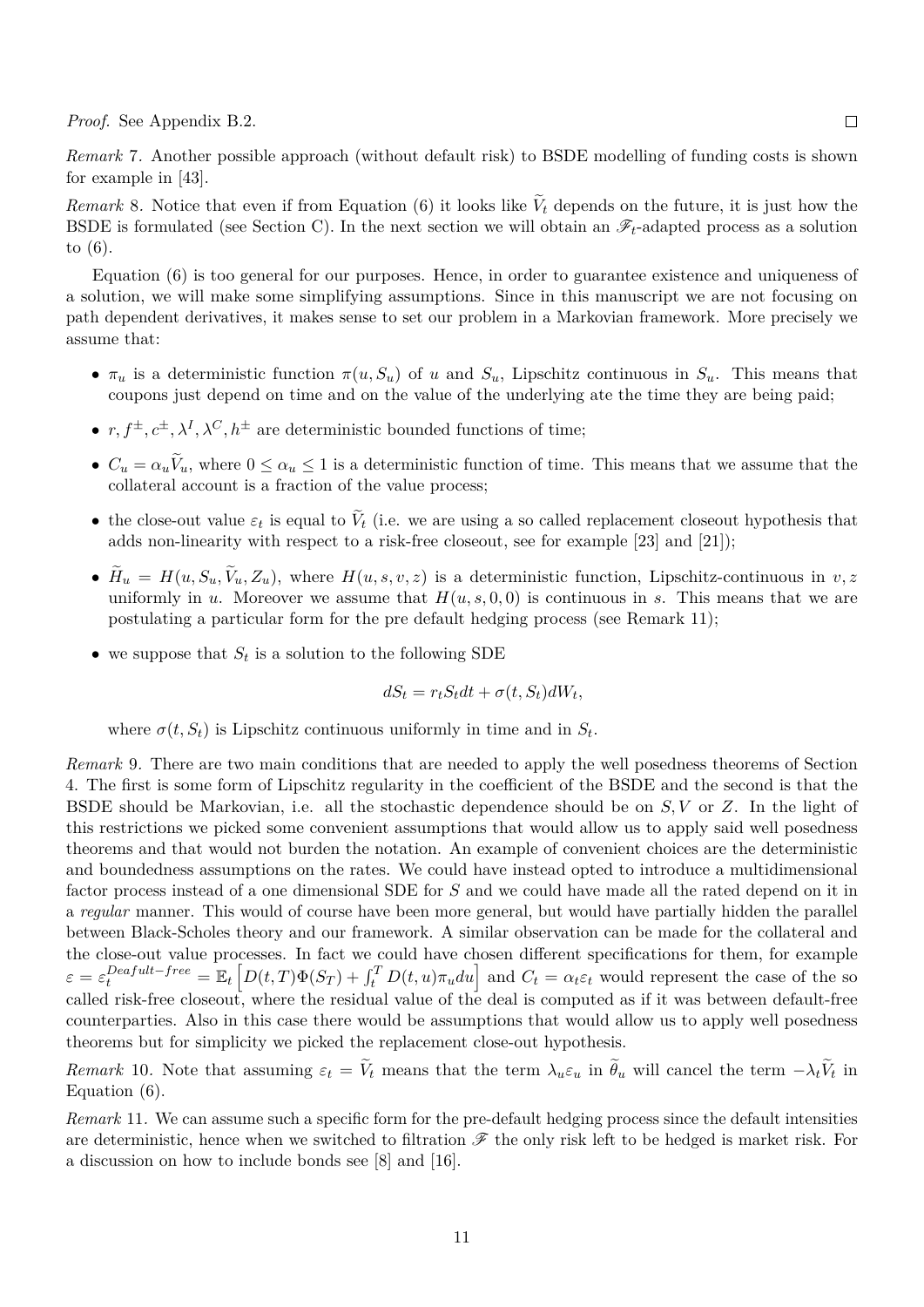Under above assumptions, equation [\(6\)](#page-11-2) can be written as:

<span id="page-13-2"></span>
$$
dS_{t}^{q,s} = r_{t}S_{t}^{q,s}dt + \sigma(t, S_{t}^{q,s})dW_{t} \quad q < t \leq T
$$
\n
$$
S_{q} = s_{q} \quad 0 \leq t \leq q
$$
\n
$$
dV_{t}^{q,s} = -\left[\pi_{t} + \theta_{t} + ((1 - \alpha_{t})(1_{\{b\}} LGD_{I}1_{\{V_{t}^{q,s} > 0\}}\lambda_{t}^{I} - f_{t}) - \lambda_{t} - c_{t}\alpha_{t})V_{t}^{q,s} - (r_{t} - h_{t})H(t, S_{t}^{q,s}, V_{t}^{q,s}, Z_{t}^{q,s})\right]dt
$$
\n
$$
+ Z_{t}^{q,s}dW_{t}
$$
\n
$$
V_{T}^{q,s} = \Phi(S_{T}^{q,s}),
$$
\n(7)

where we have emphasised the dependence on the initial data and we have omitted the tildes to ease the notation.

Now we want to give an intuition on how to obtain a Black-Scholes like PDE from our FBSDE. Suppose that the value of our contract can be written as  $V_t^{q,s} = u(t, S_t^{q,s})$ , where  $u()$  is a  $C^{1,2}$ . Then we can apply Ito's formula to  $u(t, S_t^{q,s})$ , obtaining:

<span id="page-13-1"></span>
$$
du(t, S_t^{q,s}) = \left(\partial_t u(t, S_t^{q,s}) + r_t S_t^{q,s} \partial_s u(t, S_t^{q,s}) + \frac{1}{2} \sigma(t, S_t^{q,s})^2 \partial_s^2 u(t, S_t^{q,s})\right) dt + \sigma(t, S_t^{q,s}) \partial_s u(t, S_t^{q,s}) dW_t. \tag{8}
$$

Then by comparing expressions [\(8\)](#page-13-1) and [\(7\)](#page-13-2) we have the following

<span id="page-13-3"></span>
$$
\partial_t u(t, S_t^{q,s}) + r_t S_t^{q,s} \partial_s u(t, S_t^{q,s}) + \frac{1}{2} \sigma(t, S_t^{q,s})^2 \partial_s^2 u(t, S_t^{q,s}) = -B(t, S_t^{q,s}, \tilde{V}_t, Z_t^{q,s}) \n\sigma(t, S_t^{q,s}) \partial_s u(t, S_t^{q,s}) = Z_t^{q,s}.
$$
\n(9)

So,  $V_t^{t,s} = u(t,s)$  satisfies the following semilinear PDE:

$$
\partial_t u(t,s) + \frac{1}{2}\sigma(t,s)^2 \partial_s^2 u(t,s) + r_t s \partial_s u(t,s) + B(t,s, u(t,s), (\partial_s u \sigma)(t,s)) = 0
$$
  
 
$$
u(T,s) = \Phi(s).
$$
 (10)

Moreover we see from [\(9\)](#page-13-3) that the process  $Z_t^{q,s}$  $t^{q,s}$  is in a certain sense, a multiple of the delta-hedging process.

## <span id="page-13-0"></span>**4 FBSDE Well-Posedness and Invariance Results**

We now analyse the well-posedness of both the FBSDE and the PDE of the previous section. In particular we will show existence and uniqueness results in a strong sense, while for weak existence see for example [\[3\]](#page-30-11). Moreover we will analyse the dependence of the solution from the risk-free rate *r<sup>t</sup>* , and show that under a delta hedging hypothesis, the value process  $V_t$  does not depend on the risk-free rate.

#### **4.1 Existence and Uniqueness results**

More specifically as done in Pardoux and Peng [\[48\]](#page-32-11) we have ( for the case of a non Brownian driven FBSDE see [\[2\]](#page-30-12), while see [\[30\]](#page-31-15) for a generalization to fully coupled FBSDE):

<span id="page-13-5"></span>**Theorem 4.1.** *Consider the following FBSDE on the interval* [0*, T*]

<span id="page-13-4"></span>
$$
dX_t^{q,x} = \mu(t, X_t^{q,x})dt + \sigma(t, X_t^{q,x})dW_t \quad q < t \le T
$$
  
\n
$$
X_t = x \quad 0 \le t \le q
$$
  
\n
$$
dY_t^{q,x} = -f(t, X_t^{q,x}, Y_t^{q,x}, Z_t^{q,x})dt + Z_t^{q,x}dW_t
$$
  
\n
$$
Y_T^{q,x} = g(X_T^{q,x})
$$
\n(11)

*Assume that there exists a constant K such that* ∀*t*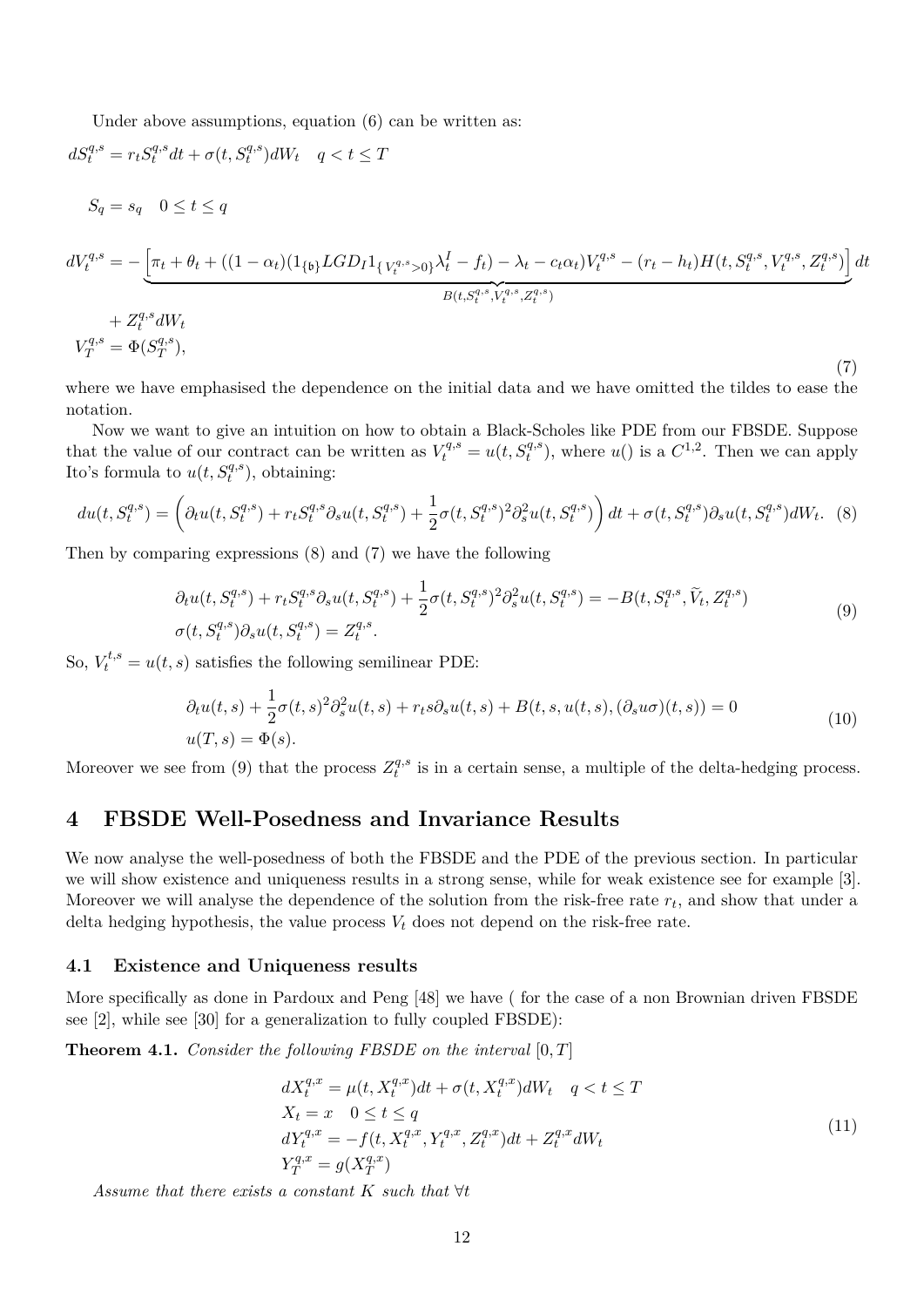- $\bullet$  | $\mu(t, x) \mu(t, x')$ | + | $\sigma(t, x) \sigma(t, x')$ | ≤ K|x − x'|;
- $|\mu(t, x)| + |\sigma(t, x)| \leq K(1 + |x|);$
- $|f(t, x, y, z) f(t, x, y', z')| \le K(|y y'| + |z z'|);$

*Moreover suppose that there exists a constant*  $p \geq 1/2$  *such that:* 

$$
|g(x)| + |f(t, x, 0, 0)| \le K(1 + |x|^p),
$$

*and that the map*

$$
x \mapsto (f(t, x, 0, 0), g(x)),
$$

*is continuous, then there exist two measurable deterministic functions*  $u(t, x)$ *,*  $d(t, x)$  *such that the unique solution*  $(X_t^{q,x})$  $f_t^{q,x}, Y_t^{q,x}, Z_t^{q,x}$  *of* [\(11\)](#page-13-4) *is given by* 

$$
Y_t^{q,x} = u(t, X_t^{q,x}) \qquad Z_t^{q,x} = d(t, X_t^{q,x})\sigma(t, X_t^{q,x}),
$$

*and moreover*  $u(t, x) = Y_t^{t, x}$ *t is the unique viscosity solution to following PDE*

<span id="page-14-0"></span>
$$
\partial_t u(t,x) + \frac{1}{2}\sigma(t,x)^2 \partial_x^2 u(t,x) + \mu(t,x)\partial_x u(t,x) + f(t,x,u(t,x),\sigma(t,x)\partial_x u(t,x)) = 0
$$
  
 
$$
u(T,x) = g(x).
$$
 (12)

To obtain a classical solution to equation [\(12\)](#page-14-0) we need to require more smoothness of the coefficients of equation [\(11\)](#page-13-4). Since due to the positive parts present in the default term we cannot require regularity in the backward part of the FBSDE we have to resort to the following (see J.Zhang [\[54\]](#page-33-0) Theorem 2.4.1 on page 41):

<span id="page-14-1"></span>**Theorem 4.2.** *Consider Equation* [\(11\)](#page-13-4)*. If we assume that there exists a positive constant K such that*

 $\bullet \ \sigma(t,x)^2 \geq \frac{1}{k}$  $\frac{1}{K}$ ;

• 
$$
|f(t, x, y, z) - f(t, x', y', z')| + |g(x) - g(x')| \le K(|x - x'| + |y - y'| + |z - z'|);
$$

•  $|f(t, 0, 0, 0)| + |g(0)| \leq K$ ;

*and moreover the functions*  $\mu(t, x)$  *and*  $\sigma(t, x)$  *are*  $C^2$  *in x,* with bounded derivatives, then equation [\(11\)](#page-13-4) *has a unique solution*  $(X_t^{q,x})$  $Y_t^{q,x}, Y_t^{q,x}, Z_t^{q,x}$  *and*  $u(t, x) = Y_t^{t,x}$  $t_t^{t,x}$  *is the unique* classical *(i.e.*  $C^{1,2}$ *) solution to the semilinear PDE* [\(12\)](#page-14-0)*.*

We now apply Theorem [4.1](#page-13-5) to our FBSDE, to obtain the following:

<span id="page-14-2"></span>**Theorem 4.3.** Suppose that the rates  $\lambda_t$ ,  $f_t$ ,  $c_t$ ,  $h_t$ ,  $r_t$  are bounded. Moreover assume that there exists  $a p \geq 1/2$  *such that*  $|B(t, s, 0, 0)| + \Phi(s) \leq K(1 + |s|^p)$ *. Then* [\(7\)](#page-13-2) *has a unique solution, and moreover*  $u(t,s) = V_t^{t,s}$ *t is a viscosity solution to the following semilinear PDE:*

<span id="page-14-3"></span>
$$
\partial_t u(t,s) + \frac{1}{2}\sigma(t,s)^2 \partial_s^2 u(t,s) + r_t s \partial_s u(t,s) + B(t,s, u(t,s), \sigma(t,s) \partial_s u(t,s)) = 0
$$
  
(13)  

$$
u(T,s) = \Phi(s).
$$

*Proof.* We want to show that  $|B(t, s, v, z) - B(t, s', v', z')| \le K(|v - v'| + |z - z'|)$  so that the assumptions of Theorem [4.1](#page-13-5) are satisfied and we can use it to obtain the thesis. We start by rewriting the term

$$
B(t, s, v, z) = \pi_t(s) + \theta_t(v) + ((1 - \alpha_t)(1_{\{b\}} LGD_I 1_{\{v > 0\}} \lambda_t^I - f_t) - \lambda_t - c_t \alpha_t)v - (r_t - h_t)H(t, s, v, z).
$$

This term is a sum of many terms, hence is sufficient to show that every summand is Lipschitz continuous. The term  $\pi_t$  is Lipschitz continuous in *s* by assumption. The  $\theta$  term and the  $((1 - \alpha_t)(1_{\{\mathfrak{b}\}} LGD_I 1_{\{v > 0\}}\lambda_t^I$  $f_t$ ) −  $\lambda_t$  −  $c_t\alpha_t$ )*v* term are continuous and piece-wise linear, hence Lipschitz continuous. The last term is piece-wise linear as a function of *H* which is a Lipschitz function of *v, z*.  $\Box$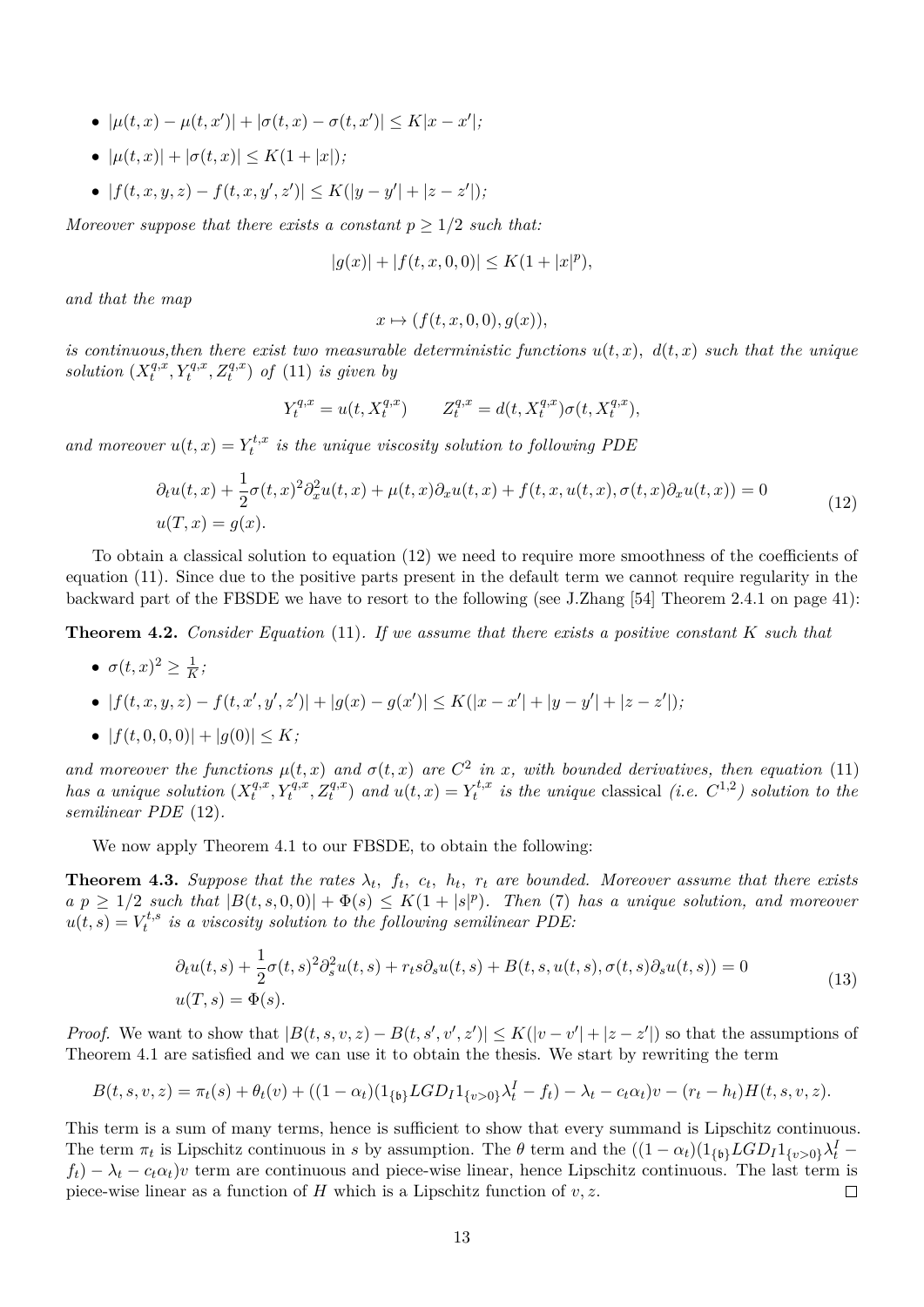#### **4.2 Invariance Theorem**

We now focus on the case in which we use delta-hedging. More precisely we have shown that, under enough regularity, Ito's formula identifies  $Z_t^{q,s} = \sigma(t, S_t^{q,s}) \partial_s u(t, S_t^{q,s})$  (see [\(9\)](#page-13-3)) where  $V_t^{q,s} = u(t, S_t^{q,s})$ . Hence, let us consider the specific hedging strategy

<span id="page-15-0"></span>
$$
\widetilde{H}_t^{q,s} = H(t, S_t^{q,s}, \widetilde{V}_t^{q,s}, Z_t^{q,s}) = S_t^{q,s} \frac{Z_t^{q,s}}{\sigma(t, S_t^{q,s})}.
$$
\n(14)

Since here we want to focus on market risk, this hedging strategy does not include terms relative to bonds and hence it is not a perfect hedge. For a similar approach see for example [\[26\]](#page-31-12). Now we prove that with this choice equation  $(7)$  has a solution  $V_t^{q,s}$  $V_t^{q,s}$  such that  $V_t^{q,s} = u(t, S_t^{q,s})$  with  $u \in C^{1,2}$ . Due to the hedging term, *B*(*t, s, v, z*) is not Lipschitz continuous in *s*. Hence the application of Theorem [4.2](#page-14-1) to our FBSDE is not straightforward. Our strategy to solve [\(7\)](#page-13-2) with the hedging term given by [\(14\)](#page-15-0) is the following: we build a FBSDE equivalent to [\(7\)](#page-13-2) to which we can apply Theorem [4.2.](#page-14-1) The equivalence of these two FBSDEs will be given by the fact that they have the same associated PDE. To build our equivalent FBSDE we can exploit the linearity in  $Z_t$  of the hedging term and we can absorb it in the drift of the forward equation. More precisely consider the following:

<span id="page-15-1"></span>
$$
dS_{t}^{q,s} = h_{t}S_{t}^{q,s}dt + \sigma(t, S_{t}^{q,s})dW_{t} \quad q < t \leq T
$$
  
\n
$$
S_{q} = x \quad 0 \leq t \leq q
$$
  
\n
$$
dV_{t}^{q,s} = -\underbrace{\left[\pi_{t} + \theta_{t} + ((1 - \alpha_{t})(1_{\{b\}} LGD_{I}1_{\{V_{t}^{q,s} > 0\}}\lambda_{t}^{I} - f_{t}) - \lambda_{t} - c_{t}\alpha_{t})V_{t}^{q,s}\right]}_{B'(t, S_{t}^{q,s}, V_{t}^{q,s})}dt + Z_{t}^{q,s}dW_{t}
$$
\n
$$
V_{T}^{q,s} = \Phi(S_{T}^{q,s}).
$$
\n
$$
(15)
$$

Note that the drift of the forward equation in [\(15\)](#page-15-1) is the rate *h*. This could be a problem if one wanted to model different borrowing and lending repo rates. In fact the state dependency of *h* would add some nonlinearity to the problem (see for example [\[21\]](#page-31-9)).

Finally, one verifies that the assumptions of Theorem [4.2](#page-14-1) are indeed satisfied for this equation:

<span id="page-15-3"></span>**Theorem 4.4.** Assume that the rates  $\lambda_t$ ,  $f_t$ ,  $c_t$ ,  $h_t$ ,  $r_t$  are bounded, and that  $\sigma(t,s)$  is a positive  $C^2$  function *with bounded derivatives and that*  $h^+ = h^-$ , then we can apply Theorem [4.2](#page-14-1) and hence equation [\(15\)](#page-15-1) has a *unique solution, and moreover*  $V_t^{t,s} = u(t,s) \in C^{1,2}$  *and satisfies the following semilinear PDE:* 

<span id="page-15-2"></span>
$$
\partial_t u(t,s) + \frac{1}{2}\sigma(t,s)^2 \partial_s^2 u(t,s) + h_t s \partial_s u(t,s) + B'(t,s, u(t,s)) = 0
$$
  
 
$$
u(T,s) = \Phi(s).
$$
 (16)

We now go backward from a solution to the PDE [\(16\)](#page-15-2) to a solution of the FBSDE [\(7\)](#page-13-2). Under our assumptions on drift and diffusion terms the following forward SDE has a unique solution:

<span id="page-15-4"></span>
$$
dS_t = r_t S_t dt + \sigma(t, S_t) dW_t \quad S_0 = s. \tag{17}
$$

*.*

We define  $V_t = u(t, S_t)$  and  $Z_t = \sigma(t, S_t) \partial_s u(t, S_t)$ . By Theorem [4.4](#page-15-3) we know that  $u(t, s) \in C^{1,2}$  and by applying Ito's formula and [\(16\)](#page-15-2) we obtain:

$$
dV_t = du(t, S_t) = \left(\partial_t u(t, S_t) + r_t S_t \partial_s u(t, S_t) + \frac{1}{2}\sigma(t, S_t)^2 \partial_s^2 u(t, S_t)\right) dt + \sigma(t, S_t) \partial_s u(t, S_t) dW_t
$$
  
=  $((r_t - h_t)S_t \partial_s u(t, S_t) - B'(t, S_t, u(t, S_t))) dt + \sigma(t, S_t) \partial_s u(t, S_t) dW_t$   
=  $\left((r_t - h_t)S_t \frac{Z_t}{\sigma(t, S_t)} - \pi_t(S_t) - \theta_t(V_t) - ((1 - \alpha_t)(1_{\{b\}} LGD_I 1_{\{V_t > 0\}} \lambda_t^I - f_t) - \lambda_t - c_t \alpha_t) V_t\right) dt + Z_t dW_t$ 

Hence we found the following: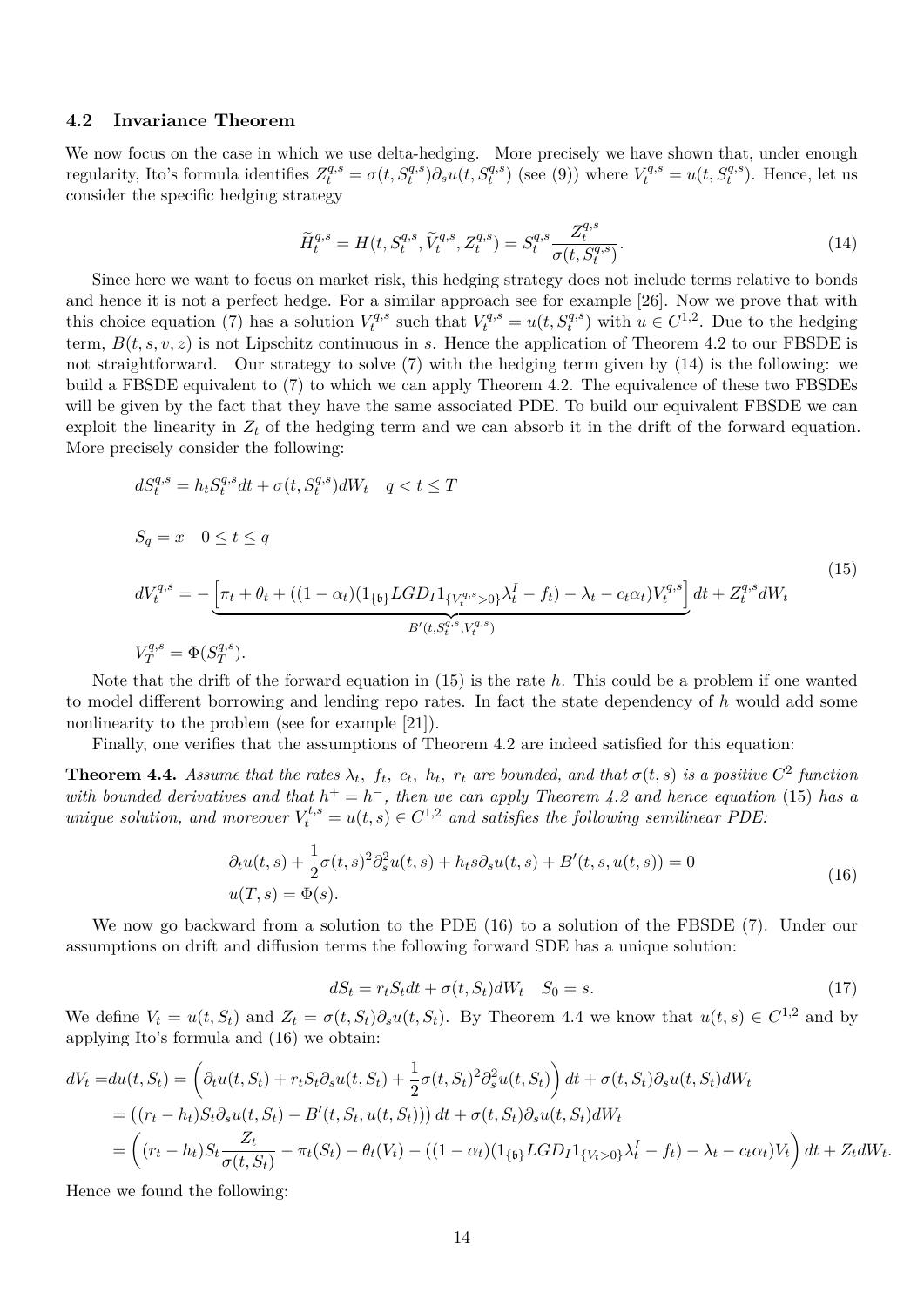**Theorem 4.5** (Solution to the Valuation Equation). Let  $S_t$  be the solution to equation [\(17\)](#page-15-4) and  $u(t,s)$  the classical solution to equation [\(16\)](#page-15-2). Then the process  $(S_t, u(t, S_t), \sigma(t, S_t) \partial_s u(t, S_t))$  is the unique solution to *equation* [\(7\)](#page-13-2)*.*

*Proof.* From the reasoning above we found that  $(S_t, u(t, S_t), \sigma(t, S_t) \partial_s u(t, S_t))$  solves the equation [\(7\)](#page-13-2). Then from Theorem [4.3](#page-14-2) we know that equation [\(7\)](#page-13-2) has a unique solution and hence we have the thesis.  $\Box$ 

*Remark* 12. Our proof that  $V_t = u(t, S_t)$  with  $u(t, s) \in C^{1,2}$  has as by-product that the reasoning we used to choose  $\widetilde{H}_t^{q,s} = H(t, S_t^{q,s}, \widetilde{V}_t^{q,s}, Z_t^{q,s}) = S_t^{q,s}$ *t*  $\frac{Z_t^{q,s}}{\sigma(t, S_t^{q,s})}$  can now be made fully rigorously.

<span id="page-16-1"></span>*Remark* 13. In case of perfect collateralisation  $(\alpha = 1)$ , notice how we obtain

$$
B'(t, s, u(t, s)) = \pi(t, s) + (1 - \lambda_t - c_t)u(t, s).
$$

This makes the PDE [\(16\)](#page-15-2) linear, and very similar to the original Black Scholes PDE.

Moreover notice that [\(15\)](#page-15-1) or equivalently [\(16\)](#page-15-2) do not depend on the risk-free rate *r<sup>t</sup>* . This happens because the delta-hedging strategy leads to  $B(t, s, u(t, s), \partial_s u(t, s)) = (\dots) + (r_t - h_t)s \frac{\partial_s u(t, s)}{\sigma(t, s)}$  $\frac{\sigma_s u(t,s)}{\sigma(t,s)}$ . This ensures that the  $r_t\partial_s u(t,s)$  term of [\(13\)](#page-14-3) cancels out with the one embedded in  $B(t, s, u(t, s), \partial_s u(t, s))$  leading to [\(16\)](#page-15-2). Hence we have proven the following:

**Theorem 4.6** (Invariance Theorem). If we choose  $\widetilde{H}_t^{q,s} = H(t, S_t^{q,s}, \widetilde{V}_t^{q,s}, Z_t^{q,s}) = S_t^{q,s}$ *t*  $\frac{Z_t^{q,s}}{\sigma(t,S_t^{q,s})}$ , *i.e.* a delta*t hedging strategy to back our deal and we apply either Theorem [4.3](#page-14-2) or Theorem [4.4](#page-15-3) to Equation* [\(15\)](#page-15-1)*, then we see that the price V<sup>t</sup> does* not *depend on the risk-free rate r<sup>t</sup> but only on market rates.*

This proposition shows that even if we started from a risk neutral approach, the valuation equation [\(15\)](#page-15-1) (or equivalently [\(16\)](#page-15-2)) does not depend directly on the risk-free rate but only on rates available on the market. This is satisfactory from a theoretical perspective because it shows that we can introduce the risk-free rate as a convenience tool to compute our price, but since our cash-flows do not allow for investing or lending at that rate, it does not appear in the evaluation. This in a sense is a sanity check that tells us that what we are doing is not arbitrary and the choices we are making are not influencing the final value. On the other hand in the next section we show that if we want to decompose the price into the default-free price and a sum of valuation adjustments, then the way this decomposition is usually done, depends on the choice of the risk-free rate.

Lastly we want to highlight the financial interpretation of the stochastic calculus ideas that we used. The equivalence between Equation [\(15\)](#page-15-1) and Equation [\(7\)](#page-13-2) with the choice  $\widetilde{H}_t = S_t \frac{Z_t}{\sigma(t,t)}$  $\frac{Z_t}{\sigma(t,S_t)}$  is similar to a change of measure that modifies the drift of the underlying. If we were to include bonds in our hedging strategy, we would have needed to change measure (and consequently Brownian motions and default intensities) to obtain a result equivalent of Equation (16). See for example [\[8\]](#page-30-10) and [\[16\]](#page-31-14). The equivalence between Equation [\(5\)](#page-11-1) and Equation [\(6\)](#page-11-2) shows that the discount factor has the same function as the coefficients in front of  $V_t$ . In particular we notice that in Equation [\(5\)](#page-11-1) we are discounting at the rate  $r_t + \lambda_t$  and in the equivalent Equation [\(6\)](#page-11-2) we eliminated the discount factors but we had to add the  $(r_t + \lambda_t)V_t$  term. We are substituting the discount factor in our equation with the correspondent growth term.

## <span id="page-16-0"></span>**5 Disentanglement of Valuation Adjustments**

In this section we analyse the financial implications of what we have shown so far. In particular we deal with the interplay between funding terms and DVA ones, and we tackle the problem of evaluating many netting sets. As we will show in the numerical section, funding terms are the same order of magnitude as CVA terms and hence their overlap with other adjustments should be properly accounted for. Netting set evaluation, is a problem of big practical relevance that, to the best of our knowledge, has not been carefully treated in the literature as yet. In this section we would like to obtain more explicit formulae, and in order to do so we pick a specific, but still quite general, form for the funding rate *f*. In particular we suppose that the bank invests its surplus of cash in a relatively risk free asset (think of safe government bonds or even better of a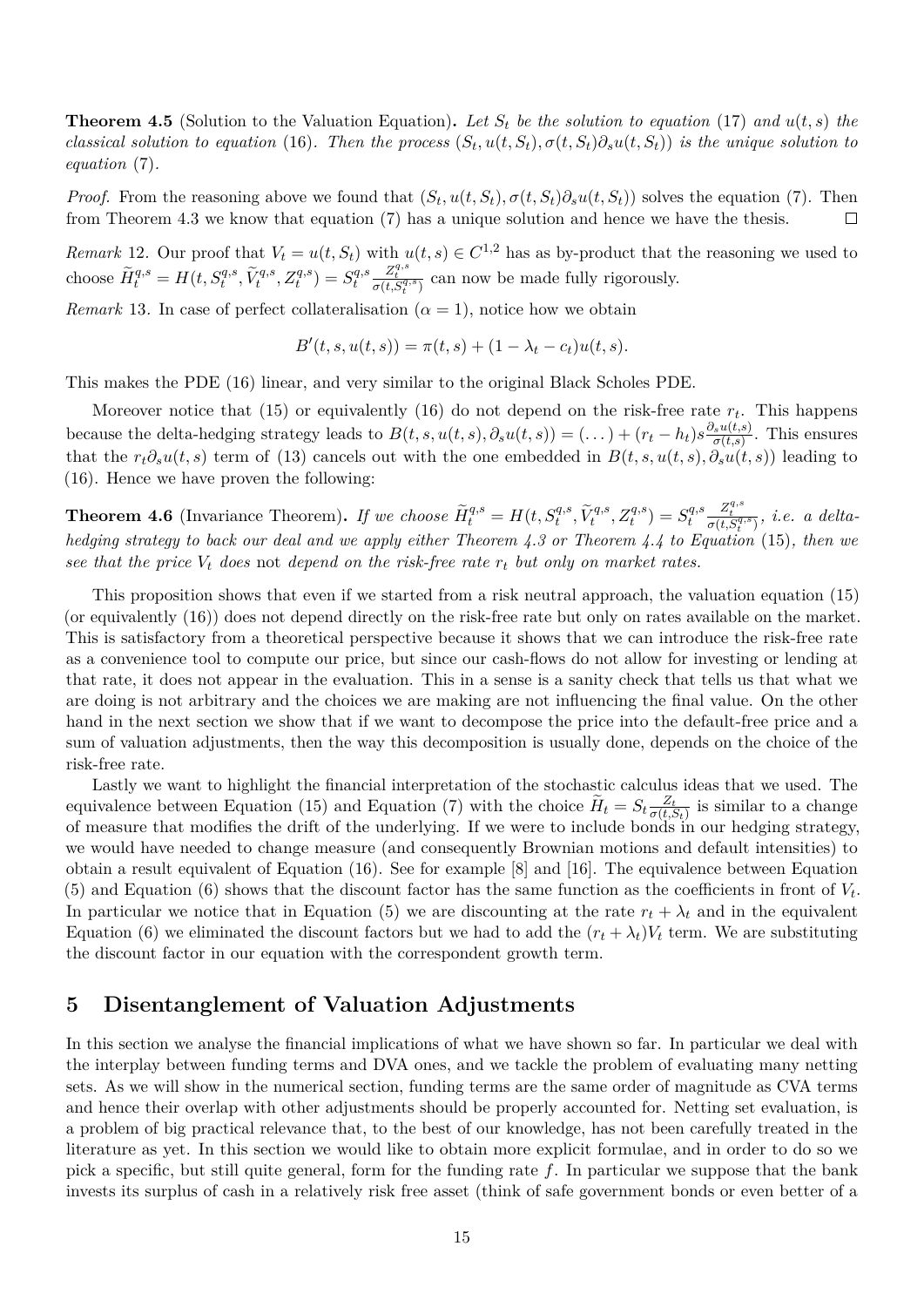strategy where the bank buys a bond and the associated CDS) and hence we suppose that  $f_t^+$  is given by the risk free rate  $r$  plus a liquidity basis  $\ell^+$ . For what concerns the borrowing rate, we suppose that the bank borrows money unsecuredly, from an external funder on the market, at a rate given by its zero coupon bond rate plus a liquidity basis  $\ell^-$ . Hence we obtain the following form for the funding rate:

<span id="page-17-1"></span>
$$
f_t = 1_{\{V_t - C_t \ge 0\}} (r_t + LGD_I \lambda_t^I + \ell^+) + 1_{\{V_t - C_t < 0\}} (r_t + \ell^-). \tag{18}
$$

### <span id="page-17-0"></span>**5.1 Funding Valuation Adjustments**

The overlap of DVA terms and funding ones is a very important point has generated a lot of debate (see [\[4,](#page-30-5)[39\]](#page-32-7) and references therein) on the role of funding costs in the valuation of derivatives. To see how our model helps us to understand this issue we write Equation [\(15\)](#page-15-1) in the conditional expectation form, substituting the expression for *f* from Equation [\(18\)](#page-17-1), in the case  $1_{\{b\}} = 1$  (i.e. taking the whole bank perspective).

Even if Equation [\(15\)](#page-15-1) is an implicit equation, for the discussion of this section it makes sense to refer to particular terms of it. In particular, in the next proposition, we identify the cash flows contributing to Credit Valuation Adjustment (CVA), the Debt Valuation Adjustment (DVA), the Collateral Valuation Adjustment (ColVA), the Funding Valuation Adjustment (FVA = FBA-FCA, funding benefit minus funding cost), and the treasury Debt Valuation Adjustment ( $\text{DVA}_F$ ).

<span id="page-17-3"></span>**Proposition 5.1.** *The pre-default value*  $V_t$  *of a contract subject to default risk, collateralisation and funding costs can be written as:*

<span id="page-17-2"></span>
$$
\widetilde{V}_{t} = \underbrace{\mathbb{E}_{t}^{\mathscr{F},h} \left[ D(t,T,r) \Phi(S_{T}) + \int_{t}^{T} D(t,u,r) \pi_{u} du \right]}_{\text{Default-free price}} + \underbrace{\mathbb{E}_{t}^{\mathscr{F},h} \left[ \int_{t}^{T} D(t,u,r+\lambda) \lambda_{u} (\varepsilon_{u} - \varepsilon_{u}^{Default-free}) du \right]}_{\text{Mismatch}}
$$
\n
$$
- \underbrace{\mathbb{E}_{t}^{\mathscr{F},h} \left[ \int_{t}^{T} D(t,u,r+\lambda) (c_{u} - r_{u}) C_{u} du \right]}_{\text{ColVA}}
$$
\n
$$
- \underbrace{\mathbb{E}_{t}^{\mathscr{F},h} \left[ \int_{t}^{T} D(t,u,r+\lambda) LGD_{C} \lambda_{u}^{C} (\varepsilon_{u} - C_{u})^{+} du \right]}_{\text{-CVA}} + \underbrace{\mathbb{E}_{t}^{\mathscr{F},h} \left[ \int_{t}^{T} D(t,u,r+\lambda) LGD_{I} \lambda_{u}^{I} (\varepsilon_{u} - C_{u})^{-} du \right]}_{\text{+DVA}}
$$
\n
$$
+ \underbrace{\mathbb{E}_{t}^{\mathscr{F},h} \left[ \int_{t}^{T} D(t,u,r+\lambda) LGD_{I} \lambda_{u}^{I} (\widetilde{V}_{u} - C_{u})^{+} du \right]}_{\text{+DVA}_{F}}
$$
\n
$$
- \underbrace{\mathbb{E}_{t}^{\mathscr{F},h} \left[ \int_{t}^{T} D(t,u,r+\lambda) (1_{\{\widetilde{V}_{u} - C_{u} \le 0\}} \ell^{-} + 1_{\{\widetilde{V}_{u} - C_{u} > 0\}} (LGD_{I} \lambda_{u}^{I} + \ell^{+})) (\widetilde{V}_{u} - C_{u}) du \right]}_{\text{+FVA} + FBA - FCA},
$$
\n(19)

*where:* we used  $\mathbb{E}^{\mathscr{F},h}[\cdot]$  *to indicate that the drift of the underlying is h as in Equation* [\(15\)](#page-15-1)*,*  $\varepsilon_t^{Dearfult-free}$  $\mathbb{E}_t\left[ D(t,T)\Phi(S_T)+\int_t^T D(t,u)\pi_udu\right]$  is the risk free value of the contract from u up to T and we recall that  $C_t$  *is the collateralisation account while*  $\varepsilon_t$  *is the exposure process.* 

*Proof.* See Appendix [B.3.](#page-28-1)

$$
\qquad \qquad \Box
$$

We can see now the price as formed by a risk free component, a mismatch term proportional to the difference between  $\varepsilon_t - \varepsilon_t^{Default-free}$  $L_t^{Department-free}$ , and the valuation adjustments. There are two funding components, one due to lending (FBA) and the other due to borrowing (FCA), analogous to the lending (CVA) and borrowing (DVA and  $DVA<sub>F</sub>$ ) components of the on default cash flow. Finally we have a ColVA component that could be similarly split into margin benefit minus margin cost, both being positive. Note that all the basic adjustments CVA, DVA, FCA, FBA, DVA*<sup>F</sup>* are positive.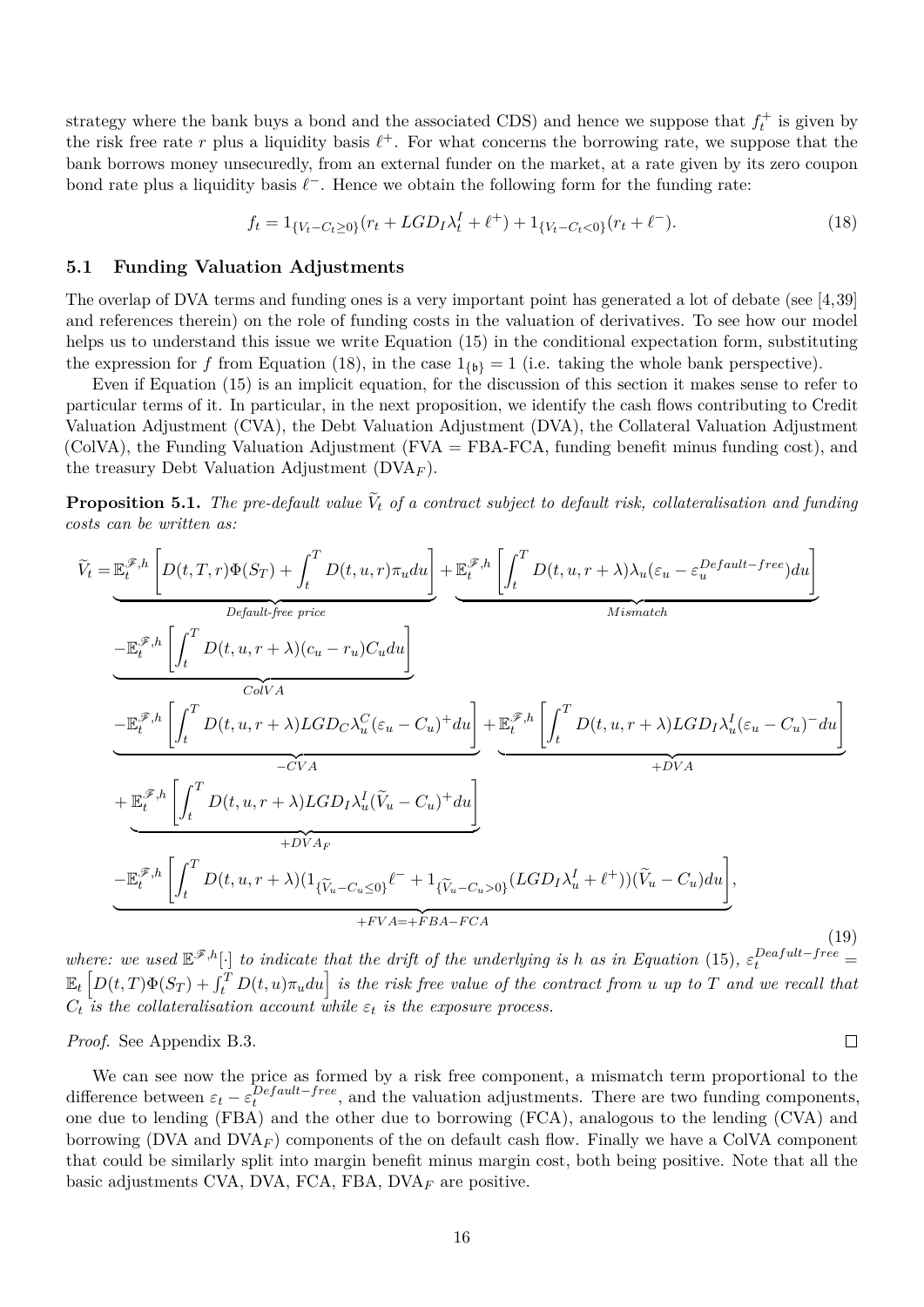Let us now focus on the funding terms and the  $DVA_F$ . We see that the  $DVA_F$  compensates the funding costs of the portfolio, in fact assuming  $\ell^+, \ell^- = 0$  we have DVA<sub>F</sub>−FCA= 0. This equation means that funding costs are real if we take the shareholder perspective, while they vanish (or correspond just to a liquidity cost) if we examine the deal from the whole bank's perspective, i.e. including also the bondholder in the picture. What we find in our framework is coherent with the work of [\[39\]](#page-32-7), in the sense that if we include the DVA<sub>F</sub> term then funding costs vanish. In accordance with [\[4\]](#page-30-5) we find that funding costs are a matter of perspective. In particular they derive from accounting only for cash flows that benefit the shareholders. It is important to notice that despite arriving to analogous conclusions, our approach is different from the one of [\[4\]](#page-30-5) and is more similar to the earlier valuation adjustments literature presented in Section [1.1.](#page-2-0)

How to deal with the funding costs then? In practice a bank treasury will implement a Funding Transfer Protocol (FTP in short) to align traders' decisions and shareholders' point of view. Derivative prices in the trader book will be adjusted to reflect funding costs so that traders will mark a loss in their book unless they charge a correspondent adjustment to the client (exactly as a shareholder would do). Naive FTP policies may result in arbitrages as shown by [\[39\]](#page-32-7) for example. On the other hand funding costs are relevant only in non collateralised markets (see [\[24\]](#page-31-6)), and the only remaining instance of such a market is the non liquid, asymmetric OTC market between banks and corporate. In such a context it might be actually difficult to lock in a real arbitrage due to the market imperfections just highlighted.

The need for a practical policy gave rise to all the FBA, FCA implementations that approximate the contribution of the funding term in Equation [\(15\)](#page-15-1). An initial discussion of different stylized treasury and FTP policies had been given in [\[46\]](#page-32-3).

Let us conclude this section by showing what happens if we assume that  $\varepsilon_u = \varepsilon_u^{Default-free}$  and we also suppose that  $\ell^+ = \ell^- = 0$  and  $c_u = r_u$ . In this simplified case, we have:

$$
\widetilde{V}_t = \underbrace{\mathbb{E}_t^{\mathscr{F}} \left[ D(t,T) \Phi(S_T) + \int_t^T D(t,u) \pi_u du \right]}_{\text{Default-free price}}
$$
\n
$$
- \underbrace{\mathbb{E}_t^{\mathscr{F}} \left[ \int_t^T D(t,u,r+\lambda) LGD_C \lambda_u^C (\varepsilon_u - C_u)^+ du \right]}_{=CVA} + \underbrace{\mathbb{E}_t^{\mathscr{F}} \left[ \int_t^T D(t,u,r+\lambda) LGD_I \lambda_u^I (\varepsilon_u - C_u)^- du \right]}_{\text{DVA}}.
$$
\n(20)

Hence under these hypothesis we have seen that the price is obtained as in the case where only default-risk is present.

#### <span id="page-18-0"></span>**5.2 Netting Sets Valuation**

Until now we always treated the deal we were pricing as if it was the only deal of our investor, or equivalently, we were treating the whole portfolio of the bank as part of a single netting set with a single counterparty. In this section we show how our reasoning can be easily applied to the valuation of multiple netting sets. In particular we look for a version of Equation [\(1\)](#page-9-1) that can be applied to a single netting set instead that to the whole portfolio. In particular in this section, to make everything clearer we avoid discussing the change of filtration and the BSDE in order to make the presentation easier to follow. As a straightforward generalisation of the setup of Section [2](#page-5-1) we consider *n* counterparties  $C^1, \ldots, C^n$  and our investor *I*. Hence we introduce the  $n + 1$  default times  $\tau_{C^1}, \ldots, \tau_{C^n}, \tau_I$ , generated as first jump times of Cox processes with F-predictable intensities  $\lambda^{C^1}, \ldots, \lambda^{C^n}, \lambda^I$ . The whole information on the space is given by the filtration  $\mathscr G$ defined at each time by  $\mathscr{G}_t = \mathscr{H}_t^{C^1} \vee \cdots \vee \mathscr{H}_t^{C^n} \vee \mathscr{H}_t^I \vee \mathscr{F}_t$ . It is worth to notice that this construction is what is called *Canonical Construction* in Example 9.1.5 of [\[10\]](#page-30-0). It can be shown that in this setting the stopping time

$$
\tau_C = \max_i \tau_{C^i}
$$

admits an  $\mathscr{F}$ -predictable intensity  $\lambda^C$  and is conditionally independent from  $\tau_I$  (see for example [\[10\]](#page-30-0)). For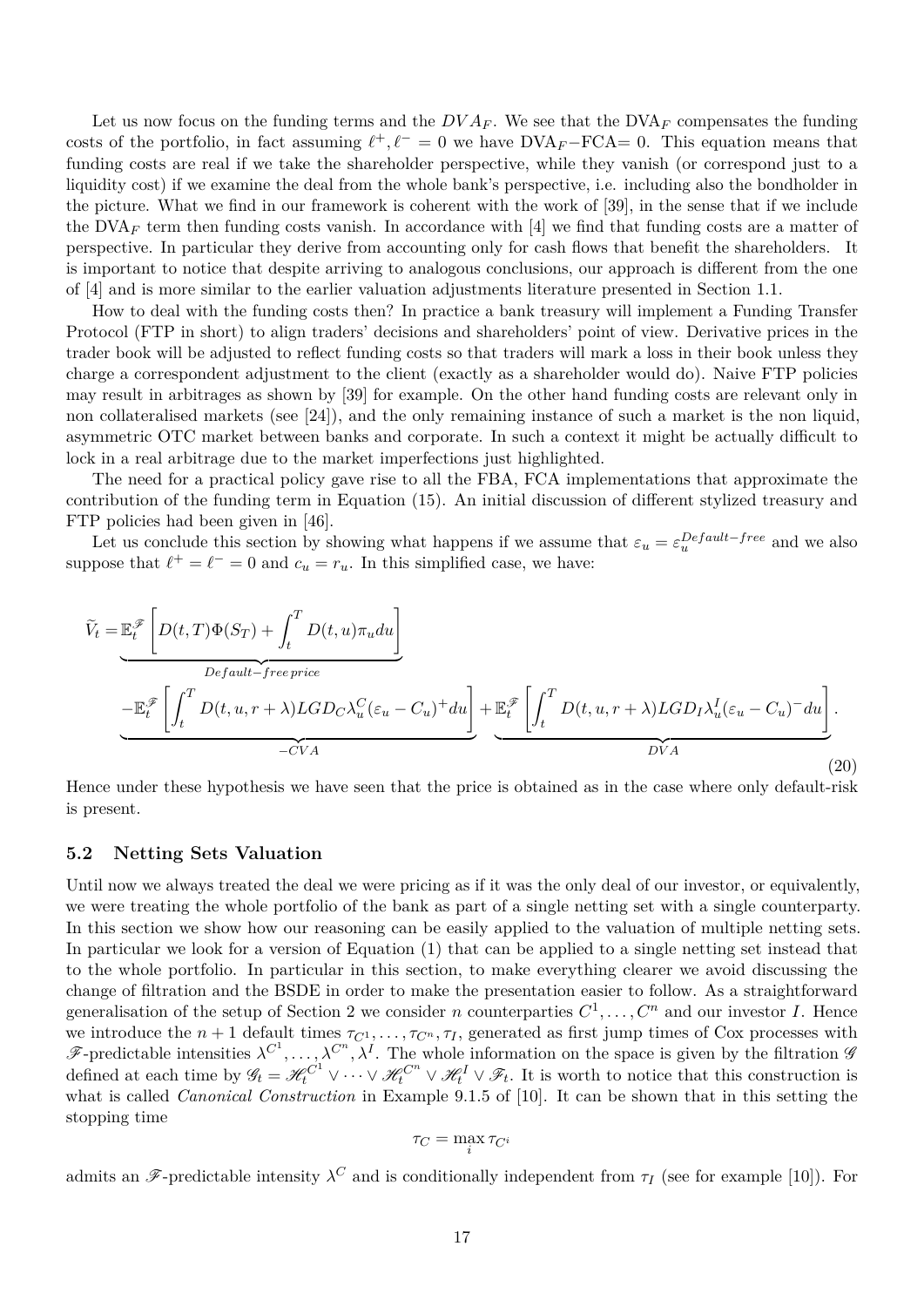convenience of notation is useful to introduce

$$
\tau = \tau_I \wedge \tau_C, \quad \overline{\tau} = \tau \wedge T, \quad \tau^i = \tau_I \wedge \tau_{C^i}, \quad \overline{\tau}^i = \tau^i \wedge T.
$$

In the following we consider the valuation of a portfolio composed by *n* netting sets, one for each counterparty. If we indicate with *V<sup>t</sup>* the value at time *t* of such a portfolio we have the following generalisation of the valuation formula [\(1\)](#page-9-1):

$$
V_{t} = \sum_{i=1}^{n} \mathbb{E}_{t}^{\mathscr{G}} \left[ 1_{\{\tau^{i} > T\}} D(t, T) \Phi^{i}(S_{T}) + \int_{t}^{\overline{\tau}} D(t, u) 1_{\{\tau_{Ci} > u\}} (\pi_{u}^{i} - (c_{u}^{i} - r_{u}) C_{u}^{i}) du \right] - \mathbb{E}_{t}^{\mathscr{G}} \left[ \int_{t}^{\overline{\tau}} D(t, u) ((f_{u} - r_{u}) \left( V_{u} - \sum_{i=1}^{n} C_{u}^{i} 1_{\{\tau_{Ci} > u\}} \right) + (r_{u} - h_{u}) \sum_{i=1}^{n} H_{u}^{i}) du \right] + \sum_{i=1}^{n} \mathbb{E}_{t}^{\mathscr{G}} \left[ D(t, \tau^{i}) 1_{\{t < \tau^{i} < T\}} \theta^{i} \right] + \mathbb{E}_{t}^{\mathscr{G}} \left[ D(t, \tau) 1_{\{b\}} 1_{\{t < \tau < T\}} 1_{\{\tau = \tau_{I}\}} LGD_{I} \left( V_{\tau_{I}} - \sum_{i=1}^{n} C_{\tau_{I}}^{i} 1_{\{\tau_{Ci} > \tau_{I}\}} \right)^{+} \right].
$$
\n(21)

where

<span id="page-19-1"></span>
$$
\theta^{i} = \varepsilon_{\tau^{i}}^{i} \underbrace{-1_{\{\tau_{C^{i}} < \tau_{I}\}} LGD_{C^{i}} (\varepsilon_{\tau_{C^{i}}}^{i} - C_{\tau_{C^{i}}}^{i})^{+}}_{-CVA^{i}} \underbrace{+1_{\{\tau_{I} < \tau_{C^{i}}\}} LGD_{I} (\varepsilon_{\tau_{I}}^{i} - C_{\tau_{I}}^{i})^{-}}_{+DVA^{i}}.
$$
\n
$$
(22)
$$

In this formula we have that  $\Phi^i, \pi^i, C^i, c^i, H^i, \theta^i$  indicate respectively the cash flow at maturity, the dividends, the collateral account, the collateral rate, the hedging portfolio, and the on default cash flow relative to the *i*-th netting set. We can observe that by definition of netting sets the on default cash flows given by the sum of the *n* on default cash flows while the funding is netted across all the netting sets. Now we want to find  $V_t^1 \dots V_t^n$  such that  $V_t = \sum_{i=1}^n V_t^i 1_{\{t \le \tau_{C_i}\}}$ , i.e. a distribution of the value of the portfolio to the single netting sets. This attribution is not straightforward since we are supposing that the investor funds its portfolio as a whole. A possible solution is to make the *reduced borrowing hypothesis*, meaning that we suppose that the bank is always net borrower on the market (this is almost always the case in practice).

If we suppose that the bank is always net borrowing, we can simplify the definition of *f* (see Equation [\(18\)](#page-17-1)) by removing the indicators, as in

<span id="page-19-0"></span>
$$
f_t = r_t + LGD_I \lambda_t^I + \ell^+.
$$
\n<sup>(23)</sup>

This choice can be motivated by observing that the bank is funding its portfolio as a whole, regardless of whether the single netting sets are short or long cash. Notice that this choice affects also how we calculate the DVA of the operations needed to fund the hedging strategy. In particular, we have to drop the positive part from the DVA*<sup>F</sup>* term since the bank is net borrowing, regardless of whether each netting set is long or short cash. Under this assumption, and using [\(23\)](#page-19-0) we obtain:

$$
V_{t} = \sum_{i=1}^{n} \mathbb{E}_{t}^{\mathscr{G}} \left[ 1_{\{\tau^{i} > T\}} D(t, T) \Phi^{i}(S_{T}) + \int_{t}^{\overline{\tau}} D(t, u) 1_{\{\tau_{C^{i}} > u\}} (\pi_{u}^{i} - (c_{u}^{i} - r_{u}) C_{u}^{i}) du \right] - \mathbb{E}_{t}^{\mathscr{G}} \left[ \int_{t}^{\overline{\tau}} D(t, u) ((LDG_{I} \lambda^{I} + \ell^{+}) \left( V_{u} - \sum_{i=1}^{n} C_{u}^{i} 1_{\{\tau_{C^{i}} > u\}} \right) + \sum_{i=1}^{n} (r_{u} - h_{u}^{i}) H_{u}^{i}) du \right] + \sum_{i=1}^{n} \mathbb{E}_{t}^{\mathscr{G}} \left[ D(t, \tau) 1_{\{t < \tau < T\}} \theta^{i} \right] + \mathbb{E}_{t}^{\mathscr{G}} \left[ D(t, \tau) 1_{\{b\}} 1_{\{t < \tau < T\}} 1_{\{\tau = \tau_{I}\}} LGD_{I} \left( V_{\tau_{I}} - \sum_{i=1}^{n} C_{\tau_{I}}^{i} 1_{\{\tau_{C^{i}} > \tau_{I}\}} \right) \right].
$$
\n(24)

As we said at the beginning of this section, we now want to split the portfolio value  $V_t$  as a sum of netting-set values. To do this we define  $V_t^i$  as the solution to the following equation: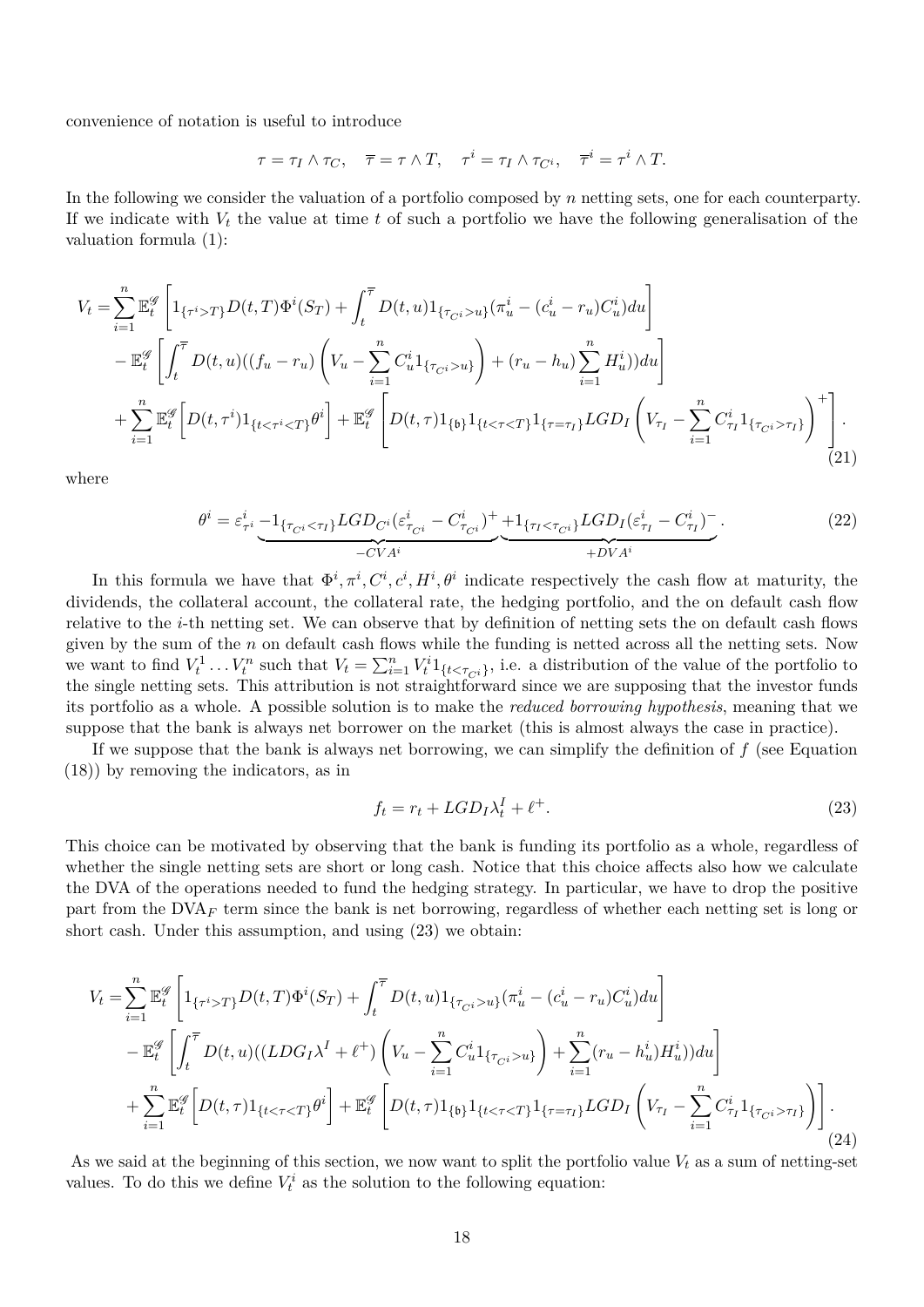<span id="page-20-0"></span>
$$
V_t^i = \mathbb{E}_t^{\mathscr{G}} \left[ 1_{\{\tau^i > T\}} D(t, T) \Phi^i(S_T) + \int_t^{\overline{\tau}^i} D(t, u) (\pi_u^i - (c_u^i - r_u) C_u^i) du \right] - \mathbb{E}_t^{\mathscr{G}} \left[ \int_t^{\overline{\tau}^i} D(t, u) ((LDG_I \lambda^I + \ell^+) (V_u^i - C_u^i) + (r_u - h_u^i) H_u^i)) du \right] + \mathbb{E}_t^{\mathscr{G}} \left[ D(t, \tau^i) 1_{\{t < \tau^i < T\}} \theta^i \right] + \mathbb{E}_t^{\mathscr{G}} \left[ D(t, \tau^i) 1_{\{b\}} 1_{\{t < \tau^i < T\}} 1_{\{\tau^i = \tau_I\}} LGD_I \left( V_{\tau_I}^i - C_{\tau_I}^i \right) \right].
$$
\n(25)

Then we have that  $V_t = \sum_{i=1}^n V_t^i 1_{\{t \le \tau_{C_i} \}}.$ 

We now briefly analyse Equation  $(25)$ , to see if we can recognise in it, some of the valuation adjustments we discussed before, and in particular we will put emphasis on the funding ones. Let us note that Equation [\(25\)](#page-20-0) can be seen as the equivalent of Equation [\(1\)](#page-9-1) for the *i*-th netting set in the case of a symmetric funding policy. Notice however that the on own default cash flow

$$
\overline{DVA_F^i} = \mathbb{E}_t^{\mathscr{G}} \left[ D(t, \tau^i) 1_{\{b\}} 1_{\{t < \tau^i < T\}} 1_{\{\tau^i = \tau_I\}} LGD_I \left( V_{\tau_I} - C_{\tau_I}^i \right) \right]
$$
\n
$$
= \underbrace{\mathbb{E}_t^{\mathscr{G}} \left[ D(t, \tau^i) 1_{\{b\}} 1_{\{t < \tau^i < T\}} 1_{\{\tau^i = \tau_I\}} LGD_I \left( V_{\tau_I} - C_{\tau_I}^i \right)^+ \right]}_{DVA_F^i}
$$
\n
$$
- \mathbb{E}_t^{\mathscr{G}} \left[ D(t, \tau^i) 1_{\{b\}} 1_{\{\tau < \tau^i < T\}} 1_{\{\tau^i = \tau_I\}} LGD_I \left( V_{\tau_I} - C_{\tau_I}^i \right)^- \right] \tag{26}
$$

does not have a positive part as in equation [\(1\)](#page-9-1) and it cannot be seen as a *DV A<sup>F</sup>* minus a *CV A* of the funding strategy since it depends on the investor's default intensity only (for a discussion of the CVA term on the funding strategy see for example [\[15\]](#page-30-13)). This point is crucial since  $DVA_F^i$  still cancels out with  $FVA^i$ (in the case of no liquidity basis), where:

$$
FVA^{i} = -\mathbb{E}_{t}^{\mathscr{G}} \left[ \int_{t}^{\overline{\tau}^{i}} D(t, u)(LDG_{I}\lambda^{I} + \ell^{+})(V_{u}^{i} - C_{u}^{i}) du \right].
$$

Another thing worth noticing is the double counting that at first sight appears in Equation [\(25\)](#page-20-0). In fact one could split the  $FVA^i$  in  $-FCA^i + FBA^i$  as follows:

$$
FVA^{i} = \underbrace{-\mathbb{E}_{t}^{\mathscr{G}}\left[\int_{t}^{\overline{\tau}^{i}} D(t, u)(LDG_{I}\lambda^{I} + \ell^{+})(V_{u}^{i} - C_{u}^{i})^{+} du\right]}_{FCA^{i}} + \underbrace{\mathbb{E}_{t}^{\mathscr{G}}\left[\int_{t}^{\overline{\tau}^{i}} D(t, u)(LDG_{I}\lambda^{I} + \ell^{+})(V_{u}^{i} - C_{u}^{i})^{-} du\right]}_{FBA^{i}},
$$

and then the  $FBA^i$  term overlaps with the  $DVA^i$  term given in Equation [\(22\)](#page-19-1) (this is apparent when changing expectations to filtration  $\mathscr F$  as done in Section [3.1\)](#page-10-2). This issue is clearly solved by the fact that  $FVA^i$  as a whole cancels out with  $DVA^i_F$ , while if one would price the netting set just applying the netting set  $DVA_F^i$  that would cancel only the  $FCA^i$  part leaving the double counting issue there.

*Remark* 14*.* It interesting at this point to note how general is the reduced borrowing hypothesis. In particular we observe that under the funding specification [\(18\)](#page-17-1), and with  $1_{\{b\}} = 1$ , Equations [\(25\)](#page-20-0) and [\(1\)](#page-9-1) differ only if  $\ell^+ \neq \ell^-$ . In fact in Equation [\(25\)](#page-20-0),  $\overline{DVA_F^i}$  partially cancels out with the  $FVA^i$  and leaves just the integral of  $-\ell^+(V_u - C_u)$ , while in Equation [\(1\)](#page-9-1) the term  $FVA + DVA_F$  produces the integral of  $\ell^{-}(V_u - C_u)^{-} - \ell^{+}(V_u - C_u)^{+}$ . Another important point is that what we have said is true because we are accounting for the  $DVA_F$  term. If we disregard the  $DVA_F$  term then there is a difference between Equations [\(25\)](#page-20-0) and [\(1\)](#page-9-1) even if  $\ell^+ = \ell^-$ .

Lastly in the general case (i.e. without assuming the reduced borrowing hypothesis) or if one wanted to assign a value to each deal, then it will be needed a way to attribute to each netting set or deal a portion of the positive part of a sum of the netting sets or deal's values. The problem is then analogous to the one of assigning a CVA or DVA to a single deal in a netting set, and this can be done following different policies. A possible one for example, based on the so called *Euler allocation* is given by [\[49\]](#page-32-12).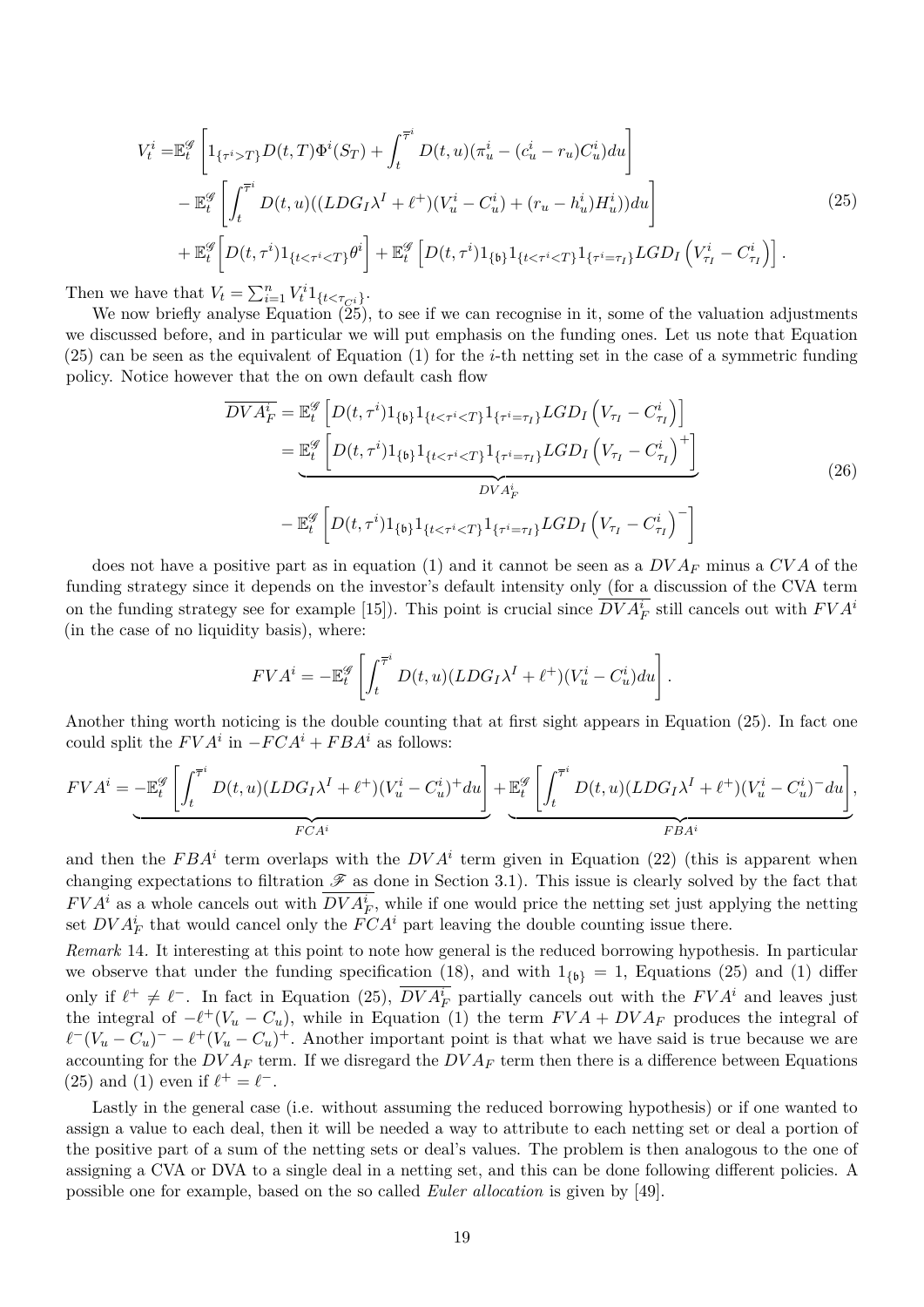## <span id="page-21-0"></span>**6 A Numerical Example**

 $V_T = \Phi(S_T)$ ,

In this section we give an illustrative example of the size of the different valuation adjustments in a simple setting. Even if, generally, banks use more sophisticated models, we believe that our stylised model is able to capture the relative size of valuation adjustments, and make us understand impact of netting without the clutter of a full-blown model. For this purpose we consider a six months European call option and a six months equity forward. The underlying is a stock modeled by the following equation under the real world measure:

$$
\frac{dS_t}{S_t} = \mu dt + \sigma dW_t \quad S_0 = 100\%,
$$

where  $\sigma = 40\%$ . We assume that the bank has a constant default intensity  $\lambda^I$  of 2% and a constant loss given default  $LGD_I$  of 60%, while the counterparty has a default intensity  $\lambda^C$  of 4% and a loss given default  $LGD<sub>C</sub>$  of 60%. Furthermore we assume that the banks hedges its market risk via repo and reverse repo contracts on the underlying stock, with associated rate  $h = 0.5\%$ . We assume that the collateral fraction is constant in time  $(\alpha_t = \alpha)$  and that collateral is remunerated at a constant rate c of 0.2%. Finally we assume the funding specification [\(18\)](#page-17-1). We perform our valuation under the measure Q using an explicit Euler scheme for the system  $(15)$  (for a detailed analysis of the scheme see [\[14\]](#page-30-14)):

$$
S_{t_i} = S_{t_{i-1}}(1 + (t_i - t_{i-1})h + (W_{t_i} - W_{t_{i-1}})\sigma),
$$
  
\n
$$
S_0 = 100\},
$$
  
\n
$$
V_{t_i} = \mathbb{E}_{t_i} \left[ V_{t_{i+1}} + \left[ \theta_{t_{i+1}} + ((1 - \alpha)(1_{\{b\}} LGD_I 1_{\{V_{t_{i+1}} > 0\}} \lambda^I - f) - \lambda - c\alpha) V_{t_{i+1}} \right] (t_{i+1} - t_i) \right],
$$
\n(27)

Where  $\Phi(S_T) = (S_T - K)^+$  in the case of the option and  $\Phi(S_T) = (S_T - K)$  in the case of the forward.

*Remark* 15*.* The calibration of our model consists of two parts, which are generally independent. In the first part, one has to calibrate the forward model (the Black Scholes SDE in our case) to market data. We observe that our framework does not, in practice, introduce any new complexity in this procedure. In fact, our framework complexity is very reduced when we are dealing with fully collateralised or centrally traded products. For fully collateralised liquid products every term depending on the difference  $V - C$  vanishes and we recover the Black and Scholes equation as shown in Remark [13.](#page-16-1) The second part of the calibration (common to any valuation framework that includes counterparty risk and funding costs) consists in finding a value for the different rates and the LGD. In practice the rates to be used in the pricing equation are available either from contractual documents (e.g. collateral rate), from the treasury (funding rates), or can be bootstrapped from the market . For example default intensities can be obtained from traded CDSs if available or proxied using data from similar companies or even data from rating agencies. Clearly, proxies are not perfect and the constitute a source of model uncertainty. To bootstrap default intensities from CDS market data, one needs to know the relevant *LGD*. This is usually taken from a ratings agency's or a data provider's estimate. For a concrete example of calibration to interest rate instruments see for example [\[13\]](#page-30-4).

We suppose that the investor wants to buy a derivative (either the call or the forward), and wants to understand what is the value of the option. In the tables below we report the total value of the deal, the risk-free price, and the adjustments defined as in Equation [\(19\)](#page-17-2). Let us start analysing the case of the call option.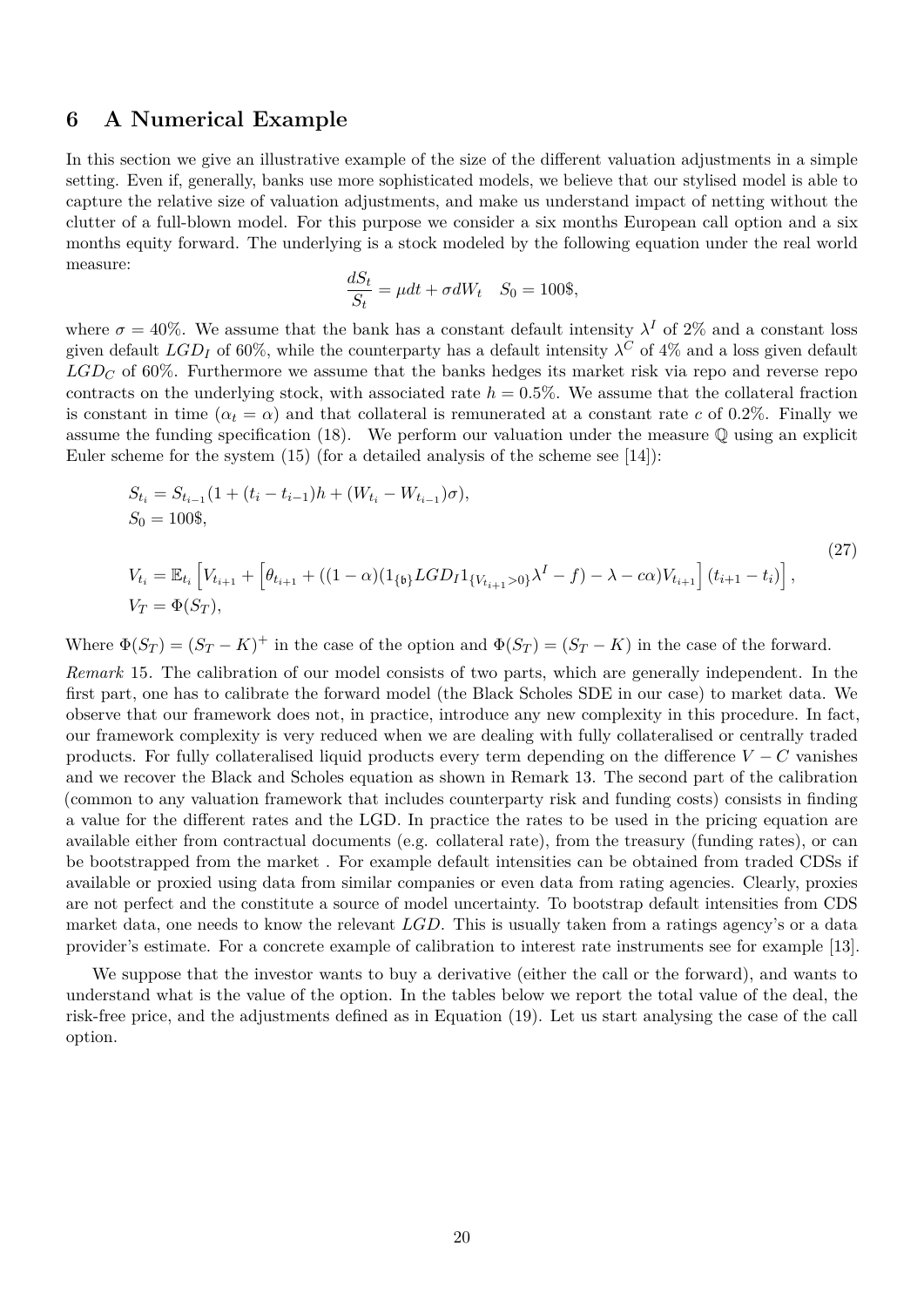|                           |            | $K=90$       |            |              | $K=100$      |            |              | $K=110$      |              |
|---------------------------|------------|--------------|------------|--------------|--------------|------------|--------------|--------------|--------------|
| $\ell^+ = \ell^- = 0$     | $\alpha=0$ | $\alpha=0.5$ | $\alpha=1$ | $\alpha = 0$ | $\alpha=0.5$ | $\alpha=1$ | $\alpha = 0$ | $\alpha=0.5$ | $\alpha = 1$ |
| Total                     | 16.3592    | 16.4534      | 16.5481    | 11.2210      | 11.2858      | 11.3509    | 7.4567       | 7.4999       | 7.5434       |
| Risk-free                 | 16.5559    | 16.5559      | 16.5559    | 11.3563      | 11.3563      | 11.3563    | 7.5469       | 7.5469       | 7.5469       |
| <b>CVA</b>                | 0.1943     | 0.0974       | 0.0000     | 0.1336       | 0.0670       | 0.0000     | 0.0891       | 0.0447       | 0.0000       |
| <b>DVA</b>                | 0.0000     | 0.0000       | 0.0000     | 0.0000       | 0.0000       | 0.0000     | 0.0000       | 0.0000       | 0.0000       |
| <b>FCA</b>                | 0.0972     | 0.0487       | 0.0000     | 0.0668       | 0.0335       | 0.0000     | 0.0445       | 0.0223       | 0.0000       |
| <b>FBA</b>                | 0.0000     | 0.0000       | 0.0000     | 0.0000       | 0.0000       | 0.0000     | 0.0000       | 0.0000       | 0.0000       |
| DVA <sub>F</sub>          | 0.0972     | 0.0487       | 0.0000     | 0.0668       | 0.0335       | 0.0000     | 0.0445       | 0.0223       | 0.0000       |
| ColVA                     | 0.0000     | $-0.0040$    | $-0.0081$  | 0.0000       | $-0.0027$    | $-0.0055$  | 0.0000       | $-0.0018$    | $-0.0037$    |
| Mismatch                  | $-0.0024$  | $-0.0010$    | 0.0004     | $-0.0016$    | $-0.0007$    | 0.0003     | $-0.0011$    | $-0.0004$    | 0.0002       |
|                           |            |              |            |              |              |            |              |              |              |
| $\ell^+ = \ell^- = 0.001$ |            |              |            |              |              |            |              |              |              |
| Total                     | 16.3510    | 16.4493      | 16.5481    | 11.2154      | 11.2830      | 11.3509    | 7.4530       | 7.4980       | 7.5434       |
| Risk-free                 | 16.5559    | 16.5559      | 16.5559    | 11.3563      | 11.3563      | 11.3563    | 7.5469       | 7.5469       | 7.5469       |
| <b>CVA</b>                | 0.1943     | 0.0974       | 0.0000     | 0.1335       | 0.0670       | 0.0000     | 0.0891       | 0.0447       | 0.0000       |
| <b>DVA</b>                | 0.0000     | 0.0000       | 0.0000     | 0.0000       | 0.0000       | 0.0000     | 0.0000       | 0.0000       | 0.0000       |
| <b>FCA</b>                | 0.1052     | 0.0528       | 0.0000     | 0.0723       | 0.0363       | 0.0000     | 0.0482       | 0.0242       | 0.0000       |
| <b>FBA</b>                | 0.0000     | 0.0000       | 0.0000     | 0.0000       | 0.0000       | 0.0000     | 0.0000       | 0.0000       | 0.0000       |
| DVA <sub>F</sub>          | 0.0971     | 0.0487       | 0.0000     | 0.0668       | 0.0335       | 0.0000     | 0.0445       | 0.0223       | 0.0000       |
| ColVA                     | 0.0000     | $-0.0040$    | $-0.0081$  | 0.0000       | $-0.0027$    | $-0.0055$  | 0.0000       | $-0.0018$    | $-0.0037$    |
| Mismatch                  | $-0.0025$  | $-0.0010$    | 0.0004     | $-0.0017$    | $-0.0007$    | 0.0003     | $-0.0011$    | $-0.0004$    | 0.0002       |

<span id="page-22-0"></span>Table 2: Valuation of a call option with different strikes  $K$ , different levels of collateralisation  $\alpha$ , and different liquidity basis  $\ell^+, \ell^-$ . Spot price 100\$, maturity 6 months, annual volatility 40%.

In Table [2](#page-22-0) we show the magnitudes of different valuation adjustments varying the strike of the option, the level of collateralisation and the liquidity bases  $\ell^+, \ell^-$ . For a given strike is clear how a higher collateralisation reduces the impact of valuation adjustments, zeroing them out in the case of perfect collateralisation. There are although some caveats to the last observation: first of all here we are considering the very stylised case of  $C_t = \alpha V_t$  while in practice  $C_t$  can be different because it has to bee agreed between the two parties; secondly we are here disregarding gap-risk issues, i.e. the fact that the collateral present in the collateral account at the moment of default can be very different from the value of the deal, because of delays in the default procedure or of jump-to-default effects (see for example [\[24\]](#page-31-6)). Nevertheless it remains true that collateralisation reduces the need for many valuation adjustments. Of course there is a trade-off: increased levels of collateral mean increased costs due to collateral remuneration (in fact to be even, the investor adds a bigger in absolute value, negative, ColVA). These costs could be even higher if we accounted for the so called initial margin, i.e. an additional collateral amount proportional to the value at risk of the exposure relative to the deal being collateralised(see [\[24\]](#page-31-6)).

Another point that we can make from Table [2](#page-22-0) is that both CVA and FCA are increasing with the moneyness of the option. This is intuitive, since the more the option is in the money the more valuable the deal is for the bank and hence more costly to fund and more impacting in case of the counterparty default. From Table [2](#page-22-0) it can also be seen that the Mismatch term behaves as expected, roughly tracking the integral difference between  $V_t$  and the default-free price. In fact we can see that it decreases in absolute value both with the increase of collateral level and with the increase of value of the contract.

The analysis we carried on for the option can be also applied to the case of a forward, illustrated in Table [3.](#page-23-0)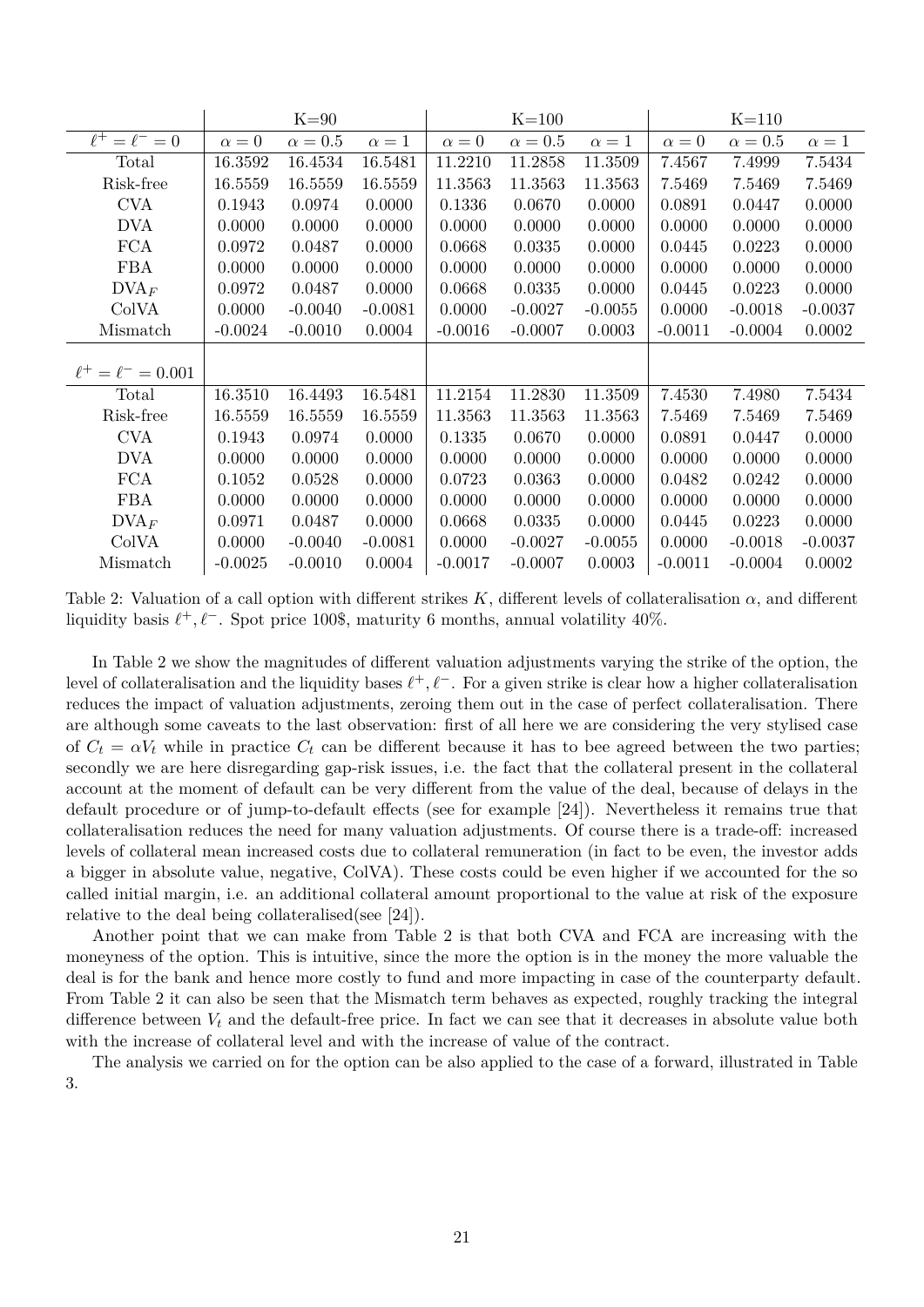|                           |              | $K=90$         |            |              | $K = Par$    |            |              | $K=110$      |              |
|---------------------------|--------------|----------------|------------|--------------|--------------|------------|--------------|--------------|--------------|
| $\ell^+ = \ell^- = 0$     | $\alpha = 0$ | $\alpha = 0.5$ | $\alpha=1$ | $\alpha = 0$ | $\alpha=0.5$ | $\alpha=1$ | $\alpha = 0$ | $\alpha=0.5$ | $\alpha = 1$ |
| Total                     | 10.1005      | 10.1686        | 10.2372    | $-0.0452$    | $-0.0226$    | 0.0000     | $-9.7140$    | $-9.7291$    | $-9.7434$    |
| Risk-free                 | 10.2420      | 10.2420        | 10.2420    | 0.0000       | 0.0000       | 0.0000     | $-9.7480$    | $-9.7480$    | $-9.7480$    |
| <b>CVA</b>                | 0.1593       | 0.0798         | 0.0000     | 0.0887       | 0.0445       | 0.0000     | 0.0484       | 0.0243       | 0.0000       |
| <b>DVA</b>                | 0.0197       | 0.0098         | 0.0000     | 0.0442       | 0.0221       | 0.0000     | 0.0816       | 0.0409       | 0.0000       |
| <b>FCA</b>                | 0.0796       | 0.0399         | 0.0000     | 0.0443       | 0.0222       | 0.0000     | 0.0242       | 0.0121       | 0.0000       |
| <b>FBA</b>                | 0.0000       | 0.0000         | 0.0000     | 0.0000       | 0.0000       | 0.0000     | 0.0000       | 0.0000       | 0.0000       |
| DVA <sub>F</sub>          | 0.0796       | 0.0399         | 0.0000     | 0.0443       | 0.0222       | 0.0000     | 0.0242       | 0.0121       | 0.0000       |
| ColVA                     | 0.0000       | $-0.0025$      | $-0.0050$  | 0.0000       | 0.0000       | 0.0000     | 0.0000       | 0.0024       | 0.0048       |
| Mismatch                  | $-0.0018$    | $-0.0008$      | 0.0002     | $-0.0007$    | $-0.0003$    | 0.0000     | 0.0000       | 0.0000       | $-0.0002$    |
|                           |              |                |            |              |              |            |              |              |              |
| $\ell^+ = \ell^- = 0.001$ |              |                |            |              |              |            |              |              |              |
| Total                     | 10.0955      | 10.1661        | 10.2372    | $-0.0452$    | $-0.0226$    | 0.0000     | $-9.7099$    | $-9.7266$    | $-9.7434$    |
| Risk-free                 | 10.2420      | 10.2420        | 10.2420    | 0.0000       | 0.0000       | 0.0000     | $-9.7480$    | $-9.7480$    | $-9.7480$    |
| <b>CVA</b>                | 0.1592       | 0.0798         | 0.0000     | 0.0887       | 0.0444       | 0.0000     | 0.0485       | 0.0243       | 0.0000       |
| <b>DVA</b>                | 0.0197       | 0.0098         | 0.0000     | 0.0442       | 0.0221       | 0.0000     | 0.0816       | 0.0409       | 0.0000       |
| <b>FCA</b>                | 0.0862       | 0.0432         | 0.0000     | 0.0480       | 0.0241       | 0.0000     | 0.0262       | 0.0132       | 0.0000       |
| <b>FBA</b>                | 0.0016       | 0.0008         | 0.0000     | 0.0037       | 0.0018       | 0.0000     | 0.0068       | 0.0034       | 0.0000       |
| DVA <sub>F</sub>          | 0.0796       | 0.0399         | 0.0000     | 0.0443       | 0.0222       | 0.0000     | 0.0242       | 0.0121       | 0.0000       |
| ColVA                     | 0.0000       | $-0.0025$      | $-0.0050$  | 0.0000       | 0.0000       | 0.0000     | 0.0000       | 0.0024       | 0.0048       |
| Mismatch                  | $-0.0019$    | $-0.0008$      | 0.0002     | $-0.0007$    | $-0.0003$    | 0.0000     | 0.0002       | 0.0000       | $-0.0002$    |

<span id="page-23-0"></span>Table 3: Valuation of a forward contract with different forward prices *K*, different levels of collateralisation  $\alpha$ , and different liquidity basis  $\ell^+, \ell^-$ . Spot price 100\$, maturity 6 months, annual volatility 40%.

The main differences are in the presence of DVA and the change in sign of ColVA. For what concerns DVA we can see that it behaves oppositely to CVA with respect to the moneyness of the forward, because the less the forward is in the money for the bank  $(K = 110)$ , the more it is in the money for the counterparty and hence the more the counterparty would like to be compensated for the bank's default. Similarly the ColVA is negative for the party which is in the money, since it is the one more likely to post collateral and a positive for the party which is out of the money.

|                |           | $\ell^+ = 0$ |           |           | $\ell^+ = 0.001$ |           |
|----------------|-----------|--------------|-----------|-----------|------------------|-----------|
|                | $K = 90$  | $K = 100$    | $K = 110$ | $K = 90$  | $K = 100$        | $K=110$   |
| Total          | 16.3591   | 11.2209      | 7.4564    | 16.3509   | 11.2152          | 7.4526    |
| Risk-free      | 16.5560   | 11.3563      | 7.5469    | 16.5560   | 11.3563          | 7.5469    |
| <b>CVA</b>     | 0.1943    | 0.1336       | 0.0891    | 0.1943    | 0.1335           | 0.0891    |
| <b>DVA</b>     | 0.0000    | 0.0000       | 0.0000    | 0.0000    | 0.0000           | 0.0000    |
| FCA            | 0.0972    | 0.0668       | 0.0445    | 0.1052    | 0.0723           | 0.0482    |
| <b>FBA</b>     | 0.0000    | 0.0000       | 0.0000    | 0.0000    | 0.0000           | 0.0000    |
| $\text{DVA}_F$ | 0.0970    | 0.0666       | 0.0442    | 0.0970    | 0.0665           | 0.0442    |
| ColVA          | 0.0000    | 0.0000       | 0.0000    | 0.0000    | 0.0000           | 0.0000    |
| Mismatch       | $-0.0024$ | $-0.0017$    | $-0.0011$ | $-0.0025$ | $-0.0017$        | $-0.0012$ |

<span id="page-23-1"></span>Table 4: Valuation of an uncollateralised call option, under *reduced borrowing hypothesis*, with different strikes K, and different liquidity basis  $\ell^+$ ,  $\ell^-$ . Spot price 100\$, maturity 6 months, annual volatility 40%.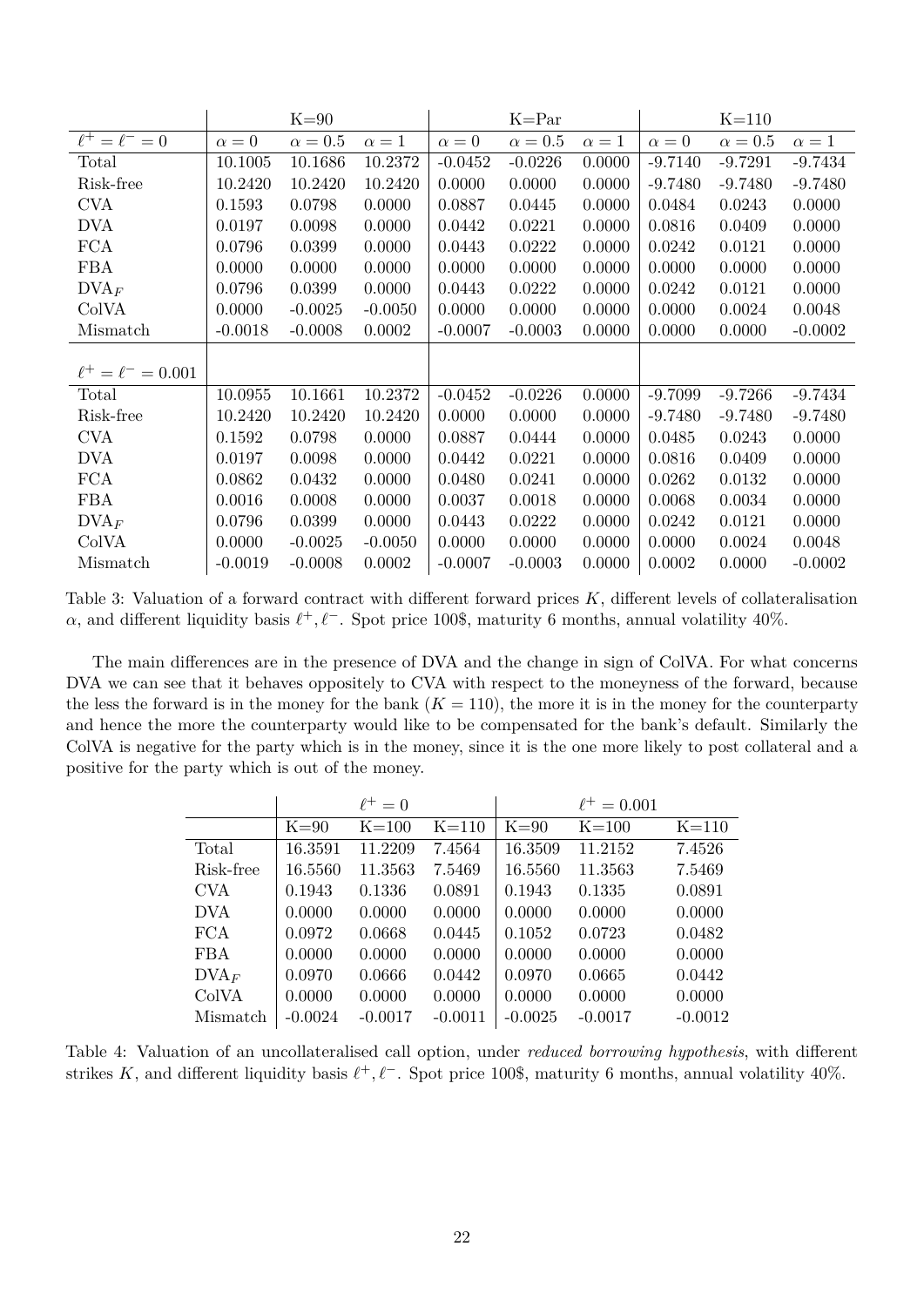|                  |           | $\ell^+ = 0$ |           |           | $\ell^+ = 0.001$ |           |
|------------------|-----------|--------------|-----------|-----------|------------------|-----------|
|                  | $K=90$    | $K = Par$    | $K=110$   | $K = 90$  | $K = Par$        | $K=110$   |
| Total            | 10.1006   | $-0.0452$    | $-9.7147$ | 10.0955   | $-0.0452$        | $-9.7099$ |
| Risk-free        | 10.2420   | 0.0000       | $-9.7480$ | 10.2420   | 0.0000           | $-9.7480$ |
| <b>CVA</b>       | 0.1593    | 0.0887       | 0.0485    | 0.1592    | 0.0887           | 0.0485    |
| <b>DVA</b>       | 0.0197    | 0.0442       | 0.0816    | 0.0197    | 0.0442           | 0.0816    |
| <b>FCA</b>       | 0.0796    | 0.0443       | 0.0242    | 0.0862    | 0.0480           | 0.0262    |
| <b>FBA</b>       | 0.0197    | 0.0442       | 0.0816    | 0.0213    | 0.0479           | 0.0884    |
| DVA <sub>F</sub> | 0.0599    | 0.0001       | $-0.0574$ | 0.0599    | 0.0001           | $-0.0573$ |
| ColVA            | 0.0000    | 0.0000       | 0.0000    | 0.0000    | 0.0000           | 0.0000    |
| Mismatch         | $-0.0019$ | $-0.0007$    | 8.6806    | $-0.0019$ | $-0.0007$        | 0.0002    |

<span id="page-24-1"></span>Table 5: Valuation of an uncollateralised forward, under *reduced borrowing hypothesis*, with different forward prices *K*, and different liquidity basis  $\ell^+, \ell^-$ . Spot price 100\$, maturity 6 months, annual volatility 40%.

We now want to numerically analyse the problem of Section [5.2,](#page-18-0) i.e. how the valuation changes if we take a netting set perspective instead of a portfolio perspective. While Tables [2](#page-22-0) and [3](#page-23-0) show the pricing of our option and forward as if they constituted the whole bank portfolio, Tables [4](#page-23-1) and [5](#page-24-1) and show the price of the above mentioned derivatives as if each of them was a netting set. To compute these prices we solve [\(25\)](#page-20-0). Remember that [\(25\)](#page-20-0) lies on the assumption of reduced borrowing, i.e. on assuming that the bank as a whole is net borrowing. In particular notice that, as we noted in Section [5.2,](#page-18-0) if  $\ell^+ = \ell^-$ , or if the exposure of the netting set is always positive (the case of the option) the values computed with or without reduced borrowing hypothesis are the same. This can be seen comparing the columns of Tables [4](#page-23-1) and [5](#page-24-1) with the corresponding ones in Tables [2](#page-22-0) and [3](#page-23-0) (i.e. the ones with  $\alpha = 0$ ). On the other hand if liquidity bases are different  $(\ell^+ \neq \ell^-)$ , we obtain a different result. To see this, compare Table [6\(](#page-24-2)where  $\ell^+ = 0.001$  and  $\ell^- = 0$ ) with the columns of Tables [4](#page-23-1) and [5,](#page-24-1) relative to the case  $\ell^+ = 0.001$ . We can see that for the option nothing changes, since in this case the exposure of the investor is always positive, while for the forward we see different results due to  $\ell^+$  being different from  $\ell^-$ . As explained in Section [5.2](#page-18-0) if we disregard the  $DVA_F$ term then there is a mismatch in pricing even if  $\ell^+ = \ell^-$ . Is thus clear that funds transfer protocol of a bank should properly account for  $DVA<sub>F</sub>$ , otherwise it creates discrepancies between netting sets and portfolio evaluation, roughly proportional to  $LGD_I\lambda_I + (\ell^- - \ell^+)$ .

The last point that we want to make is that we have shown how these adjustments are sizable, and therefore the need of a sophisticated framework to handle them is, in our opinion, justified.

|                                  |           | Forward   |           |           | Call      |           |
|----------------------------------|-----------|-----------|-----------|-----------|-----------|-----------|
| $\ell^+ = 0.001, \ell^-$<br>$=0$ | $K=90$    | $K = Par$ | $K=110$   | $K = 90$  | $K = 100$ | $K=110$   |
| Total                            | 10.0939   | $-0.0490$ | $-9.7168$ | 16.3510   | 11.2155   | 7.4530    |
| Risk-free                        | 10.2420   | 0.0000    | $-9.7480$ | 16.5560   | 11.3563   | 7.5469    |
| <b>CVA</b>                       | 0.1592    | 0.0886    | 0.0484    | 0.1943    | 0.1335    | 0.0891    |
| <b>DVA</b>                       | 0.0197    | 0.0442    | 0.0816    | 0.0000    | 0.0000    | 0.0000    |
| <b>FCA</b>                       | 0.0862    | 0.0480    | 0.0262    | 0.1052    | 0.0723    | 0.0482    |
| <b>FBA</b>                       | 0.0000    | 0.0000    | 0.0000    | 0.0000    | 0.0000    | 0.0000    |
| DVA <sub>2</sub>                 | 0.0796    | 0.0443    | 0.0242    | 0.0971    | 0.0668    | 0.0445    |
| ColVA                            | 0.0000    | 0.0000    | 0.0000    | 0.0000    | 0.0000    | 0.0000    |
| Mismatch                         | $-0.0020$ | $-0.0009$ | 4.7322    | $-0.0025$ | $-0.0017$ | $-0.0011$ |

<span id="page-24-2"></span>Table 6: Valuation of an uncollateralised forward and an uncollateralised call option, with different strikes *K*, and different liquidity basis  $\ell^+$ ,  $\ell^-$ . Spot price 100\$, maturities 6 months, annual volatility 40%.

## <span id="page-24-0"></span>**7 Conclusions**

In summary, we proposed a framework for the evaluation of derivatives subject to counterparty risk,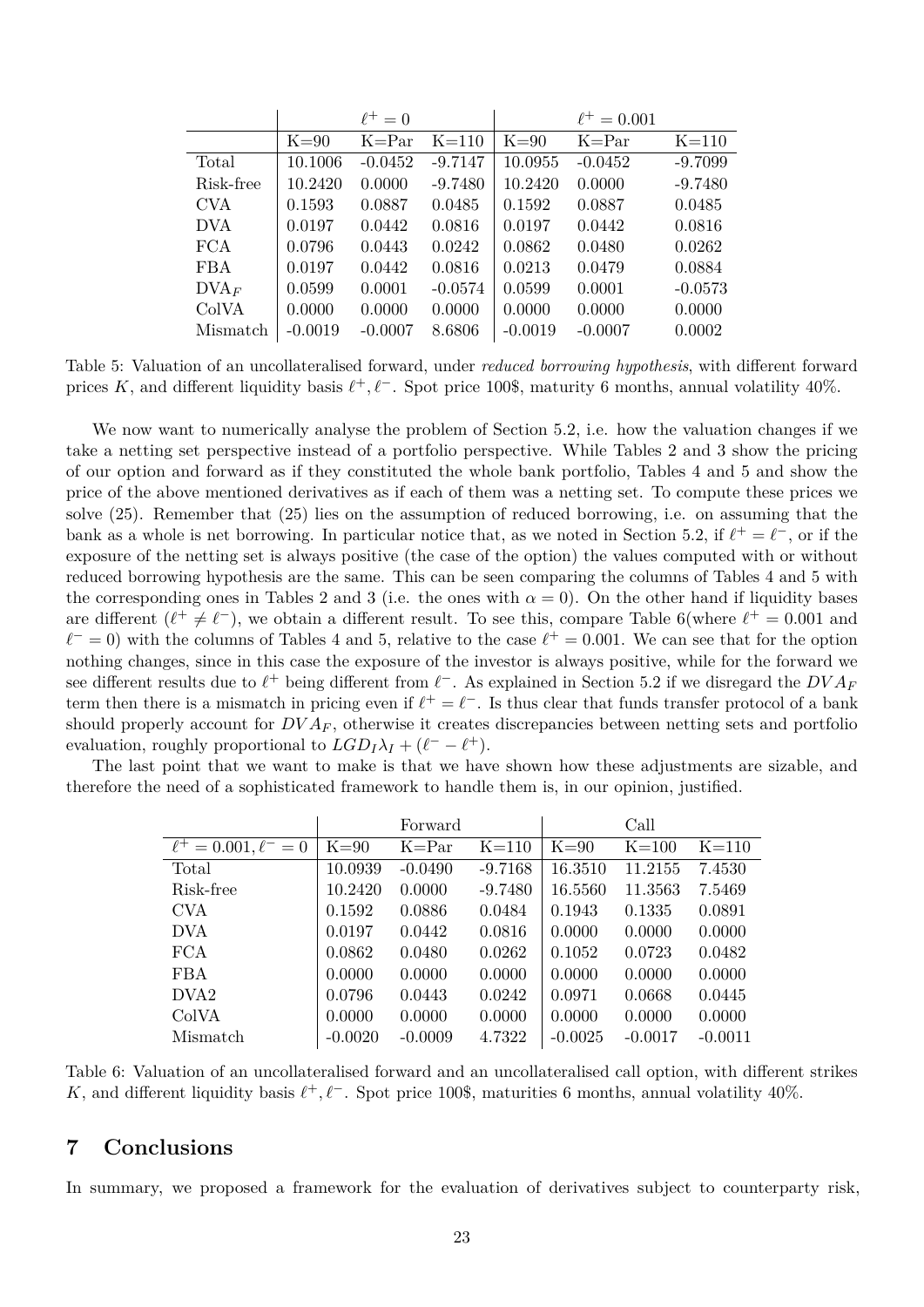collateralisation ad funding costs. Via a thorough analysis of all the cash flows happening during the life span of such a derivative, we have shown how the evaluation problem is intrinsically nonlinear, since many of these cash flows depend on the value of the derivative itself. To properly account for those nonlinearities, the valuation of a derivative in our framework requires the solution of a Backward Stochastic Differential Equation or an equivalent semilinear Partial Differential Equation. We show under which conditions such a solution exists and is unique, both in a classical and in a viscosity sense. From a financial and operative perspective, we illustrate how the funding component of the valuation (FVA) is offset by the on default funding benefit of the bank  $(DVA_F)$  when taking a whole bank perspective, while this is not the case from the shareholder's point of view. Moreover we conduct an analysis of how different valuation adjustments can be reconciled from a netting set level to a portfolio level. In this respect, we propose a way to assign valuation adjustments to each netting set, relying on a reduced borrowing hypothesis. Finally we conduct numerical experiments to show the practical impact and relevance of our theoretical findings. We show how the netting set and portfolio level valuation formulae lead to different results unless liquidity basis are equal. Furthermore we highlight the size of funding components in the valuation of a deal and hence the importance of being clear and consistent in taking a shareholder point of view or a whole bank one when performing the evaluation of a contract.

# **Appendices**

## <span id="page-25-0"></span>**A Adjusted Cash Flows Under a Simple Trading Model**

In this section we show in a simple example how one can intuitively derive the pricing equation [\(1\)](#page-9-1) in a simple case of a call option without credit risk. This will highlight the contribution of hedging and funding cash flows, without the complications introduced by default risk.

**Example A.1.** Consider a European call option on an equity asset *S* with strike *K* and maturity *T*. Supposing we are able to replicate the call, we assume

$$
V_t = \frac{H_t}{S_t}S_t - C_t^H + F_t + C_t.
$$

We show which cash flows are transferred between a trader, the bank treasury and the repo market to fund the trade. We analyse these cash flows on a small time interval  $[t, t + dt]$ , seen from the trader's perspective (i.e. the option buyer). This is based in large part on conversations with traders working with their bank treasuries.

Time *t*:

- 1. The trader wishes to buy a call option with maturity *T* whose current price is  $V_t = V(t, S_t)$ . He needs  $V_t$  cash to do that. So he borrows  $V_t$  cash from the bank treasury and buys the call.
- 2. He then receives the collateral amount  $C<sub>t</sub>$  for the call, that he gives to the treasury.
- 3. Now he wishes to hedge the call option he just bought. To do this, he plans to repo-borrow  $\frac{H_t}{S_t}$  stocks on the repo-market. Hence, he borrows  $C_t^H = H_t$  cash at time *t* from the treasury.
- 4. He repo-borrows and amount  $\frac{H_t}{S_t}$  of stock, posting cash  $C_t^H = H_t$  as a guarantee.
- 5. He sells on the market the stock he just obtained from the repo, getting back the price  $H_t$  in cash.
- 6. He gives  $H_t$  back to treasury, so the outstanding debt to the treasury is  $V_t C_t$  since  $H_t C_t^H = 0$

Time  $t + dt$ :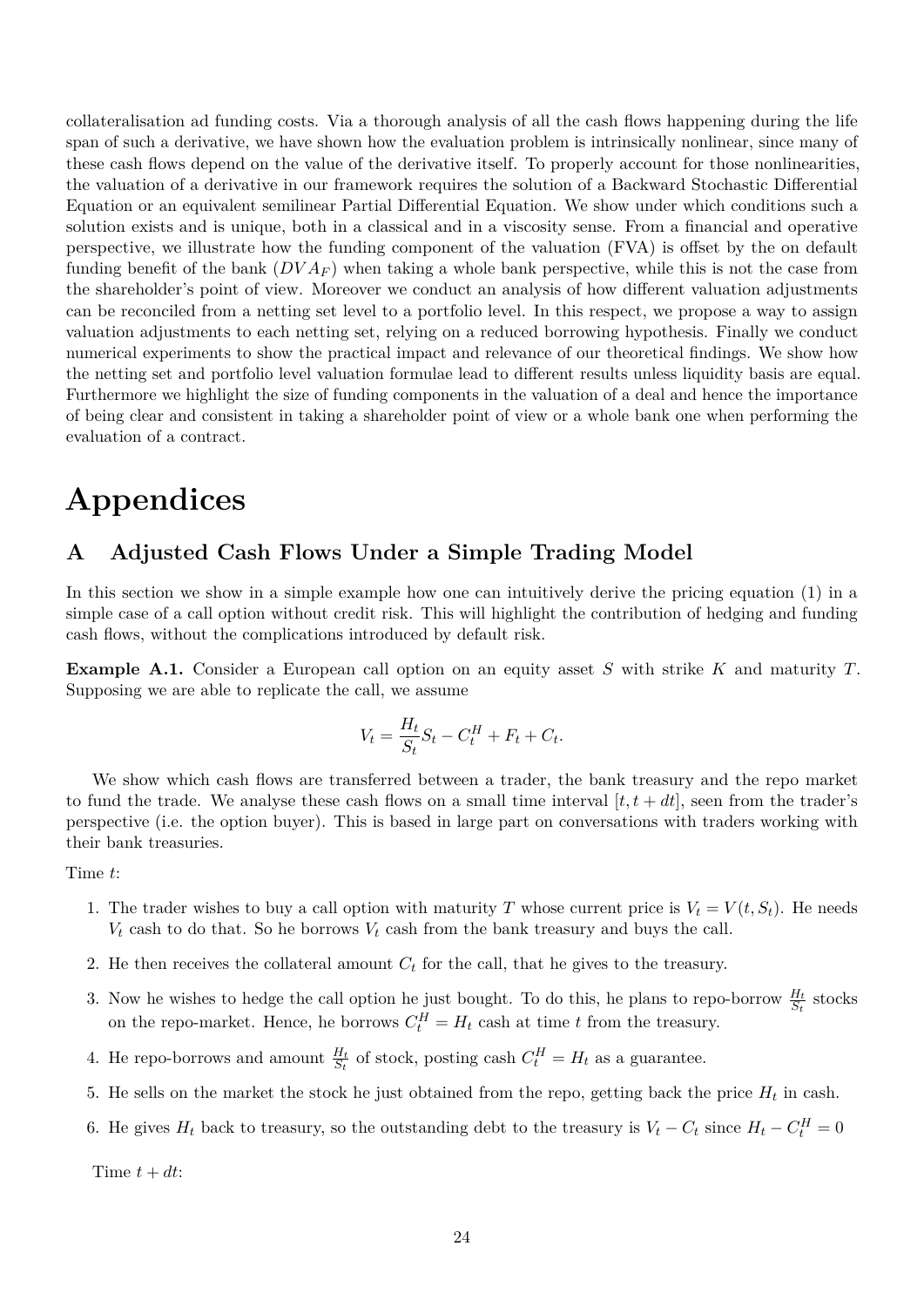- 7. The trader needs to close the repo. To do that he needs to give back  $\frac{H_t}{S_t}$  stock that he plans to buy on the market. So he borrows  $\frac{H_t}{S_t} S_{t+dt}$  cash from the bank treasury.
- 8. He buys  $\frac{H_t}{S_t}$  stock and he gives it back to close the repo, in exchange he gets back the cash  $C_t^H = H_t$ deposited at time *t* plus interest  $h_t C_t^H = h_t H_t$ .
- 9. He gives back to the treasury the cash  $C_t^H = H_t$  he just obtained, so that the net value of the repo operation has been

$$
H_t(1 + h_t dt) - \frac{H_t}{S_t} S_{t+dt} = -\frac{H_t}{S_t} dS_t + h_t H_t dt.
$$

Notice that this  $-\frac{H_t}{S_t}$  $\frac{H_t}{S_t}$  is the right amount one needed to hedge *V* in a classic delta hedging setting.

- 10. He closes the derivative position, the call option, and gets  $V_{t+dt}$  cash.
- 11. He has to pay back the collateral plus interest, so he asks the treasury the amount  $C_t(1 + c_t dt)$  that he gives back to the counterparty.
- 12. The outstanding debt plus interest (at rate  $f$ ) to the treasury is  $V_t - C_t + C_t(1 + c_t dt) + (V_t - C_t)f_t dt = V_t(1 + f_t dt) + C_t(c_t - f_t dt).$ He then gives to the treasury the cash  $V_{t+dt}$  he just obtained, the net effect being

$$
V_{t+dt} - V_t(1 + f_t dt) - C_t(c_t - f_t) dt = dV_t - f_t V_t dt - C_t(c_t - f_t) dt.
$$

13. The total amount of flows is :

$$
-\frac{H_t}{S_t} dS_t + h_t H_t dt + dV_t - f_t V_t dt - C_t (c_t - f_t) dt.
$$

If we present–value the above flows in *t* in a risk neutral setting, we obtain

$$
\mathbb{E}_{t}[-\frac{H_{t}}{S_{t}} dS_{t} + h_{t}H_{t} dt + dV_{t} - f_{t}V_{t} dt - C_{t}(c_{t} - f_{t}) dt] = -\frac{H_{t}}{S_{t}}(r_{t} - h_{t})S_{t} dt + (r_{t} - f_{t})V_{t} dt - C_{t}(c_{t} - f_{t}) dt - d\varphi(t)
$$
  
= 
$$
-H_{t}(r_{t} - h_{t}) dt + (r_{t} - f_{t})(V_{t} - C_{t}) dt + C_{t}(r_{t} - c_{t}) dt - d\varphi(t)
$$

This derivation holds assuming that  $\mathbb{E}_t[dS_t] = r_tS_t dt$  and  $\mathbb{E}_t[dV_t] = r_tV_t dt - d\varphi(t)$ , where  $d\varphi$  is a dividend of *V* in  $[t, t + dt)$  expressing the funding costs. Setting the above expression to zero we obtain

 $d\varphi(t) = -H_t(r_t - h_t) dt + (r_t - f_t)(V_t - C_t) dt + C_t(r_t - c_t) dt$ 

which coincides with the definition given earlier in [\(1\)](#page-9-1).

## **B Proofs**

#### <span id="page-26-0"></span>**B.1 Proof of Lemma [3.2](#page-10-0)**

$$
\mathbb{E}_t^{\mathscr{G}}\left[\int_t^{\overline{\tau}} \varphi_u du\right] = \mathbb{E}_t^{\mathscr{G}}\left[\int_t^T 1_{\{\tau > t\}} 1_{\{\tau > u\}} \varphi_u du\right] = \int_t^T \mathbb{E}_t^{\mathscr{G}}\left[1_{\{\tau > t\}} 1_{\{\tau > u\}} \varphi_u\right] du,
$$

then by using Lemma [3.1](#page-10-3) we have

$$
= \int_t^T 1_{\{\tau > t\}} \frac{\mathbb{E}_t^{\mathscr{F}} \left[1_{\{\tau > t\}} 1_{\{\tau > u\}} \varphi_u\right]}{\mathbb{Q}[\tau > t \mid \mathscr{F}_t]} du = 1_{\{\tau > t\}} \int_t^T \mathbb{E}_t^{\mathscr{F}} \left[1_{\{\tau > u\}} \varphi_u\right] D(0, t, \lambda)^{-1} du,
$$

now we choose an  $\mathscr{F}_u$  measurable variable such that  $1_{\{\tau>u\}}\widetilde{\varphi}_u = 1_{\{\tau>u\}}\varphi_u$  and obtain

$$
= 1_{\{\tau > t\}} \int_{t}^{T} \mathbb{E}_{t}^{\mathscr{F}} \left[ \mathbb{E}_{u}^{\mathscr{F}} \left[ 1_{\{\tau > u\}} \right] \widetilde{\varphi}_{u} \right] D(0, t, \lambda)^{-1} du = 1_{\{\tau > t\}} \int_{t}^{T} \mathbb{E}_{t}^{\mathscr{F}} \left[ D(0, u, \lambda) \widetilde{\varphi}_{u} \right] D(0, t, \lambda)^{-1} du
$$
  

$$
= 1_{\{\tau > t\}} \mathbb{E}_{t}^{\mathscr{F}} \left[ \int_{t}^{T} D(t, u, \lambda) \widetilde{\varphi}_{u} du \right].
$$

 $\Box$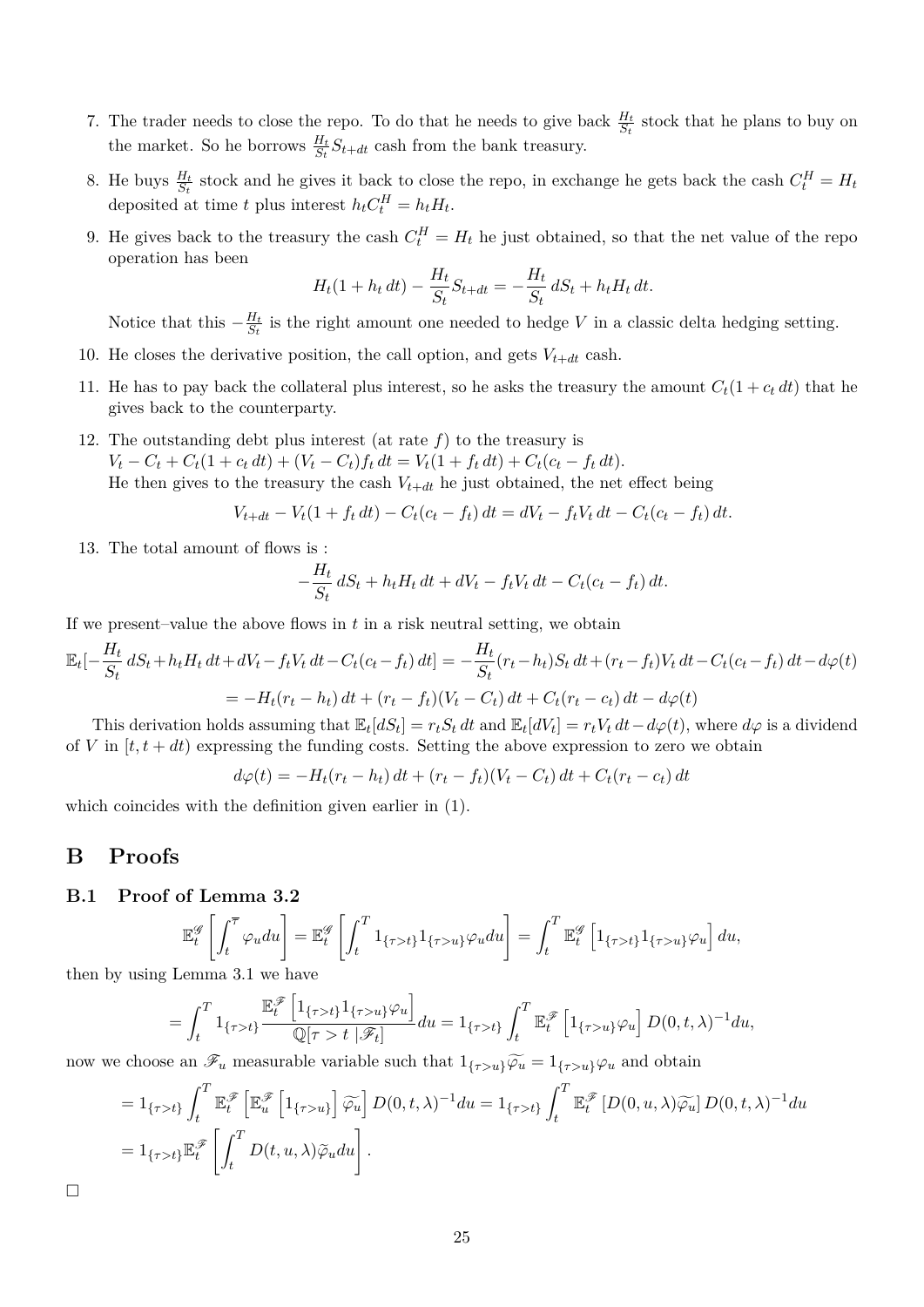#### <span id="page-27-0"></span>**B.2 Proof of Proposition [3.1](#page-11-3)**

We introduce the process:

$$
X_t = \int_0^t D(0, u, r + \lambda) \pi_u du + \int_0^t D(0, u, r + \lambda) (\tilde{\theta}_u + 1_{\{b\}} LGD_I \lambda_u^I (\tilde{V}_u - C_u)^+) du
$$
  
- 
$$
\int_0^t D(0, u, r + \lambda) \left[ (c_u - r_u)C_u + (f_u - r_u) (\tilde{V}_u - C_u) + (r_u - \tilde{h}_u) \tilde{H}_u \right] du.
$$

Now we can obtain a martingale summing up  $X_t$  and  $D(0, t, r + \lambda)V_t$ :

$$
D(0, t, r + \lambda)\widetilde{V}_t + X_t = \mathbb{E}_t^{\mathscr{F}}[X_T + D(0, T, r + \lambda)\Phi(S_T)].
$$

So, dividing by  $D(0, u, r + \lambda)$  and using integration by parts formula we have:

$$
\tilde{V}_t + \int_0^t \frac{1}{D(0, u, r + \lambda)} dX_u + \int_0^t X_u d \frac{1}{D(0, u, r + \lambda)} \n= \tilde{V}_0 + \int_0^t \mathbb{E}_u^{\mathscr{F}} [X_T + D(0, T, r + \lambda) \Phi(S_T)] d \frac{1}{D(0, u, r + \lambda)} + \int_0^t \frac{1}{D(0, u, r + \lambda)} d\mathbb{E}_u^{\mathscr{F}} [X_T + D(0, T, r + \lambda) \Phi(S_T)].
$$

That leads to:

$$
\widetilde{V}_t + \int_0^t \frac{1}{D(0, u, r + \lambda)} dX_u = \widetilde{V}_0 + \int_0^t \widetilde{V}_u(r_u + \lambda_u) du + \int_0^t \frac{1}{D(0, u, r + \lambda)} d\mathbb{E}_u^{\mathscr{F}}[X_T + D(0, T, r + \lambda) \Phi(S_T)].
$$

The process  $\mathbb{E}_{t}^{\mathscr{F}}[X_T + D(0,T,r+\lambda)\Phi(S_T)]$  is clearly a closed F-martingale, and hence

$$
\mathcal{M}_t = \int_0^t D(0, u, r + \lambda)^{-1} d\mathbb{E}_u^{\mathscr{F}} [X_T + D(0, T, r + \lambda) \Phi(S_T)].
$$

is a local  $\mathscr{F}\text{-martingale}$ . Then, since  $\mathcal{M}_t$  is adapted to the Brownian driven filtration  $\mathscr{F}$ , by the martingale representation theorem we have  $\mathcal{M}_t = \int_0^t Z_u dW_u$  for some  $\mathscr{F}\text{-predictable process } Z_u$ . Hence, substituting for  $X_t$ , we can write :

$$
\widetilde{V}_t = \widetilde{V}_0 - \int_0^t \left[ \pi_u - (f_u + \lambda_u) \widetilde{V}_u + \widetilde{\theta}_u + (f_u - c_u) C_u - (r_u - \widetilde{h}_u) \widetilde{H}_u + 1_{\{\mathfrak{b}\}} LGD_I 1_{\{\widetilde{V}_u - C_u > 0\}} \lambda_u^I (\widetilde{V}_u - C_u) \right] du
$$
  
+ 
$$
\int_0^t Z_u dW_u.
$$

To conclude we just have to notice that

$$
\widetilde{V}_T = \widetilde{V}_0 - \int_0^T \left[ \pi_u - (f_u + \lambda_u) \widetilde{V}_u + \widetilde{\theta}_u + (f_u - c_u) C_u - (r_u - \widetilde{h}_u) \widetilde{H}_u + 1_{\{b\}} LGD_I 1_{\{\widetilde{V}_u - C_u > 0\}} \lambda_u^I (\widetilde{V}_u - C_u) \right] du
$$
  
+ 
$$
\int_0^T Z_u dW_u.
$$

And hence by computing  $V_T - V_t$  we obtain:

$$
\widetilde{V}_t = \Phi(S_T) + \int_t^T \left[ \pi_u - (f_u + \lambda_u)\widetilde{V}_u + \widetilde{\theta}_u + (f_u - c_u)C_u - (r_u - \widetilde{h}_u)\widetilde{H}_u + 1_{\{\mathfrak{b}\}} LGD_I 1_{\{\widetilde{V}_u - C_u > 0\}} \lambda_u^I (\widetilde{V}_u - C_u) \right] du
$$

$$
- \int_t^T Z_u dW_u.
$$

We highlight that this backward expression for  $V_t$  is obtained from two forward expressions and is not in contrast with the  $\mathscr{F}\text{-adaptedness}$  of  $\widetilde{V}_t$ .  $\Box$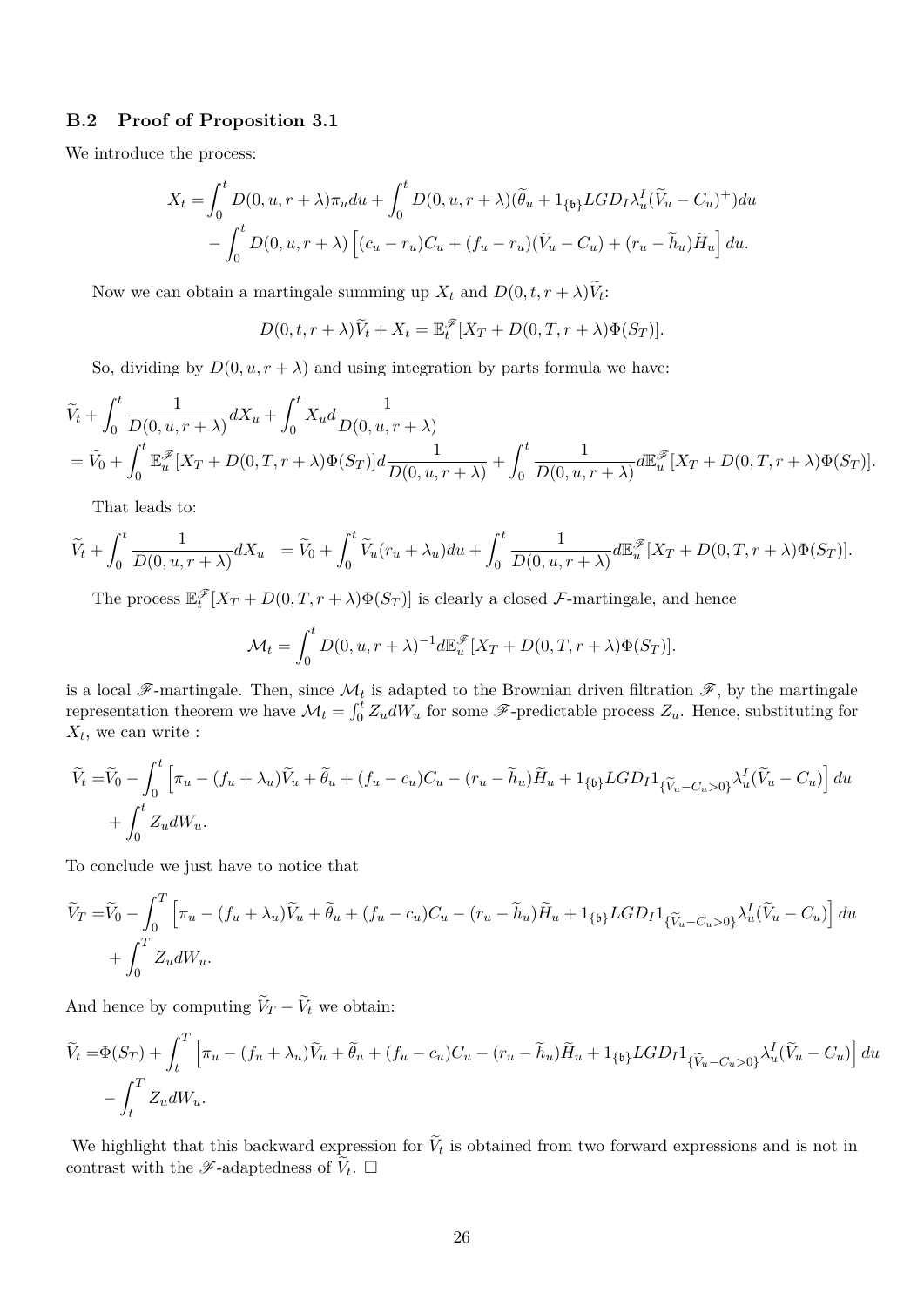#### <span id="page-28-1"></span>**B.3 Proof of Proposition [5.1](#page-17-3)**

We start by rewriting Equation [\(15\)](#page-15-1) in conditional expectation form. Moreover we recover the terms *C<sup>t</sup>* and  $\varepsilon_t$  that we identified with  $\alpha_t V_t$  and  $V_t$  at the beginning of Section [3.2](#page-11-4) (see Remark [9](#page-12-1) for a comment on why Equation [\(15\)](#page-15-1) still makes sense also with different choices of  $C_t$  and  $\varepsilon_t$ ). The equation we obtain looks as follows:

<span id="page-28-2"></span>
$$
\widetilde{V}_{t} = \mathbb{E}_{t}^{\mathscr{F},h} \left[ D(t,T,r+\lambda) \Phi(S_{T}) + \int_{t}^{T} D(t,u,r+\lambda) \pi_{u} du \right] + \mathbb{E}_{t}^{\mathscr{F},h} \left[ \int_{t}^{T} D(t,u,r+\lambda) \lambda_{u} \varepsilon_{u} du \right]
$$
\n
$$
- \mathbb{E}_{t}^{\mathscr{F},h} \left[ \int_{t}^{T} D(t,u,r+\lambda) (c_{u} - r_{u}) C_{u} du \right]
$$
\n
$$
- \mathbb{E}_{t}^{\mathscr{F},h} \left[ \int_{t}^{T} D(t,u,r+\lambda) LGD_{C} \lambda_{u}^{C} (\varepsilon_{u} - C_{u})^{+} du \right] + \mathbb{E}_{t}^{\mathscr{F},h} \left[ \int_{t}^{T} D(t,u,r+\lambda) LGD_{I} \lambda_{u}^{I} (\varepsilon_{u} - C_{u})^{-} du \right]
$$
\n
$$
- \overline{CVA}
$$
\n
$$
+ \mathbb{E}_{t}^{\mathscr{F},h} \left[ \int_{t}^{T} D(t,u,r+\lambda) LGD_{I} \lambda_{u}^{I} (\tilde{V}_{u} - C_{u})^{+} du \right]
$$
\n
$$
+ \overline{DVA_{F}}
$$
\n
$$
- \mathbb{E}_{t}^{\mathscr{F},h} \left[ \int_{t}^{T} D(t,u,r+\lambda) (1_{\{\tilde{V}_{u} - C_{u} \le 0\}} \ell^{-} + 1_{\{\tilde{V}_{u} - C_{u} > 0\}} (LGD_{I} \lambda_{u}^{I} + \ell^{+})) (\tilde{V}_{u} - C_{u}) du \right].
$$
\n
$$
+ \overline{FVA_{F}}
$$
\n
$$
(28)
$$

To obtain the thesis we sum and subtract  $\varepsilon_u^{Default-free}$  inside the integral in the second term of [\(28\)](#page-28-2) and we group the resulting  $\mathbb{E}_{t}^{\mathscr{F},h} \left[ \int_{t}^{T} D(t, u, r + \lambda) \lambda_{u} \varepsilon_{u}^{Default-free} du \right]$  with the first term of [\(28\)](#page-28-2).  $\Box$ 

## <span id="page-28-0"></span>**C Backward Stochastic Differential Equations**

Solutions of Stochastic differential equations (SDEs) describe the stochastic evolution of a process from a known starting condition (deterministic, or random with a known distribution) to an unknown random terminal one. Hence if we have a system for which we know the starting state (or its distribution) and whose dynamics are affected by some stochastic factor, we can try to model it with an SDE. Sometimes instead of having the starting state of a system, we just have a terminal state and with non-stochastic ordinary differential equations we can address this situation by simply reverting time. A time reversed ODE is still an ODE. In dealing with stochastic processes things are a little more complicated as a time inverted SDE is not a standard SDE anymore, and we need to introduce the concept of Backward Stochastic Differential Equations (BSDEs). As we mentioned BSDEs are not simply time reverted stochastic differential equations (SDEs), since time reversion has bad effects on the measurability of the solution. To understand why let us try to define the simplest backward stochastic differential equation on [0*, T*]:

$$
dY_t = 0 \quad Y_T = \xi,
$$

where we would like our solution to be adapted to the Brownian filtration G*<sup>t</sup>* (peeking into the future is not desirable in financial modeling), and we suppose that the random variable  $\xi$  is  $\mathscr{G}_T$  measurable. Clearly the simplest idea of solution  $Y_t = \xi$  presents the problem of not being adapted to the filtration  $\mathscr{G}$ . The process *Y*<sub>t</sub> closest to the constant one is given by  $Y_t := \mathbb{E}[\xi|\mathscr{G}_t]$  and it makes sense to modify our simple BSDE in order for  $Y_t := \mathbb{E}[\xi|\mathscr{G}_t]$  to be an acceptable solution. It is easy to see that  $Y_t$  is a martingale under  $\mathscr{G}$ , hence using the Brownian representation theorem we can write

$$
dY_t = Z_t dW_t, \quad Y_0 = \mathbb{E}[\xi],
$$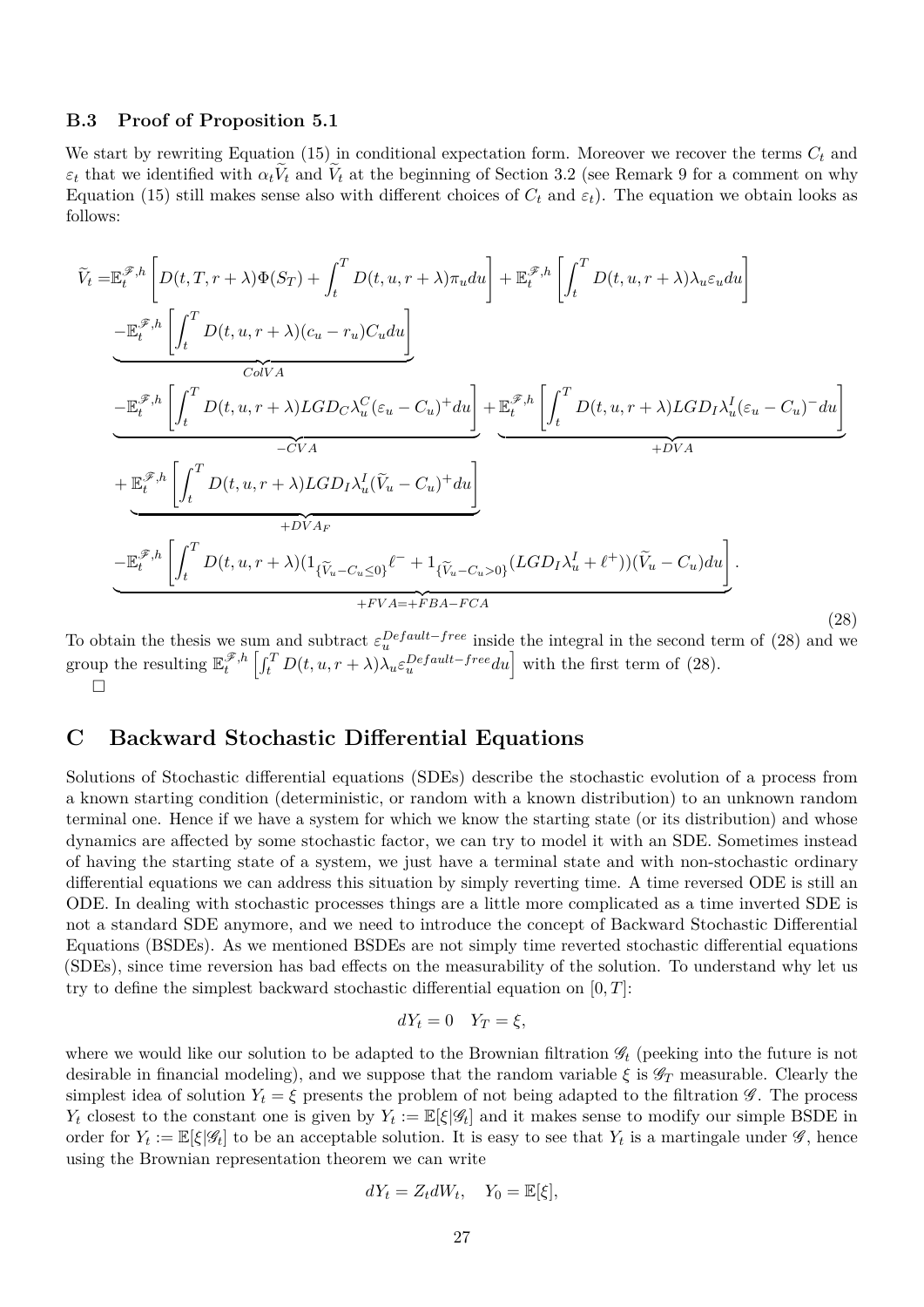for some process  $Z_u$ . Hence we see that a definition for our simple BSDE could be

$$
Y_t = \xi - \int_t^T Z_u dW_u
$$
 or in differential form:  $dY_t = Z_t dW_t$ ,  $Y_T = \xi$ ,

where  $Y_t, Z_t$  are *both* unknown. In this simple case the solution to our equation is given as desired by  $Y_t := \mathbb{E}[\xi|\mathscr{G}_t]$  and  $Z_t$  is the process such that  $\mathbb{E}[\xi|\mathscr{G}_t] = \int_0^t Z_u dW_u$ . In general then a BSDE is an equation in two unknown processes  $(Y_t, Z_t)$  such that:

$$
Y_t = \xi + \int_t^T (f(Y_u, Z_u, u) du - Z_u dW_u),
$$

where f is a possibly stochastic function and  $\xi$  is our terminal condition at time T. Notice how taking a conditional expectation leads to

$$
Y_t = \mathbb{E}_t^{\mathbb{Q}} \left[ \xi + \int_t^T f(Y_u, Z_u, u) du \right],
$$
\n(29)

a fixed point equation, very similar to Equation [\(1\)](#page-9-1). We argue now that BSDEs are a quite natural way to formulate pricing problems in finance for two reasons: the first one is that usually when pricing a contract one knows its value at maturity (typically the payoff) and hence is obviously facing a backward problem, and the second is that the process  $Z_u$  offers a natural interpretation in terms of hedging. To illustrate our points let us consider a call option on a stock that follows the usual Black-Scholes dynamics:

<span id="page-29-2"></span>
$$
dS_t = rS_t dt + \sigma S_t dW_t \tag{30}
$$

Furthermore let us introduce also a bank account that accrues at rate *r*:

$$
dB_t = rB_t dt \quad B_0 = 1.
$$

Consider a self financing strategy  $\eta_t, \zeta_t$  that tries to replicate the deal, i.e. is such that its value process  $V_t$ follows:

<span id="page-29-1"></span>
$$
V_t = \eta_t B_t + \zeta_t S_t \quad V_T = (S_T - K)^+ \quad \text{Q-almost-surely},
$$
  
\n
$$
dV_t = \eta_t r B_t dt + \zeta_t dS_t.
$$
\n(31)

If we define the discounted wealth  $\overline{V}_t = V_t B_t^{-1}$  then we can write the following BSDE for  $\overline{V}_t$  and  $Z_t :=$  $B_t^{-1} \zeta_t \sigma S_t$ :

<span id="page-29-0"></span>
$$
\overline{V}_t = B_T^{-1} (S_T - K)^+ - \int_t^T Z_u dW_u.
$$
\n(32)

Notice that we obtain [\(32\)](#page-29-0) by subtracting the forward expressions [\(31\)](#page-29-1) for  $V_T$  and  $V_t$  and substituting the expression for the call payoff. This doesn't alter the measurability of our processes. The system given by an SDE and a BSDE such as Equations [\(30\)](#page-29-2),[\(32\)](#page-29-0) is usually called forward backward stochastic differential equation (FBSDE).

From [\(32\)](#page-29-0) we can obtain the usual risk neutral valuation formula by taking a conditional expectation (under suitable regularity of the process  $\zeta_u$ ):

$$
V_t = \mathbb{E}_t \left[ B_t B_T^{-1} (S_T - K)^+ \right].
$$

Moreover note that the second unknown in the BSDE is a multiple of the hedging strategy.

To gain more insight let us assume that  $V_t = u(S_t, t)$ , where  $u(s, t) \in C^{2,1}$ . Again under suitable regularity we can apply Ito's formula and obtain:

$$
d\overline{V}_t = -rB_t^{-1}u(S_t, t)dt + B_t^{-1}\left[\left(\frac{\partial u}{\partial t}(S_t, t) + rS_t\frac{\partial u}{\partial s}(S_t, t) + \frac{1}{2}\sigma^2S_t^2\frac{\partial^2 u}{\partial s^2}(S_t, t)\right)dt + \sigma S_t\frac{\partial u}{\partial s}(S_t, t)dW_t\right].
$$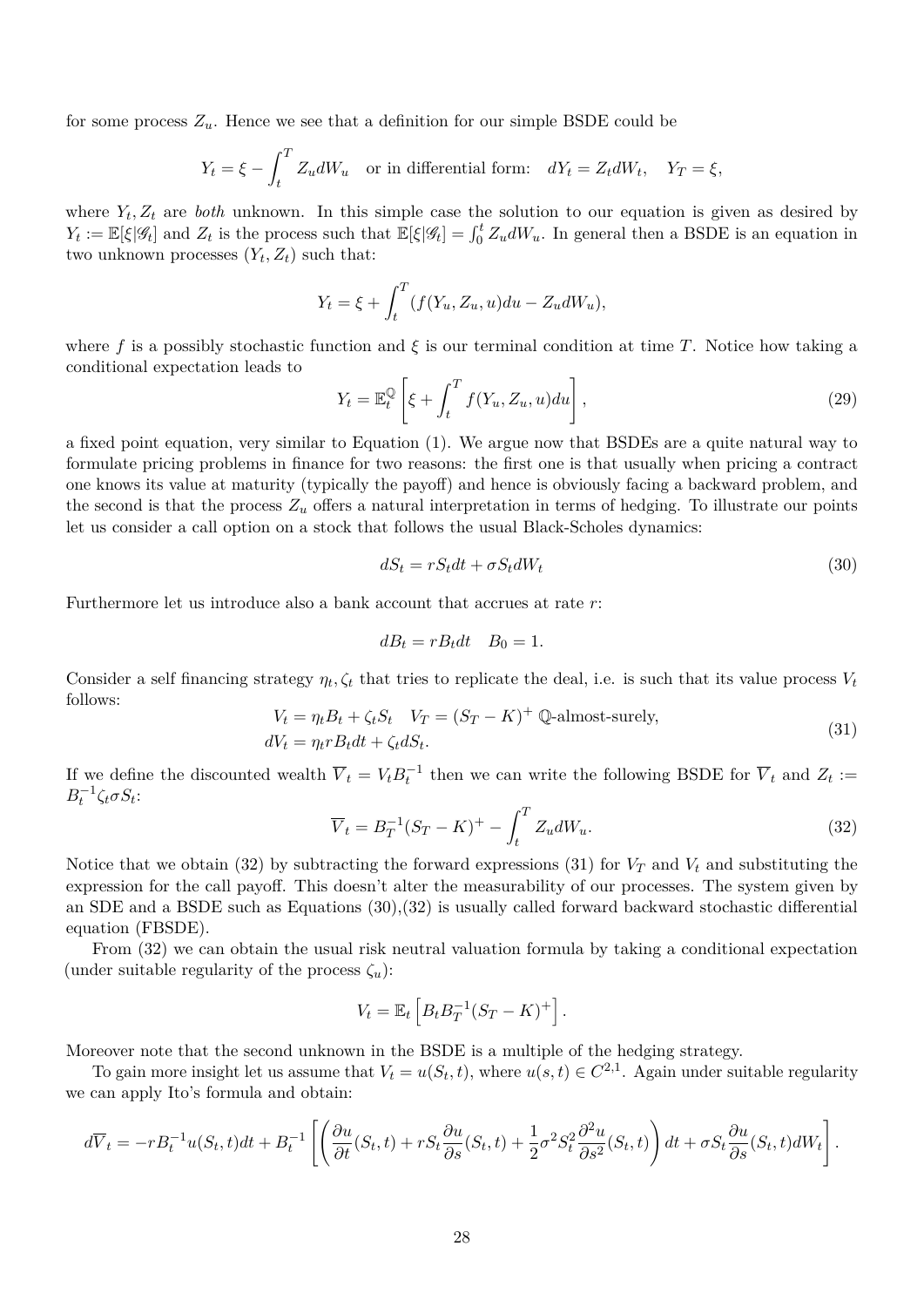By matching the drift and the diffusion terms with the ones in the BSDE we obtain:

$$
\frac{\partial u}{\partial t}(S_t, t) + rS_t \frac{\partial u}{\partial s}(S_t, t) + \frac{1}{2} \sigma^2 S_t^2 \frac{\partial^2 u}{\partial s^2}(S_t, t) - ru(S_t, t) = 0
$$
\n
$$
\frac{\partial u}{\partial s}(S_t, t) = \zeta_t.
$$
\n(33)

Roughly speaking, the first equation is Black-Scholes PDE, while the second one shows that the hedging process is the usual Black-Scholes delta hedging. BSDEs arise quite naturally in financial applications and optimisation: see for example the seminal paper [\[34\]](#page-32-13) for a general survey, and [\[29,](#page-31-16) [53\]](#page-32-14) for applications in the operations research literature.

## **References**

- <span id="page-30-6"></span>[1] C. Albanese and L.B.G. Andersen. Accounting for OTC Derivatives: Funding Adjustments and the Re-Hypothecation Option. *Available at SSRN: https://ssrn.com/abstract=2482955*, 2014.
- <span id="page-30-12"></span>[2] F. Antonelli. Backward-forward stochastic differential equations. *The Annals of Applied Probability*, 3(3), 777–793, 1993.
- <span id="page-30-11"></span>[3] F. Antonelli and J. Ma. Weak solutions of forward-backward SDE's. *Stochastic Analysis and Applications*, 21(3), 493–514, 2003.
- <span id="page-30-5"></span>[4] L. Andersen, D. Duffie, and Y. Song. Funding value adjustments. *Journal of Finance* forthcoming. *Available at SSRN 2746010*, 2016.
- <span id="page-30-1"></span>[5] D. Barro and A. Basso. Credit contagion in a network of firms with spatial interaction *European Journal of Operational Research*, 205(2), 459–468, 2010.
- <span id="page-30-2"></span>[6] R. Baviera, G. La Bua, and P. Pellicioli. CVA with Wrong-Way Risk in the Presence of Early Exercise. *Innovations in Derivatives Markets*, 103-116, Springer International Publishing, 2016.
- <span id="page-30-7"></span>[7] M. Bedendo and P. Colla. Sovereign and corporate credit risk: Evidence from the Eurozone *Journal of Corporate Finance*, 33, 34-52, 2015.
- <span id="page-30-10"></span>[8] M. Bichuch, A. Capponi, and S. Sturm. Arbitrage-free XVA. *Mathematical Finance*, 28(2), 582-620.
- <span id="page-30-9"></span>[9] T.R. Bielecki, M. Jeanblanc-Picqué, and M. Rutkowski. *Credit risk modeling*. Osaka University Press Osaka, 2009.
- <span id="page-30-0"></span>[10] T.R. Bielecki and M. Rutkowski. *Credit risk: modeling, valuation and hedging*. Springer, 2002.
- <span id="page-30-8"></span>[11] T.R. Bielecki and M. Rutkowski. Valuation and hedging of contracts with funding costs and collateralization. *SIAM Journal on Financial Mathematics*, 6(1):594–655, 2015.
- <span id="page-30-3"></span>[12] E. Biffis, D. Blake, L. Pitotti and A. Sun. The Cost of Counterparty Risk and Collateralization in Longevity Swaps *Journal of Risk and Insurance*, 2015.
- <span id="page-30-4"></span>[13] G. Bormetti, D. Brigo, M. Francischello, and A. Pallavicini. Impact of multiple curve dynamics in credit valuation adjustments under collateralization. *Quantitative Finance*, 18:31–44, 2017.
- <span id="page-30-14"></span>[14] B.Bouchard and N.Touzi. Discrete-time approximation and Monte-Carlo simulation of backward stochastic differential equations. *Stochastic Processes and their applications*, 111(2), 175–206, 2004.
- <span id="page-30-13"></span>[15] D. Brigo. Slides of the talk: Nonlinear valuation under credit gap risk, initial and variation margins, funding costs and multiple curves (2014). 2016 version available at [http://wwwf.imperial.ac.uk/](http://wwwf.imperial.ac.uk/~dbrigo/2016QFS.pdf) [~dbrigo/2016QFS.pdf](http://wwwf.imperial.ac.uk/~dbrigo/2016QFS.pdf).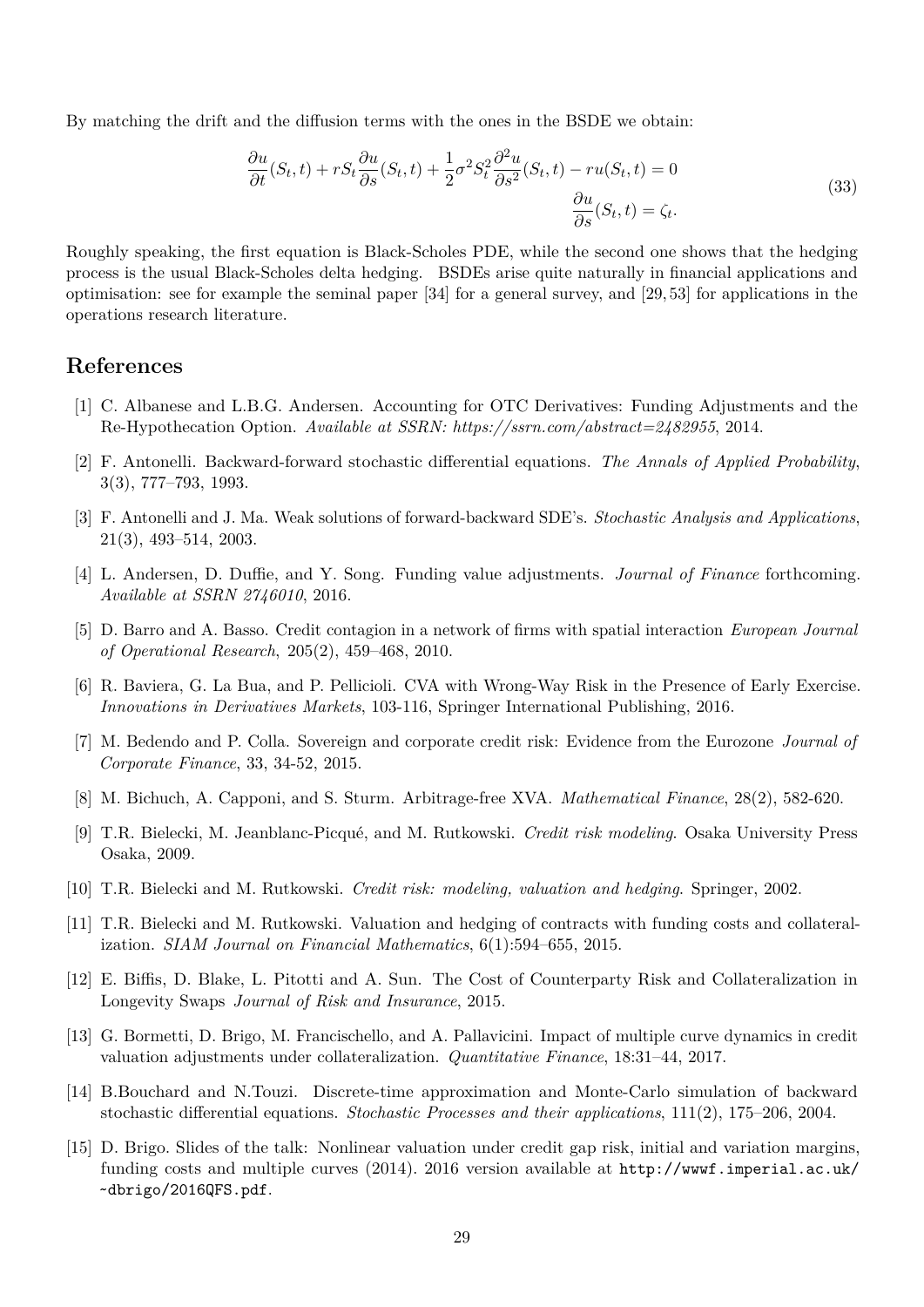- <span id="page-31-14"></span>[16] D. Brigo, C. Buescu, M. Francischello, A. Pallavicini, and M. Rutkowski. Risk-neutral valuation under differential funding costs, defaults and collateralization. *arXiv preprint at arXiv:1802.10228*, 2018.
- <span id="page-31-7"></span>[17] D. Brigo, A. Capponi, and A. Pallavicini. Arbitrage-free bilateral counterparty risk valuation under collateralization and application to Credit Default Swaps. *Mathematical Finance*, 24(1), 125–146, 2014.
- <span id="page-31-8"></span>[18] D. Brigo and K. Chourdakis. Counterparty risk for credit default swaps: Impact of spread volatility and default correlation. *International Journal of Theoretical and Applied Finance* , 12(07), 1007-1026, 2009.
- [19] D. Brigo, M. Francischello, and A. Pallavicini. Invariance, existence and uniqueness of solutions of nonlinear valuation PDEs and FBSDEs inclusive of credit risk, collateral and funding costs *arXiv preprint at arXiv:1506.00686*, 2015.
- <span id="page-31-0"></span>[20] D. Brigo, M. Francischello, and A. Pallavicini. Analysis of Nonlinear Valuation Equations Under Credit and Funding Effects. In K. Glau, Z. Grbac, M. Scherer, R. Zagst (eds), *Innovations in Derivatives Markets*, Springer Proceedings in Mathematics and Statistics, 2016.
- <span id="page-31-9"></span>[21] D. Brigo, Q. Liu, A. Pallavicini, and D. Sloth. Nonlinear valuation under collateral, credit risk and funding costs: A numerical case study extending Black–Scholes. In P. Veronesi, editor, *Fixed Income Securities: Valuation, Risk, and Risk Management*. Wiley & sons, 2014. *Forthcoming, arXiv preprint at arXiv:1404.7314*.
- <span id="page-31-2"></span>[22] D. Brigo and M. Masetti. *Risk Neutral Pricing of Counterparty Risk* In: M. Pykhtin, editor, *Counterparty Credit Risk Modelling: Risk Management, Pricing and Regulation*, Risk Books, London , 2005.
- <span id="page-31-3"></span>[23] D. Brigo, M. Morini, and A. Pallavicini. *Counterparty Credit Risk, Collateral and Funding with pricing cases for all asset classes*. Wiley, Chichester, 2013.
- <span id="page-31-6"></span>[24] D. Brigo and A. Pallavicini. Nonlinear consistent valuation of CCP cleared or CSA bilateral trades with initial margins under credit, funding and wrong-way risks. *Journal of Financial Engineering*, 1 (1):1–60, 2014.
- <span id="page-31-10"></span>[25] C. Burgard and M. Kjaer. Partial differential equation representations of derivatives with counterparty risk and funding costs. *The Journal of Credit Risk*, 7(3):1–19, 2011.
- <span id="page-31-12"></span>[26] C. Burgard and M. Kjaer. Derivatives funding, netting and accounting. *Risk Magazine*, March, 100–104, 2017.
- <span id="page-31-4"></span>[27] R. Cont and T. Kokholm Central clearing of OTC derivatives: bilateral vs multilateral netting. *Statistics & Risk Modeling*, 31(1), 3–22, 2014.
- <span id="page-31-11"></span>[28] S. Crépey and S. Song. Counterparty risk and funding: immersion and beyond. *Finance and Stochastics*, 20(4):901–930, 2016.
- <span id="page-31-16"></span>[29] M.C. Chiu and H.Y. Wong. Mean–variance asset–liability management: Cointegrated assets and insurance liability. *European Journal of Operational Research*, 223(3), pp.785-793, 2012.
- <span id="page-31-15"></span>[30] F. Delarue. On the existence and uniqueness of solutions to FBSDEs in a non-degenerate case. *Stochastic processes and their applications*, 99(2):209–286, 2002.
- <span id="page-31-13"></span>[31] D. Duffie and M. Huang. Swap rates and credit quality. *The Journal of Finance*, 51(3):921–949, 1996.
- <span id="page-31-1"></span>[32] D. Duffie and K.J. Singleton. *Credit risk: pricing, measurement, and management*. Princeton University Press, 2012.
- <span id="page-31-5"></span>[33] D. Duffie and H. Zhu. Does a central clearing counterparty reduce counterparty risk? *The Review of Asset Pricing Studies*, 1(1)74–95,2011.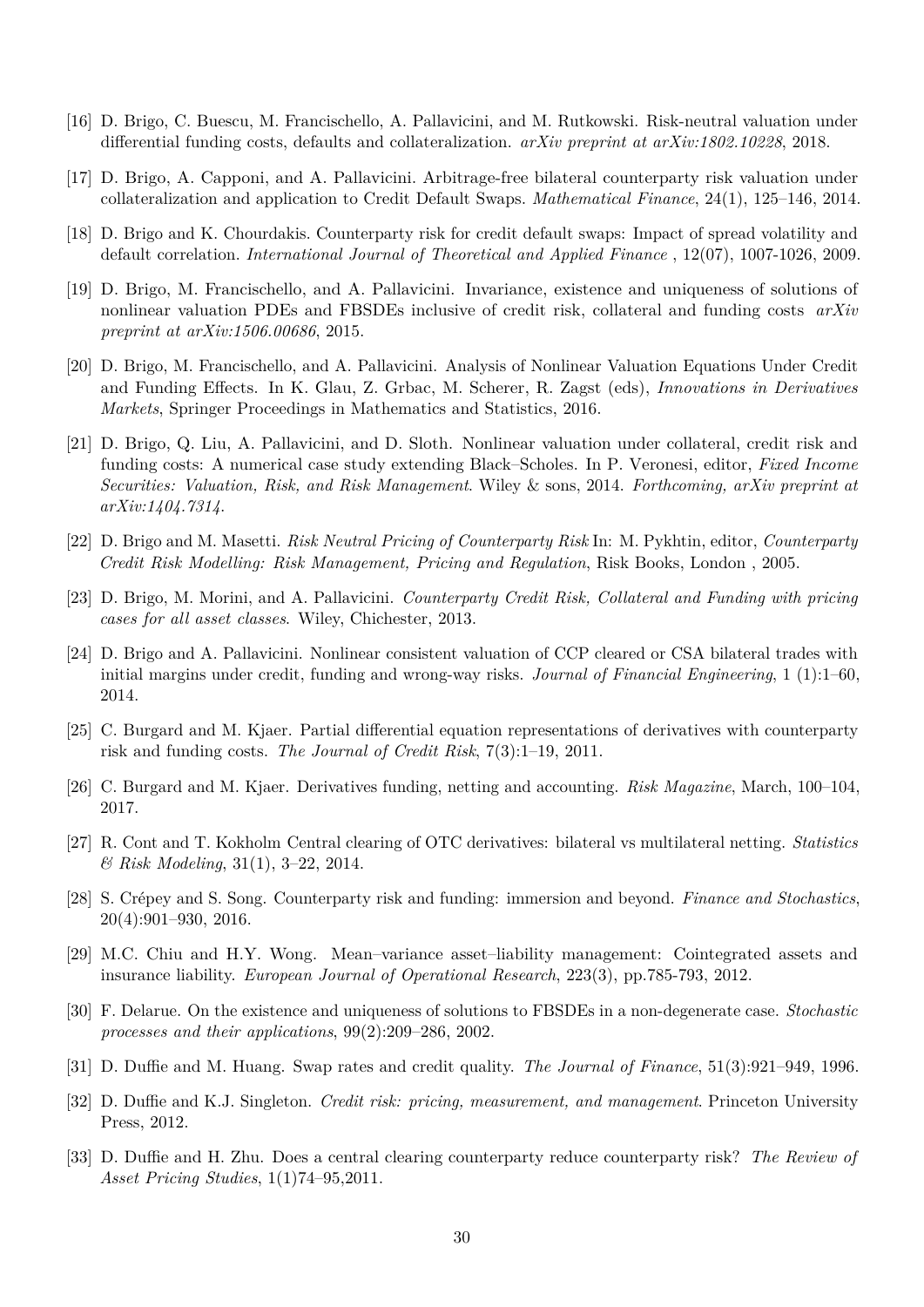- <span id="page-32-13"></span>[34] N. El Karoui, S. Peng, and M. Quenez. Backward stochastic differential equations in finance. *Mathematical Finance*, 7(1):1–71 1997.
- <span id="page-32-4"></span>[35] V. Fanelli. A defaultable HJM modelling of the Libor rate for pricing Basis Swaps after the credit crunch, *European Journal of Operational Research*, 249(1), 238–244, 2016
- <span id="page-32-9"></span>[36] A. D. Green, C. Kenyon, and C. R. Dennis. KVA: Capital Valuation Adjustment, *Available at SSRN 2400324*, 2014.
- <span id="page-32-0"></span>[37] J. Gregory. *Counterparty Credit Risk and Credit Value Adjustment* . John Wiley & Sons, 2010.
- <span id="page-32-1"></span>[38] P. Grundke. Importance sampling for integrated market and credit portfolio models, *European Journal of Operational Research* 194(1), 206–226, 2009.
- <span id="page-32-7"></span>[39] J. Hull and A. White. The FVA debate. *Risk*, 25:83, 2012.
- <span id="page-32-10"></span>[40] M. Jeanblanc, M. Yor, M. Chesney. *Mathematical methods for financial markets*. Springer, 2009.
- [41] A. Korhonen. Strategic financial management in a multinational financial conglomerate: A multiple goal stochastic programming approach, *European Journal of Operational Research*, 128(2), 418–434, 2001.
- <span id="page-32-8"></span>[42] J. Kim, T. Leung. Pricing derivatives with counterparty risk and collateralization: A fixed point approach. *European Journal of Operational Research*, 249(2), 525-539 2016.
- <span id="page-32-6"></span>[43] T. Nie and M. Rutkowski. A BSDE approach to fair bilateral pricing under endogenous collateralization. *Finance and Stochastics*, 20(4):855–900 2016.
- [44] A. Pallavicini and D. Brigo. Interest-rate modelling in collateralized markets: Multiple curves, creditliquidity effects, CCPs. *arXiv preprint arXiv:1304.1397*, 2013.
- <span id="page-32-2"></span>[45] A. Pallavicini, D. Perini, and D. Brigo. Funding valuation adjustment: a consistent framework including cva, dva, collateral, netting rules and re-hypothecation. *arXiv preprint arXiv:1112.1521*, 2011.
- <span id="page-32-3"></span>[46] A. Pallavicini, D. Perini, and D. Brigo. Funding, collateral and hedging: uncovering the mechanics and the subtleties of funding valuation adjustments. *arXiv preprint arXiv:1210.3811*, 2012. Appeared in C. Kenyon and A. Green, editors, *Landmarks in XVA: From Counterparty Risk to Funding Costs and Capital*, Risk Books, London, 2016.
- [47] E. Pardoux and S. Peng. Adapted solution of a backward stochastic differential equation. *Systems & Control Letters*, 14(1):55–61, 1990.
- <span id="page-32-11"></span>[48] E. Pardoux and S. Peng. Backward Stochastic Differential Equations and Quasilinear Parabolic Partial Differential Equations. In B. Rozovskii and R. Sowers editors, *Stochastic Differential Equations and their Applications*. Lect. Not. Cont. Inf. Sci., 176:200–217, Springer, 1992.
- <span id="page-32-12"></span>[49] M. Pykhtin and D. Rosen Pricing counterparty risk at the trade level and CVA allocations. *Available at SSRN 1782063* , 2010.
- <span id="page-32-5"></span>[50] V. Piterbarg. Funding beyond discounting: collateral agreements and derivatives pricing. *Risk*, 23(2):97, 2010.
- [51] T.K. Siu. A functional Itô's calculus approach to convex risk measures with jump diffusion. *European Journal of Operational Research*, 250(3), pp.874-883, 2016.
- [52] L. Wu. CVA and FVA to derivatives trades collateralized by cash. *International Journal of Theoretical and Applied Finance* , 18, 1550035, 2015.
- <span id="page-32-14"></span>[53] Q. Zhao, Y. Shen, and J. Wei. Consumption–investment strategies with non-exponential discounting and logarithmic utility. *European Journal of Operational Research*, 238(3), pp.824-835, 2014.